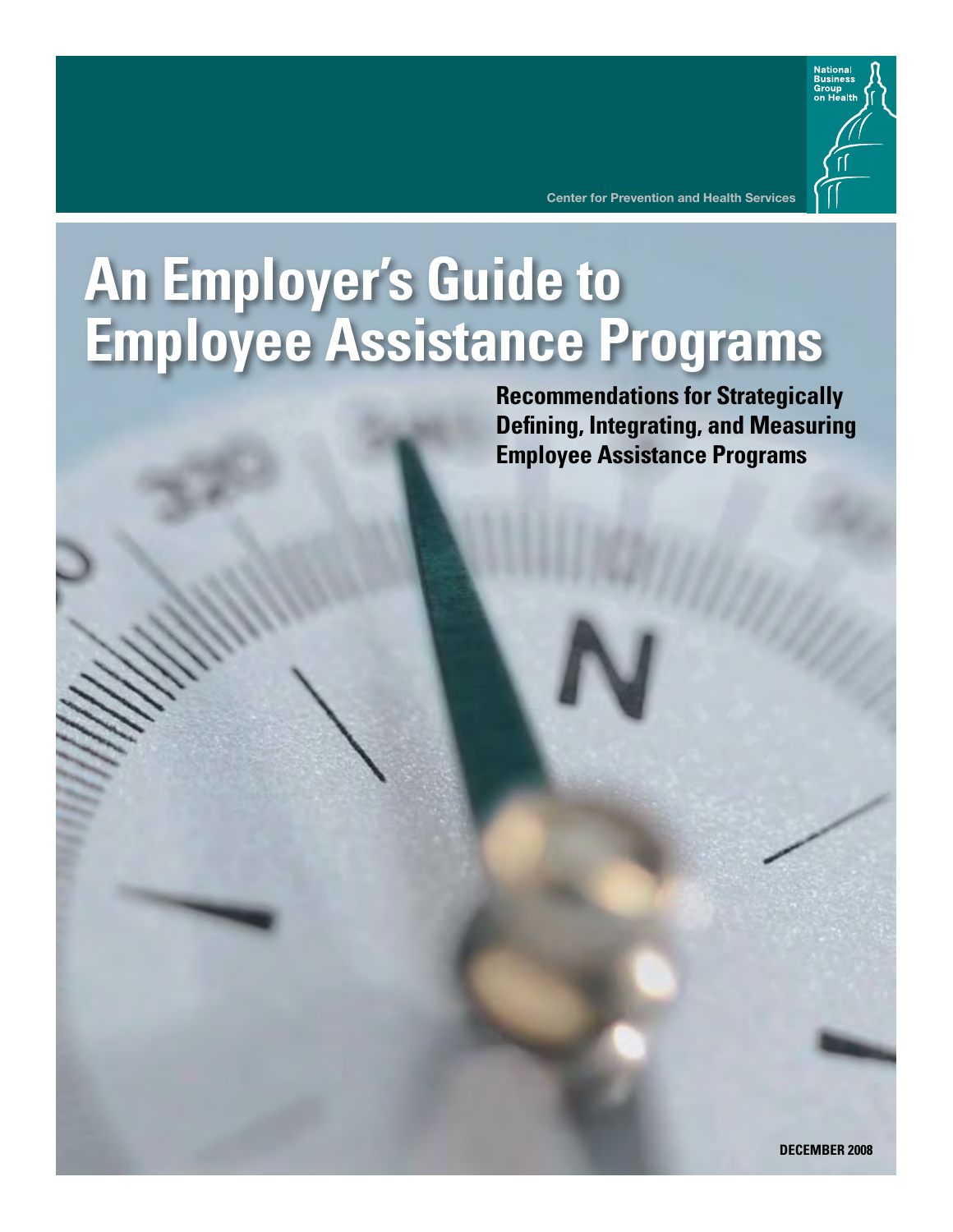# **Table of Contents**

| Employee Assistance Programs: Preventing and Addressing Problems 7                          |
|---------------------------------------------------------------------------------------------|
| The Value Proposition for Employee Assistance Programs and Services  8                      |
| Major Findings of the Employee Assistance Program Workgroup 10                              |
|                                                                                             |
|                                                                                             |
| Challenge: Setting Professional Standards for Employee Assistance Program Practitioners. 16 |
|                                                                                             |
|                                                                                             |
|                                                                                             |
| Challenge: Creating Valid Methods for Quantifying the Direct Effect of                      |
|                                                                                             |
|                                                                                             |
|                                                                                             |
|                                                                                             |
|                                                                                             |
| Appendix 3: Employee Assistance Professionals Association Core Technologies 34              |
|                                                                                             |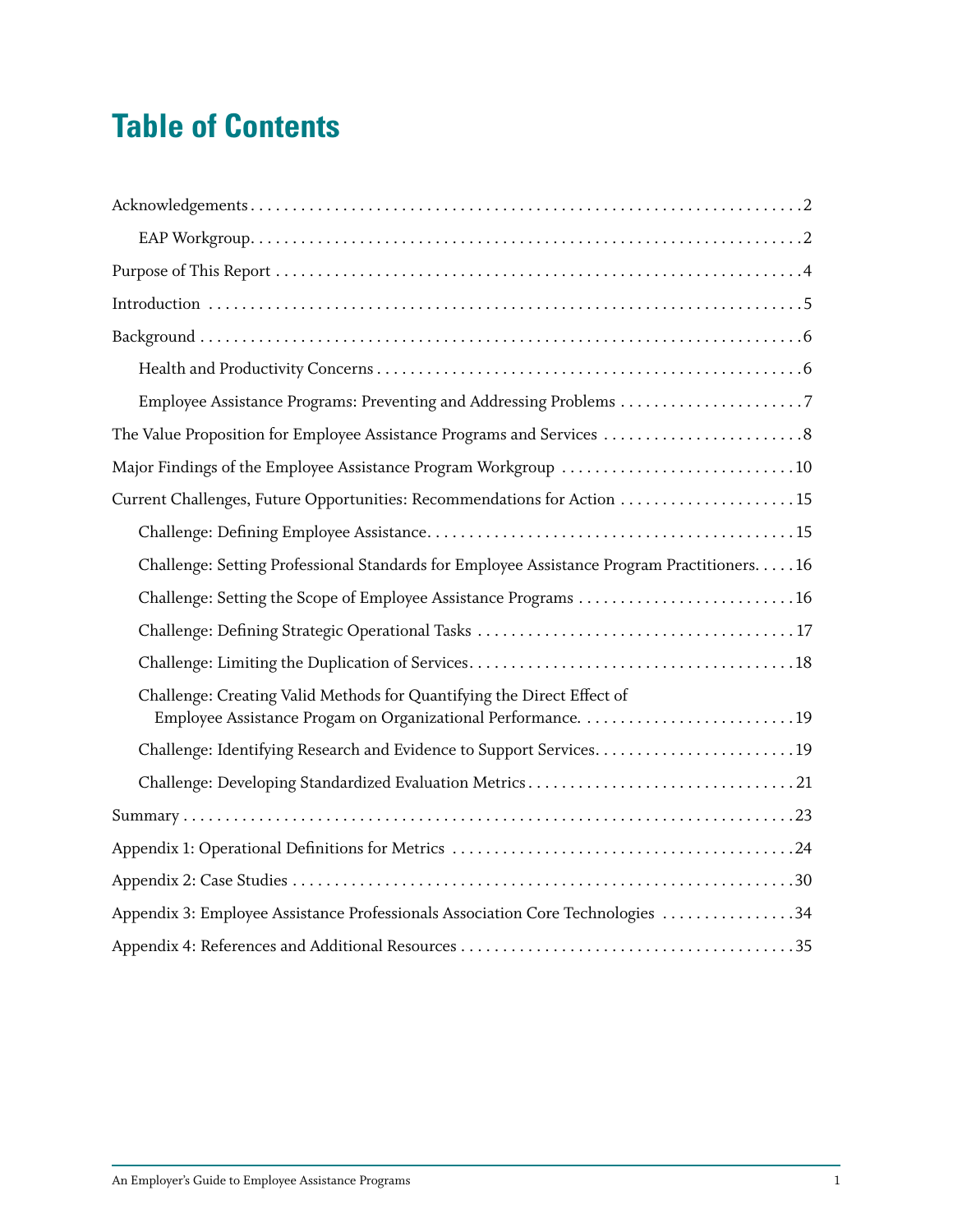# **Acknowledgements**

The Employee Assistance Workgroup (EAP Workgroup) was established in 2007 through a contract from the Center for Mental Health Services, a division of the Substance Abuse and Mental Health Services Administration, U.S. Department of Health and Human Services. The National Business Group on Health created the EAP Workgroup to develop recommendations to improve the coordination and integration of employee assistance programs. The EAP Workgroup was charged with systematically examining best practices and evidence-based approaches to the design and delivery of effective and efficient employee assistance programs.

#### **EAP Workgroup**

We gratefully acknowledge the following EAP Workgroup members for conceptualizing, directing and guiding this activity. The National Business Group on Health thanks these individuals for their considerable contributions to the membership.

Gene Baker, PhD United Behavioral Health

Richard Bidgood Vice President & Director Wells Fargo's Employee Assistance Consulting (EAC) and WorkAbility (Co-Chair, EAP Definition Subcommittee)

Tom Bjornson Founder & President Claremont Behavioral Services Chairman Claremont Partners, Inc.

John Burke President Burke Consulting

Christopher Carroll, MSc Public Health Advisor Center for Mental Health Services Substance Abuse and Mental Health Services Administration

Mary Beth Chalk Director, Business Development Pfizer Health Solutions (Chair, EAP Metrics Subcommittee)

Jeffrey Christie, LCSW, CEAP Global Manager, EAP Halliburton

Alberto Colombi, MD, MPH Corporate Medical Director PPG Industries, Inc.

W. Dennis Derr, EdD, SPHR Director, EAP Aetna Behavioral Health

Jack Dolan Vice President, National Sales Corphealth

Eric Goplerud, PhD Research Professor, Department of Health Policy School of Public Health and Health Services George Washington University

Pamela Greenberg, MPP President and CEO Association for Behavioral Health and Wellness

Paul Heck Manager, Global Employee Assistance & WorkLife Services DuPont Company

Mark Hellender Vice President Claremont Behavioral Services

William J. Hudock, MA Special Assistant to the Director Center for Mental Health Services Substance Abuse and Mental Health Services Administration

#### **Industry Specific Credentials**

Certified Employee Assistance Professional (CEAP) Senior Professional in Human Resources (SPHR) Certified Marketing Representative (CMR)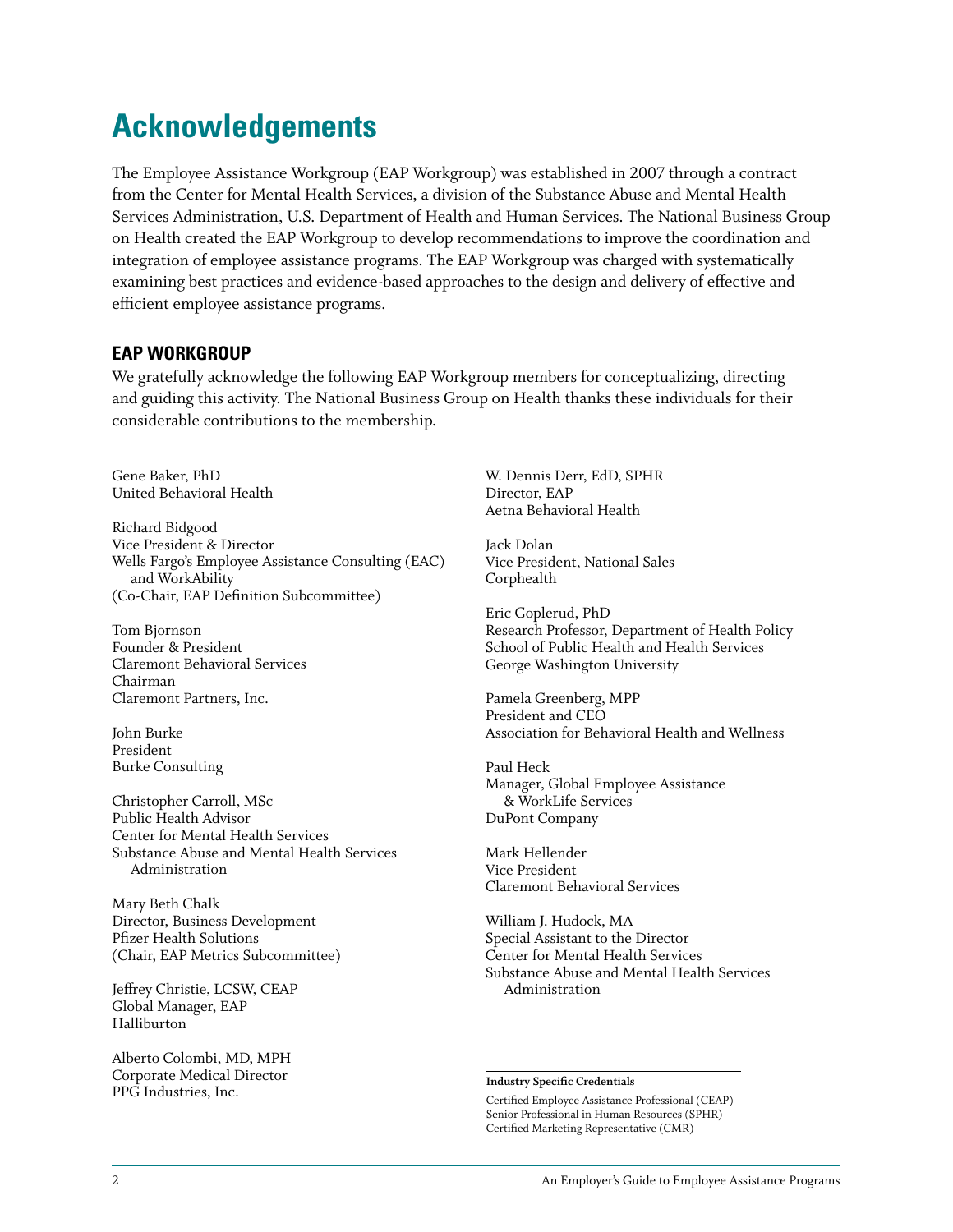Allan Kennedy, M.Ed, LPC Executive Support AT&T

Rick Lee Senior Vice President, Employer Solutions Magellan Health Services (Chair, Employer Survey Subcommittee)

Janice Lenehan Worldwide Director, Employee Assistance Johnson & Johnson

John Maynard, PhD, CEAP CEO Employee Assistance Professionals Association (EAPA) (Co-Chair EAP Definition Subcommittee)

Terry A. McInnis, MD, MPH Medical Director, Strategic Health Initiatives, Health Management Innovations GlaxoSmithKline

Lyle Miller, PhD President Stress Directions, Inc.

#### **Principal Investigator**

Ron Finch, EdD Vice President National Business Group on Health

#### **Primary Author**

Scott Rothermel Principal Rothermel & Associates, Inc.

#### **Contributing Authors**

Wendy Slavit, MPH, CHES Senior Program Analyst Center for Prevention and Health Services National Business Group on Health

Karen Marlo, MPP Director Benchmarking and Analysis National Business Group on Health

Dannel Dan, MPH Analyst Benchmarking and Analysis National Business Group on Health Sheila M. Monaghan CEO Sheila Monaghan & Associates, LLC

Richard Paul, MSW, CEAP Vice President, Health and Performance Solutions, Value Options Representative, Employee Assistance Society of North America (EASNA)

Duane Putnam, CMR Director, Employers—Coalitions Pfizer, Inc.

Chuck Taylor, MA, CEAP Executive Vice President, Health and Performance Solutions ValueOptions

Mary Ellen Walsh Program Manager of National/International EAP The Boeing Company

Alan Youngblood Director, EAP Merrill Lynch

#### **Content Editor**

Kathryn Phillips, MPH Former Manager Center for Prevention and Health Services National Business Group on Health

**Contributing Staff from the National Business Group on Health**

Georgette Flood Program Associate Center for Prevention and Health Services

Krissy Kraczkowsky Former Program Associate Center for Prevention and Health Services

Pamela Williamson Program Associate Center for Prevention and Health Services

Craig Lykens Program Assistant Benchmarking and Analysis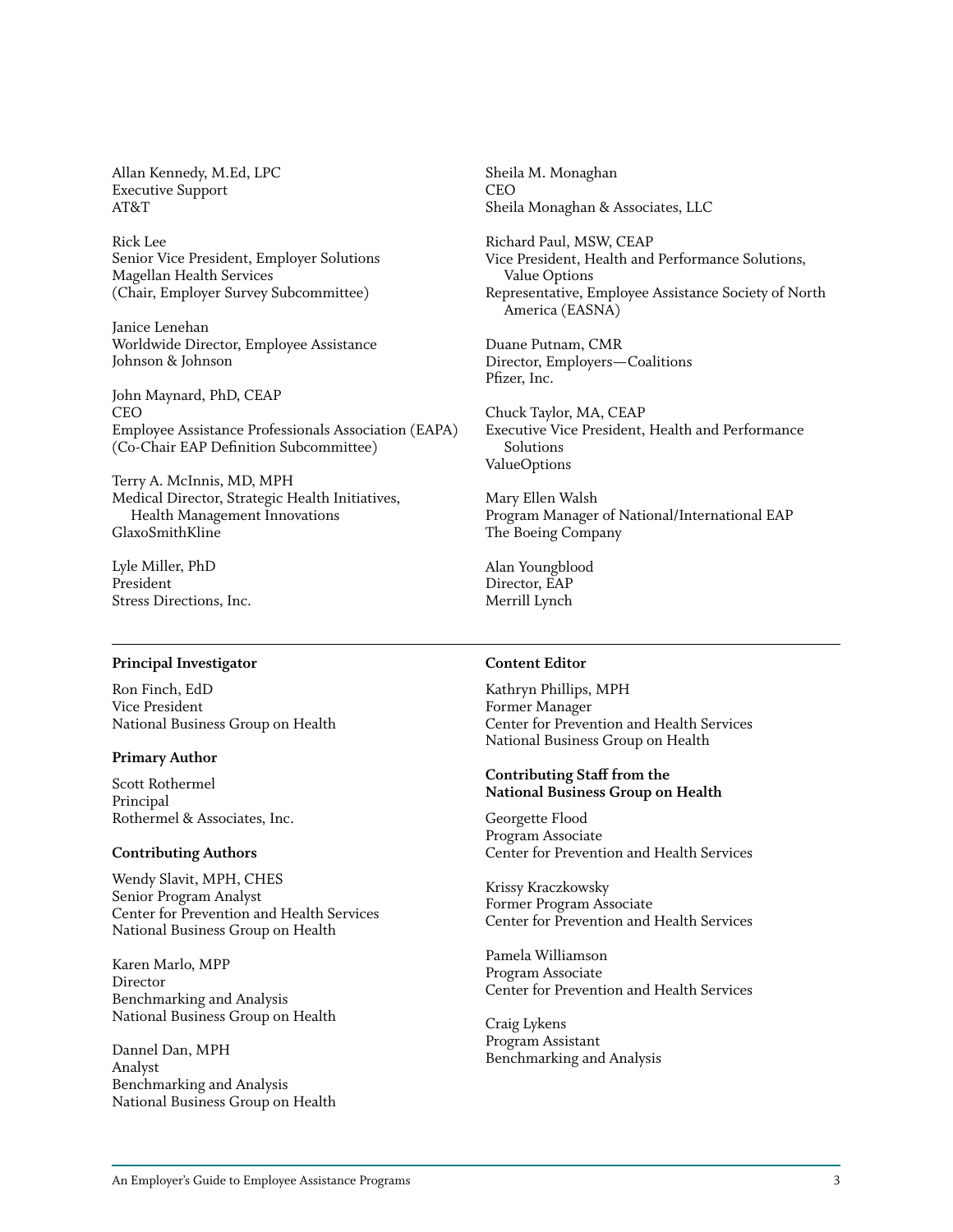# **Purpose of This Report**

Employee assistance programs (EAPs) began in the 1940s by providing employee services that primarily focused on the affect of alcohol use and abuse on job performance. Over time, this emphasis was broadened to include other personal issues that negatively affect job performance.

Tremendous growth in EAP services began in the early 1970s. During that period, EAPs helped employers address a growing list of employee concerns and proactively deal with workplace problems that could lead to violence, physical and mental health issues or declining morale among workers. Today, the vast majority of Fortune 500 companies offer EAPs that deliver a variety of health and productivity services to improve organizational performance, as well as assist individual employees and their dependents. $^{\rm 1}$ 

Due to shifting market forces and the evolving needs of an ever-changing workforce, EAPs are now at a critical juncture. To enhance the value of existing programs and ensure high-quality and relevant services, employers should support efforts to integrate roles and responsibilities between their EAP and broader human resource functions.

This report is designed to help employers realize the strategic value of an employee assistance program and to acknowledge the contributions EAPs make in helping organizations achieve their business goals. The recommendations contained in this report will help employers identify key attributes of a highperforming employee assistance program, and if adopted, will protect their human capital investment by improving the health of all employees and dependents.

Specifically, these recommendations will:

- $\blacksquare$  Enable employers to enhance the quality and business value of existing programs.
- **Standardize the definition of EAP and the scope of covered services to ensure consistent program** administration.
- Improve employers' abilities to coordinate EAP roles and responsibilities to maximize the quality and efficiency of services.
- $\blacksquare$  Identify key metrics in support of EAP quality, integration and performance.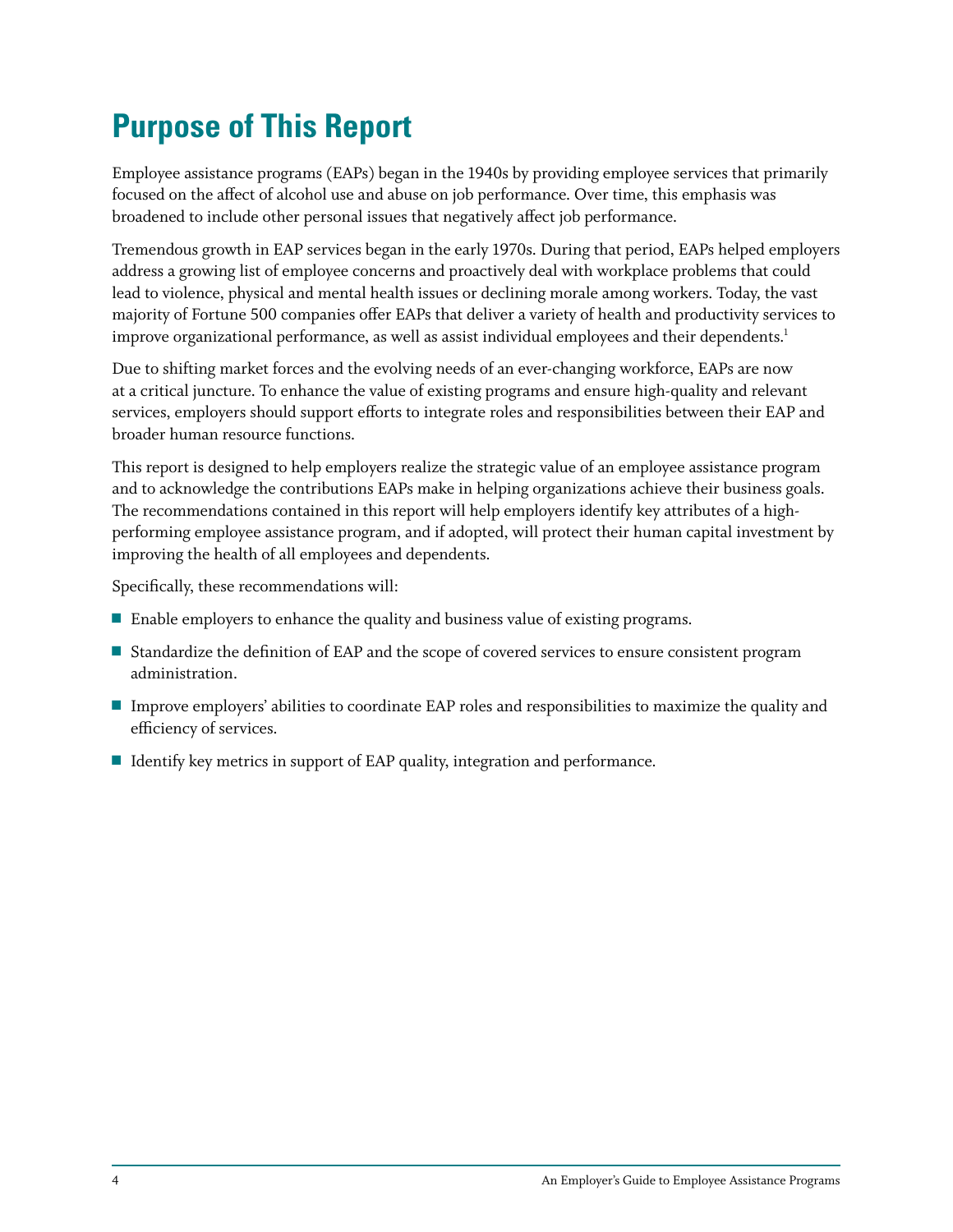# **Introduction**

In January 2004, the National Business Group on Health convened the National Committee on Employer-Sponsored Behavioral Health Services (NCESBHS), funded by the U.S. Department of Health and Human Services (DHHS) Center for Mental Health Services (CMHS). This committee was asked to develop a set of strategic recommendations for improving the design, quality, structure and integration of employer-sponsored behavioral health services. The resulting document, *An Employer's Guide to Behavioral Health Services* (2005), includes key findings and recommendations employers can use to put in place behavioral health benefits that are affordable, effective and high-quality.

As highlighted in the *Behavioral Health Services Guide*, employers understand that behavioral health benefits are essential components of healthcare benefits. Over the past few decades, employers have tried to improve the delivery of behavioral healthcare services in a number of ways. Despite important progress, employers' current approaches for maximizing quality and improving access remain underdeveloped. Standardized and integrated programs that address the delivery of behavioral healthcare services are rare. Most often employers do not integrate behavioral healthcare benefits offered through the health plan with behavioral health benefits offered through disability management, employee assistance or health promotion programs. The result: Employer-sponsored behavioral benefits and broader health systems of care become fragmented, uncoordinated, duplicative and uneven in terms of cost and quality.

One of the NCESBHS' key findings was the lack of coordination and integration between employersponsored health plans and employee assistance programs (EAPs). The National Business Group on Health and CMHS decided to establish a workgroup to address this concern and develop recommendations to improve coordination and integration. Established in 2007, the Employee Assistance Program Workgroup met three times to review the *Behavioral Health Services Guide's* recommendations and systematically examine other best practices and evidence-based approaches to the design and delivery of effective and efficient employee assistance programs. The overarching goal of the EAP Workgroup was to develop a strategic program definition, solidify a set of core program elements and identify critical metrics for managing and evaluating EAPs.

The results of the EAP Workgroup's efforts are summarized in this report. The workgroup's findings, recommendations and proposed metrics provide a framework for standardizing and improving the strategic alignment between employee assistance programs, employers' business objectives and employee needs.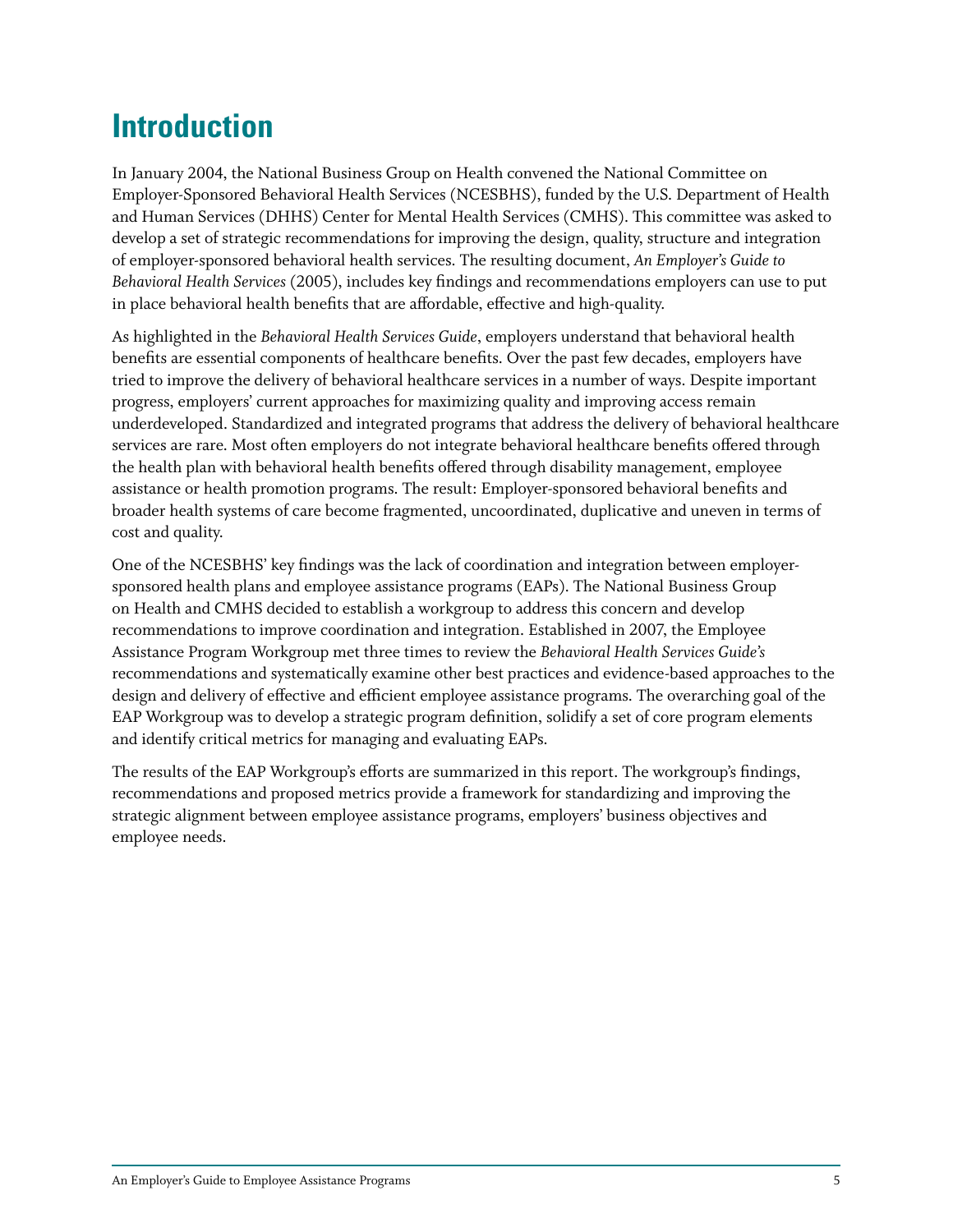# **Background**

# **Health and Productivity Concerns**

Worsening health status and stagnating productivity are major concerns of large employers nationwide. Some employers are experiencing alarming increases in absence rates due to the growing number of claims for short- and long-term disability and Family Medical Leave (FML). 2 Stress is a major concern for employers and managers, and mental health and substance-use conditions continue to be a leading cause of illness and lost productivity for most employers. According to Watson Wyatt, factors such as mental health conditions, sleep problems, mental health stigma and substance use and abuse affect business performance by reducing productivity and increasing both planned and unplanned absences. Many of these factors are either preventable or modifiable.

#### Lifestyle risks Physical conditions Chronic conditions Unscheduled absence Mental health conditions Presenteeism Fatigue/sleep problems Mental health stigma Substance abuse **Other 42% 34% 31% 30% 23% 21% 13% 11% 6% 18%**

### **Figure 1: Preventable Factors Top List of Health Issues Affecting Business Performance**

**Percentage of respondents indicating "to a great extent" or "to a very great extent"**

Source: Watson Wyatt (2007). *2007/2008 Staying@Work Report: Building an Effective Health & Productivity Framework*. Washington, DC: Watson Wyatt Worldwide.

While stress is known to affect productivity, few employers have found successful strategies to reduce the negative effects of chronic stressors. Many employees experience damaging levels of stress due to problems they experience in their home or work lives. Today's workforce faces many new causes of stress, including the economy, long commutes, the time and energy required to care for ailing parents or young families and the availability of new technologies that blur the line between work and home.

Furthermore, common behavioral health conditions such as depression can negatively affect productivity. Depression itself can be life-threatening, but it may also increase an individual's risk for developing common medical conditions such as heart disease. Two decades of research show that persons with depression are at a greater risk for developing heart disease than healthy persons. Left untreated, depression may have a negative impact on comorbid (co-occurring) disease outcomes and reduce an individual's ability to comply with treatment.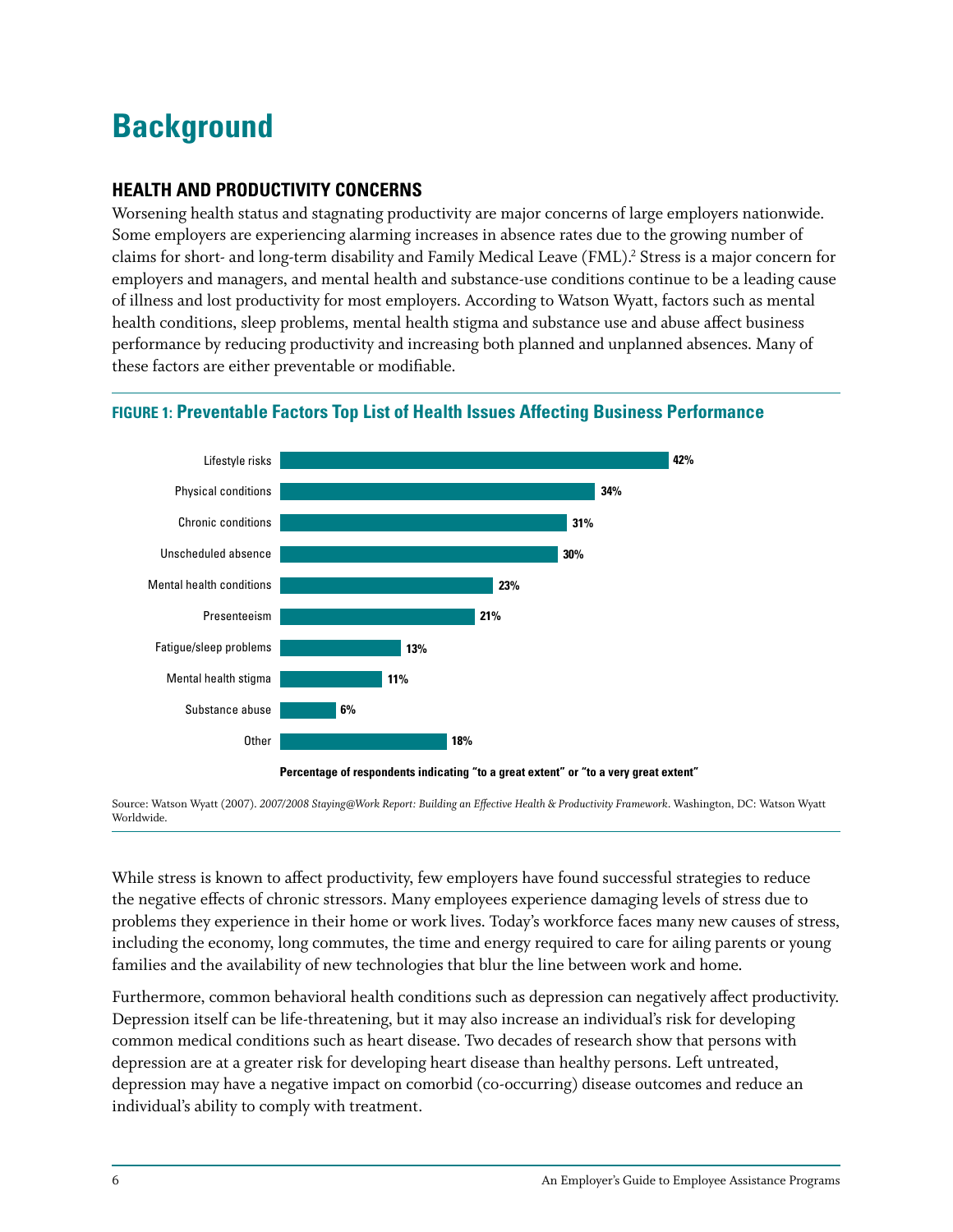

#### **Figure 2: Stress Affects Business Results: More Action is Needed**

Source: Watson Wyatt (2007). *2007/2008 Staying@Work Report: Building an Effective Health & Productivity Framework*. Washington, DC: Watson Wyatt Worldwide.

# **Employee Assistance Programs: Preventing and Addressing Problems**

Historically, employee assistance programs (EAPs) began in the 1940s with services focused on the role of use and abuse of alcohol on job performance. Over time, this emphasis has broadened to include other personal issues that impact job performance. Tremendous growth in EAP services began in the early 1970s. EAPs started to help employers address a variety of employee problems and proactively deal with workplace issues that can lead to workplace violence, physical and mental health issues or declining morale among workers. Today, the vast majority of Fortune 500 companies offer EAPs that deliver a variety of health and productivity services to improve organizational performance, as well as assist individual employees and their dependents. $^1$  These programs are staffed by practitioners who provide preventive services and short-term problem-resolution services to individual employees and families. EAP practitioners provide consulting services to managers and supervisors regarding employee performance and serve as behavioral consultants to corporate leaders when unexpected events occur, such as natural disasters, plant accidents, mergers and bankruptcies. They can also help with industryspecific emergencies such as providing support to bank employees who witness robberies while at work.<br>

The EAP Workgroup believes employee assistance programs represent a first-line response to providing prevention, triage and short-term problem-resolution services within an organization. According to a study published by Marsh /Mercer (2007), EAPs aligned with an overall health and productivity strategy can perform a critical role in identifying individual and organizational risk factors that may decrease performance. 1 Another report by Watson Wyatt (2007) suggests organizational responses to health and productivity challenges will increase revenue, market value and shareholder returns.<sup>2</sup>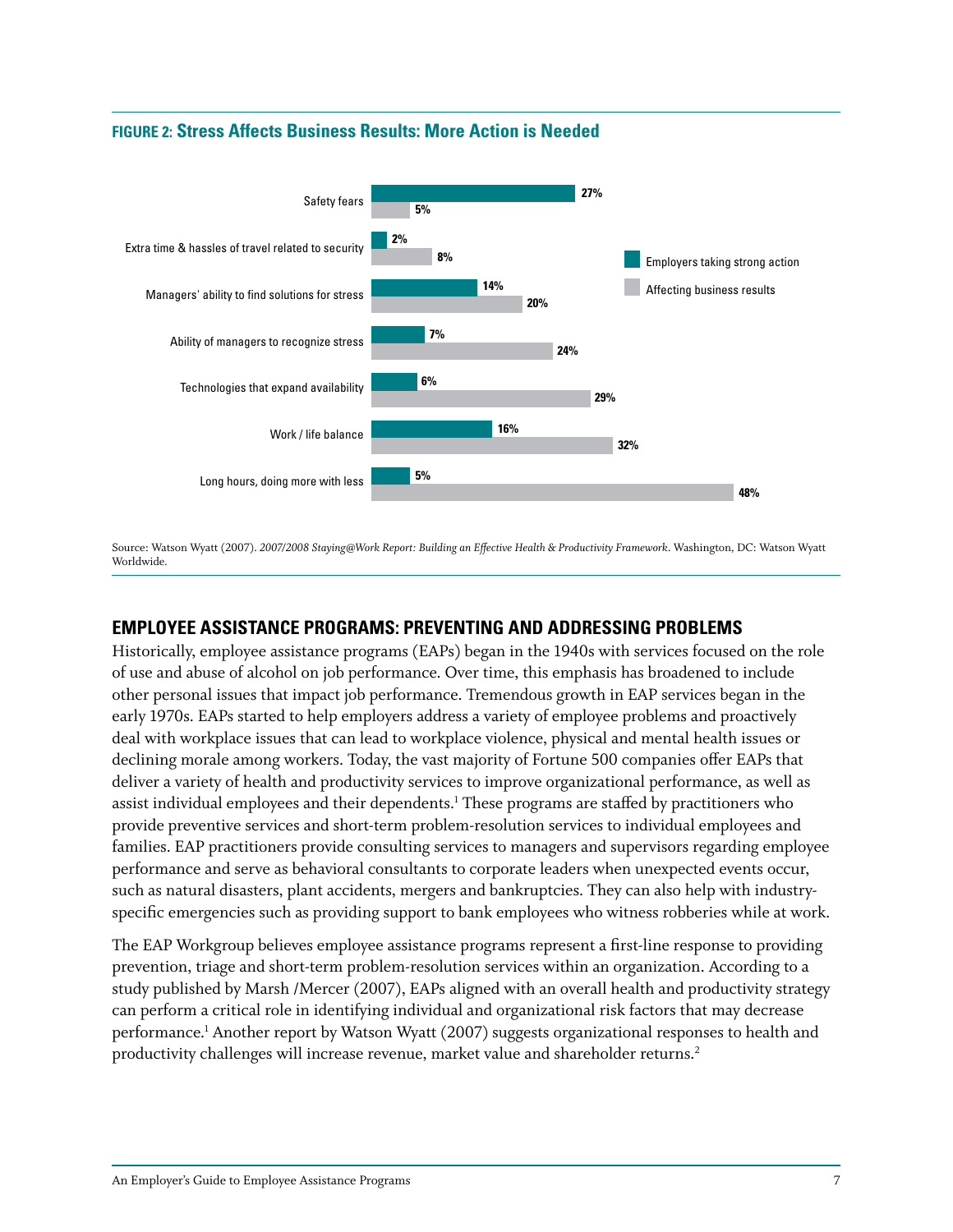# **The Value Proposition for Employee Assistance Programs and Services**

One of the first charges to the Employee Assistance Program (EAP) Workgroup was to develop a strategic value proposition for EAPs. This value proposition describes the benefits of EAPs to employers, employees and communities.

# **The Value Proposition for EAP:**

*An EAP that is aligned with organizational values and vision will measurably enhance business operations, the overall employee experience, and the community perceptions of the company. A well-run EAP will provide a positive return on investment.*

—EAP Workgroup (2007)

Generally speaking, Employee Assistance Programs provide value in three ways.

#### **1. EAPs leverage the value of the organization's investment in its workforce by:**

- $\blacksquare$  Encouraging employee engagement.
- o Improving abilities of employees and dependents to successfully respond to life's challenges.
- Offering employees short-term problem-resolution services or referring employees and dependents to mental health treatment services when indicated.
- Developing employee and manager competencies in managing workplace stress and improving work team performance.

#### **2. EAPs address the costs of doing business by:**

- $\blacksquare$  Reducing workplace absenteeism and unplanned absences.
- $\blacksquare$  Decreasing workplace accidents.
- $\blacksquare$  Lowering employee turnover and related replacement costs.
- **Example 1** Facilitating safe, timely and effective return-to-work for employees after short-term and extended absences.
- $\blacksquare$  Reducing healthcare costs.
- o Improving the value of organizational investments in wellness and health promotion, self-care management, continuity of care and work-related efforts.
- **IF Increasing efficient use of health care through early identification, care management and recovery** efforts.

#### **3. EAPs mitigate business risks by:**

- $\blacksquare$  Reducing the likelihood of workplace violence or other safety risks.
- Managing the effect of such disruptive incidents as workplace violence, injury or other crises and facilitating a swift return-to-work after adverse workplace events.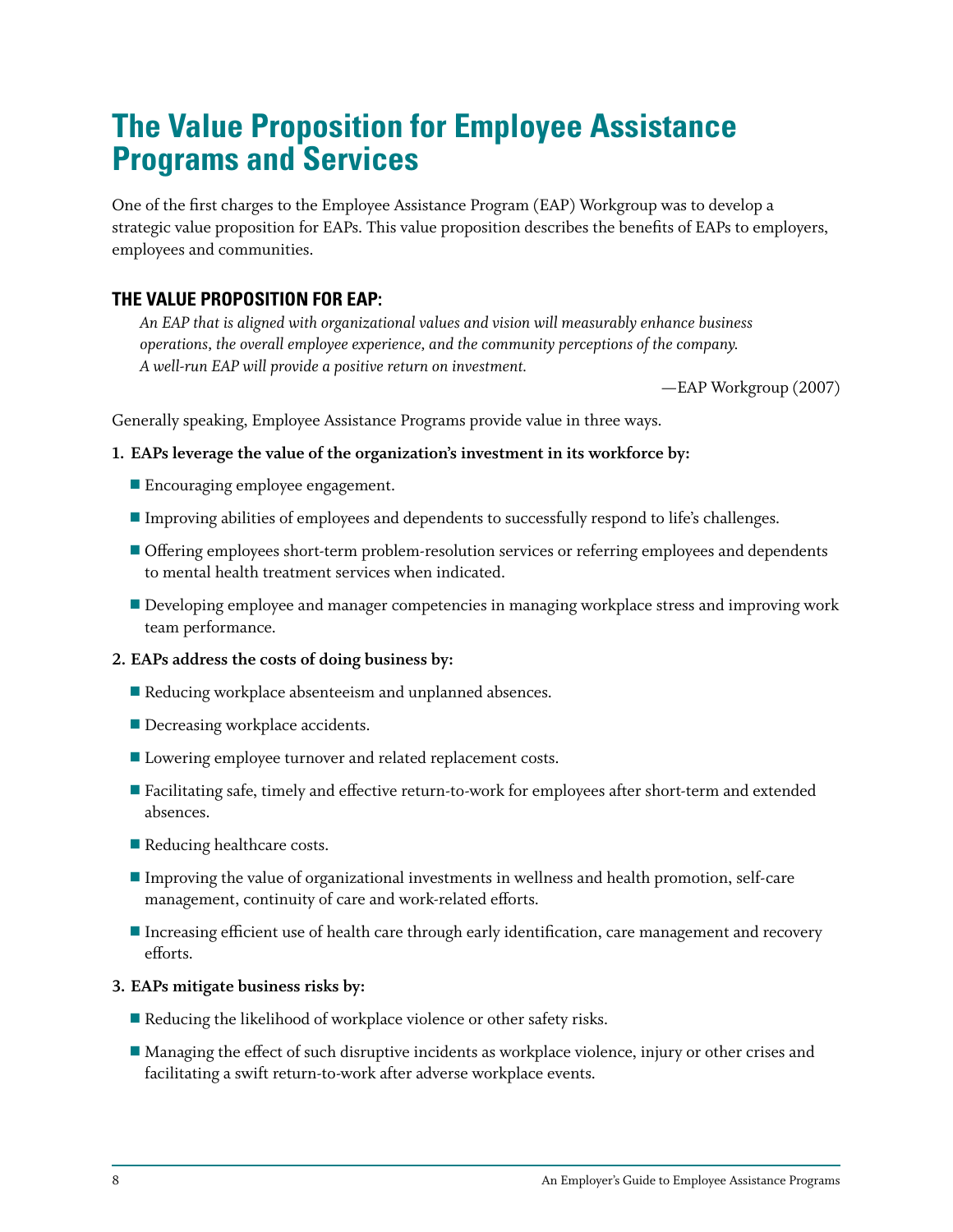- **Supporting disaster and emergency preparedness and minimizing disruption after such events.**
- **Smoothing the adjustment to mergers, acquisitions, site closures or other workforce change events.**
- $\blacksquare$  Reducing the likelihood of legal action or liability (e.g., maintaining business practices that promote a violence-free workplace).
- **Promoting and supporting drug- and alcohol-free workplace policies and programs.**

Four case studies, provided in Appendix 2, provide further examples how EAPs offer value to organizations by:

- $\blacksquare$  Assisting in emergency response.
- $\blacksquare$  Bolstering employee morale and thereby reducing turnover.
- $\blacksquare$  Improving relationships with customers and managers.
- $\blacksquare$  Addressing inappropriate or dangerous behaviors.
- **The Training mangers to deal with complex emotional, cultural and diversity issues.**

How a company uses an EAP reflects the diversity of its organization, employees, market and other HR resources. Although detailed EAP performance statistics are limited, documented studies suggest employer-sponsored EAPs can reduce company disability, medical, pharmacy and worker's compensation costs. 1

One study showed that when EAP services were provided, work loss was avoided in 60% of cases, with an average savings of 17 hours per case. Furthermore, 72% of the persons represented by these cases also showed improved work productivity, with an average gain of 43%. 3 An additional study found that when legal/financial, work/life services were included as part of the EAP, work loss was avoided in 39% of cases and work productivity improved in 36% of cases. 4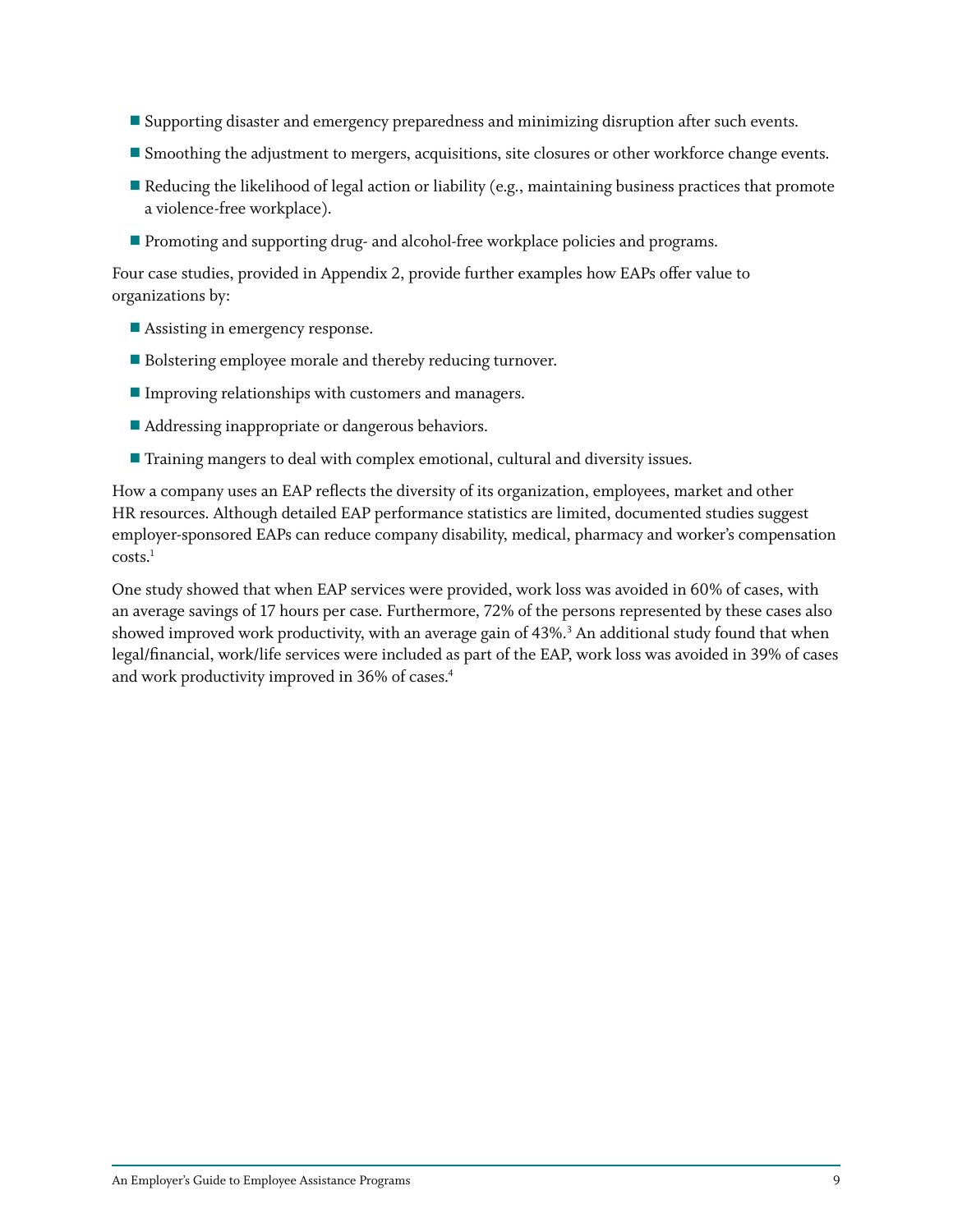# **Major Findings of the Employee Assistance Program Workgroup**

To better understand employer views on employee assistance programs (EAPs)—and the challenges ahead—the EAP Workgroup sponsored an online survey of the National Business Group on Health (NBGH) members. The survey asked employers about their current EAPs and their views on the roles of EAPs in the future.

### **Methodology**

The survey, developed by the Employer Survey Subcommittee in conjunction with NBGH, sought to understand current EAP benefits, how employers evaluate EAPs and the perceived future of EAPs.

Administered online, the survey invited all 200 corporate members of the National Business Group on Health to participate. Of these, 42 members took part, representing a 21% response rate. It is worth noting the limitations of this methodology. Specifically, persons solicited to participate may not be responsible for the company's EAP. Although the invitations asked key decision-makers to respond, we cannot verify that the person who responded was indeed the person responsible for the EAP. In addition, due to the small sample size, NBGH encourages readers to consider these results insight into how some—but not all—employers view EAPs. Indeed, employers do not approach EAPs in the same manner.

#### **Current Employee Assistance Programs**

Survey respondents were asked to answer a series of questions regarding their current EAP, including whether their program runs internally or externally, which department coordinates the EAP, and what types of services are available. The following figures and tables summarize the key findings.

As shown in Figure 3, a majority of employers offer EAPs through external organizations: either independent, hospital-based or stand-alone (40%) or health plan/managed care (29%) organizations. Fewer employers provide internal EAPs using staff (7%) or contracted vendors (24%) to provide actual services.

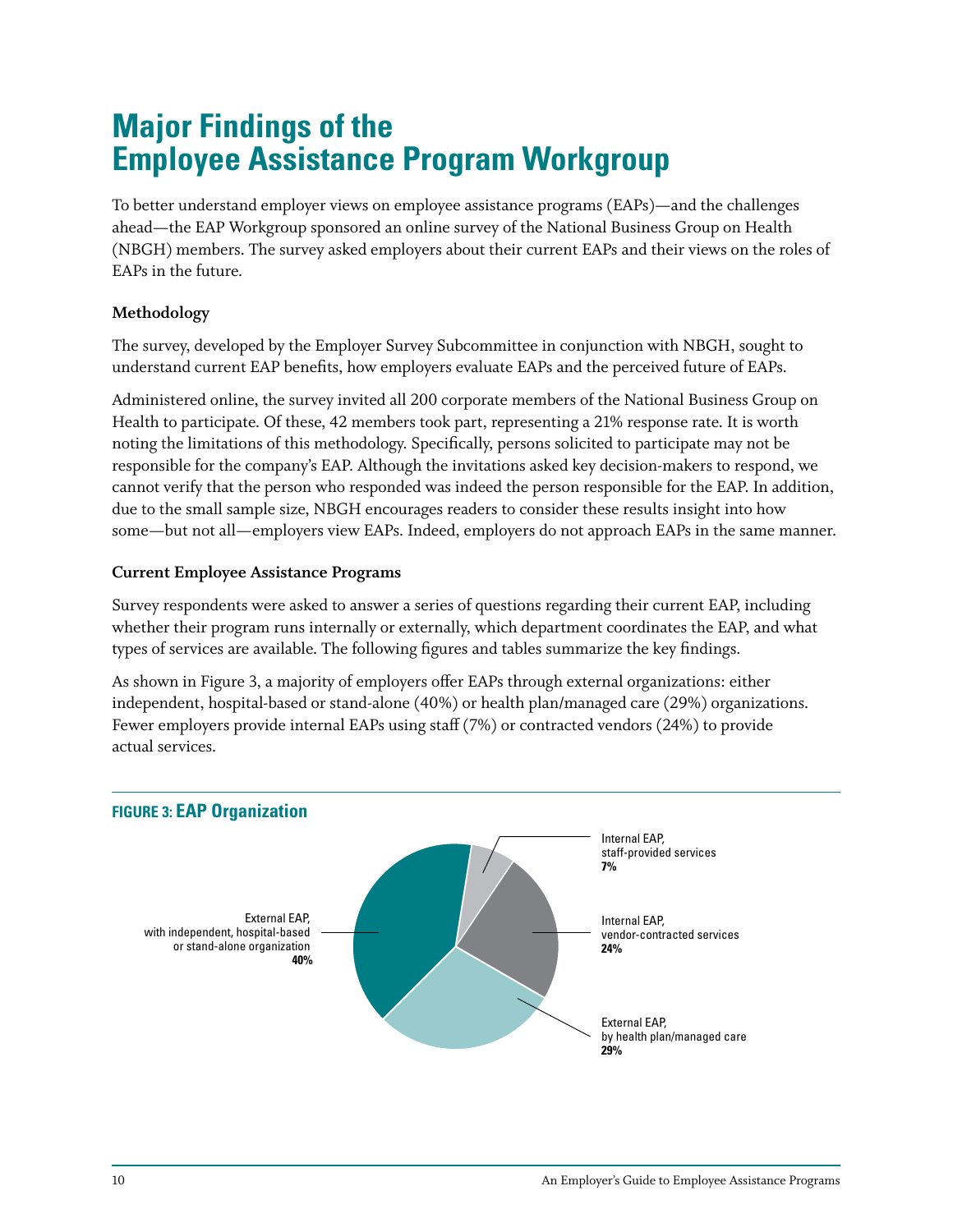When asked who is responsible for the EAP, 66% of employers reported designating this management role to their benefits department, almost twice the number (36%) who indicated the EAP fell under the human resources department (Figure 4). Even fewer employers selected medical or occupational health departments as the management source for their EAPs (6% and 2%, respectively).

Figure 5 shows the common methods employees can use to access EAP services, including by telephone (95%), in-person (88%), via the Internet (64%) or by another means (2%).

In an effort to understand employers' perceptions of their current EAPs, we asked respondents to indicate which of the following descriptions best fits their EAPs:

- $\blacksquare$  Healthcare benefit.
- $\blacksquare$  Workplace performance program.
- $\blacksquare$  Employee counseling service.

Nearly 90% of surveyed employers described their current EAP as an employee counseling service. "Healthcare benefit" was the second most common description chosen by 43% of the respondents. Only 21% of employers viewed their EAP as a workplace performance program. Several employers selected more than one description. Additional analysis showed that 33% described EAPs as both an employee

#### **Figure 4: Department Responsible for EAP**



*Note: Respondents could provide more than one answer.*

#### **Figure 5: Contact Method**



*Note: Respondents could provide more than one answer.*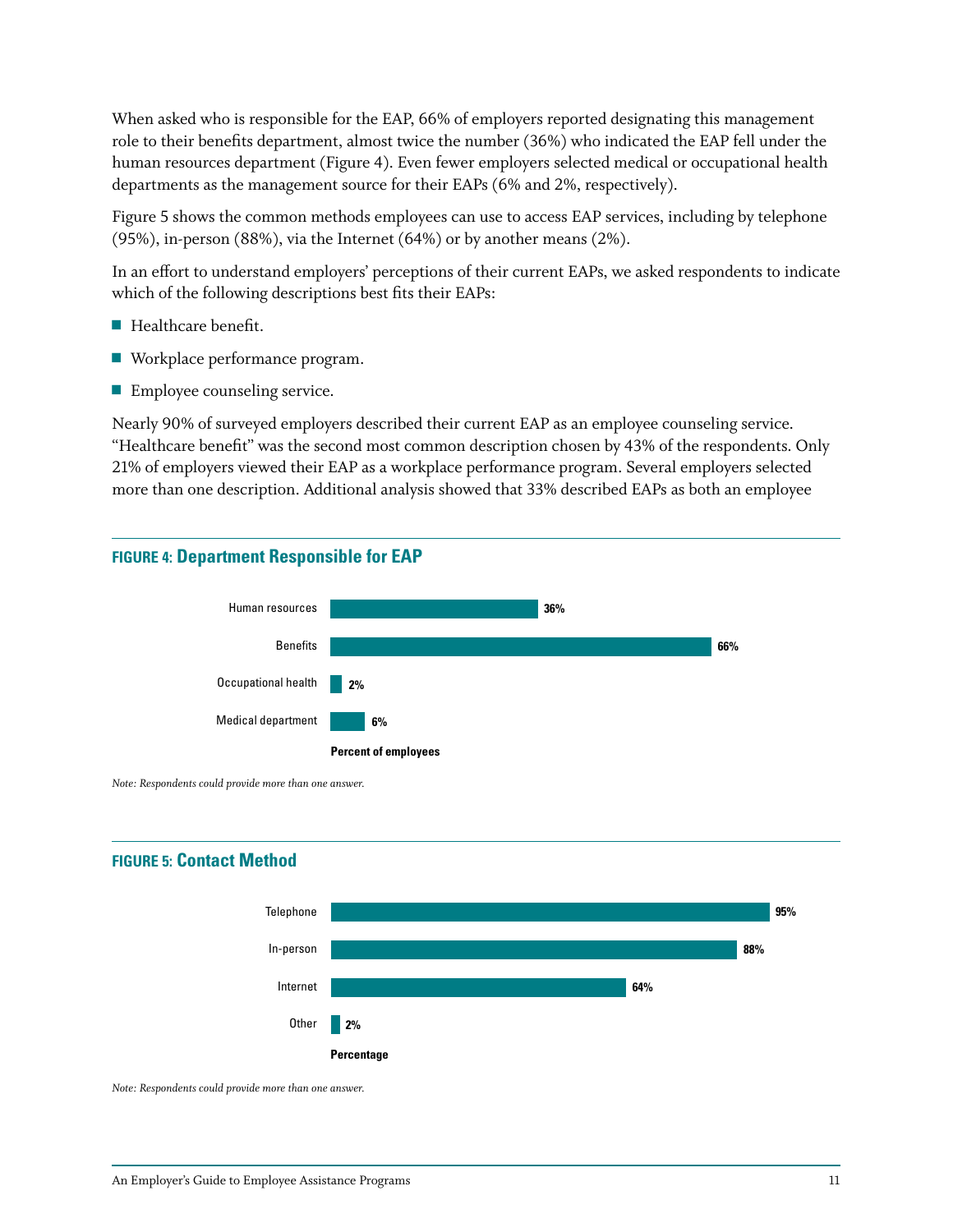counseling service and healthcare benefit; 17% chose workplace performance program and employee counseling service; and 14% selected healthcare benefit and workplace performance program.

To better understand the provision of EAP services, we asked employers to indicate which core and/or additional services they provide to employees, as well as how they integrate their EAP services with other business functions. Employers most frequently cited the following core services: identify, intake, refer and provide care to employees (85%); provide Web-based education and self-help materials (80%); refer to HR/management (68%); and train employees and provide leadership (66%). Surprisingly, only 34% of employers viewed providing data on EAP's effects on the company as a core service.

| <b>Service</b>                                            | <b>Percentage of Employers</b> |
|-----------------------------------------------------------|--------------------------------|
| Identify, intake, refer and provide care                  | 85%                            |
| Provide Web-based education and self-help materials       | 80%                            |
| Refer employees to HR/management                          | 68%                            |
| Train employees and provide leadership                    | 66%                            |
| Consult with HR/manager on employee performance issues    | 63%                            |
| Monitor/manage case and follow-up services                | 61%                            |
| Promote EAP services to employees and families            | 41%                            |
| Analyze and report data on effects of EAP on organization | 34%                            |
| Evaluate fitness for duty                                 | 22%                            |

### **Table 1: Core EAP Services Provided**

Moreover, when we asked employers about additional services offered through their EAPs, they cited the following: critical incident stress management (95%), workplace violence consultation (80%), work/life support (76%) and financial/legal counseling (76%). Few respondents included EAP in planning for work returns or providing onsite wellness (12% each, respectively), indicating that employers are most likely engaging separate vendors for these purposes.

# **Table 2: Additional EAP Services Offered**

| <b>Service</b>                                                     | <b>Percentage of Employers</b> |
|--------------------------------------------------------------------|--------------------------------|
| Manage critical incident stress                                    | 95%                            |
| Consult on workplace violence                                      | 80%                            |
| Support work/life                                                  | 76%                            |
| Counsel on financial/legal issues                                  | 76%                            |
| Promote workplace wellness and health                              | 37%                            |
| Offer regulatory compliance services                               | 20%                            |
| Plan for work return (disabled or family medical leave)            | 12%                            |
| Provide onsite wellness (e.g., biometric screenings, health fairs) | 12%                            |

After learning about the actual services their EAPs provide, we asked whether employers include EAPs in other aspects of their organizations (Figure 6). The majority of respondents reported involving their EAPs in disaster planning (61%). Only 25% of employers reported tapping their EAPs for the strategic development of core business or continuity planning. These findings suggest that employers don't often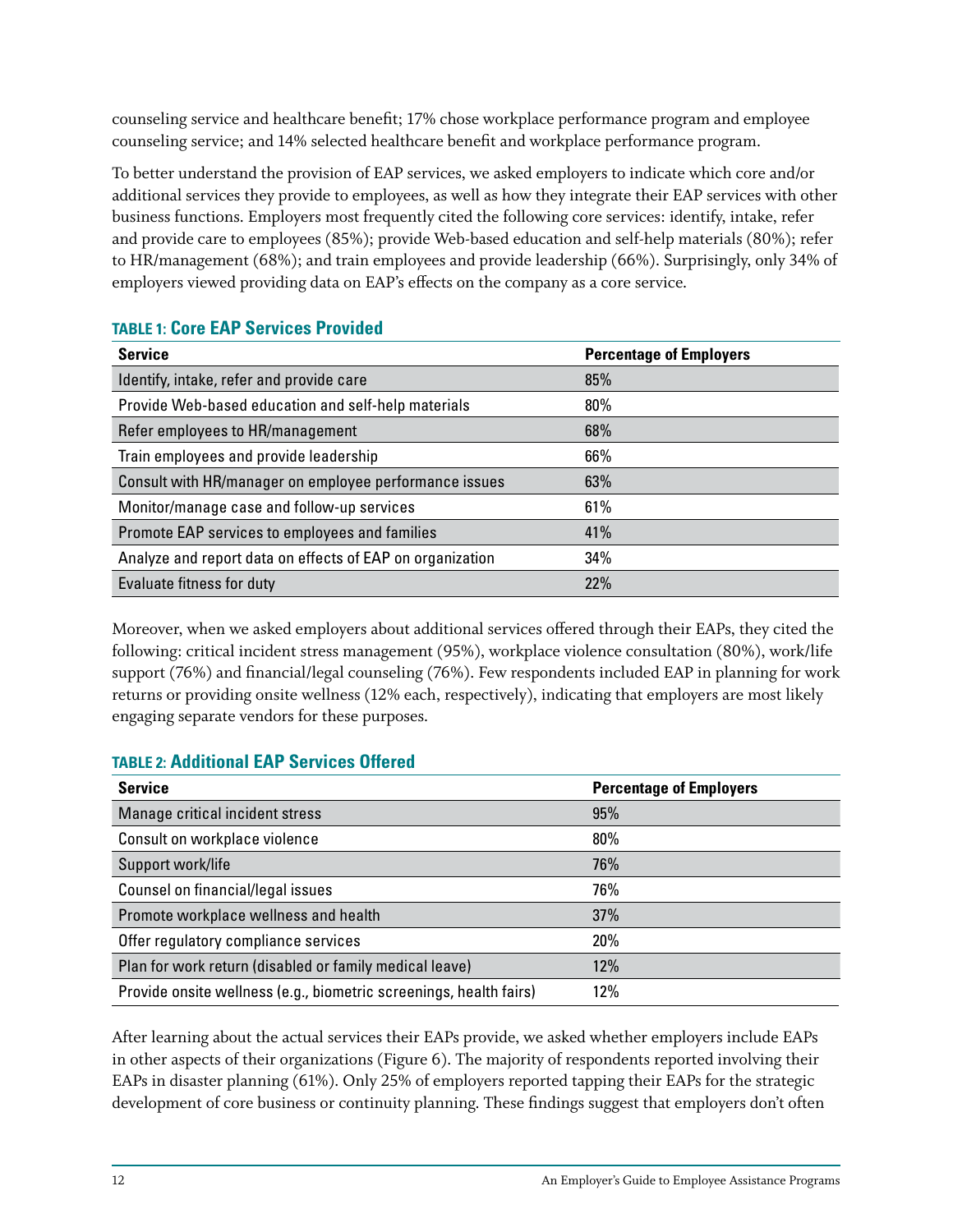include EAPs in key business activities—and many organizations do not realize the full value of employee assistance programs.

When it came to measuring return-on-investment (ROI), 78% of surveyed employers did so for human resource functions, while only 39% measured ROI for their EAP.

To size up employer views on EAP value and impact, we asked employers to rank these aspects on a scale of 1 to 10 (least to most valued). Table 2 shows the distribution of responses. Overall, the 40 respondents ranked the perceived value and impact of EAPs at 6.6 and 6.3, respectively. No employer ranked the value or impact lower than 3, with the majority putting the value between 5 and 8.

We asked employers about the future role their EAP would play in their organization as well. A majority of respondents viewed their EAP as a supportive component in employee personal health and accountability. Other employers believed that EAPs will serve to integrate both employee work performance and personal well-being. Several employers highlighted the potential of EAPs to have a significant impact on workplace productivity and personal wellness in the future. For example:

- $\blacksquare$  "In continued times of stress, employees know that they can go to this 'one-stop shop' for everything from counseling to legal services."
- $\blacksquare$  "EAPs will focus on work/life issues to help de-stigmatize the traditional EAP perception and increase utilization of all services."
- "EAPs will have greater coordination with the organization, health/disease and disability programs to enhance quality of life and provide more effective health management."
- "EAPs will play a greater role in overall integrated health strategy by maintaining and improving the health of the population."
- "EAPs will play a greater role in stress, family crises and substance abuse as these issues become more prevalent and seeking help becomes more acceptable."



### **Figure 6: Involving the EAP**

*Note: Respondents could provide more than one answer.*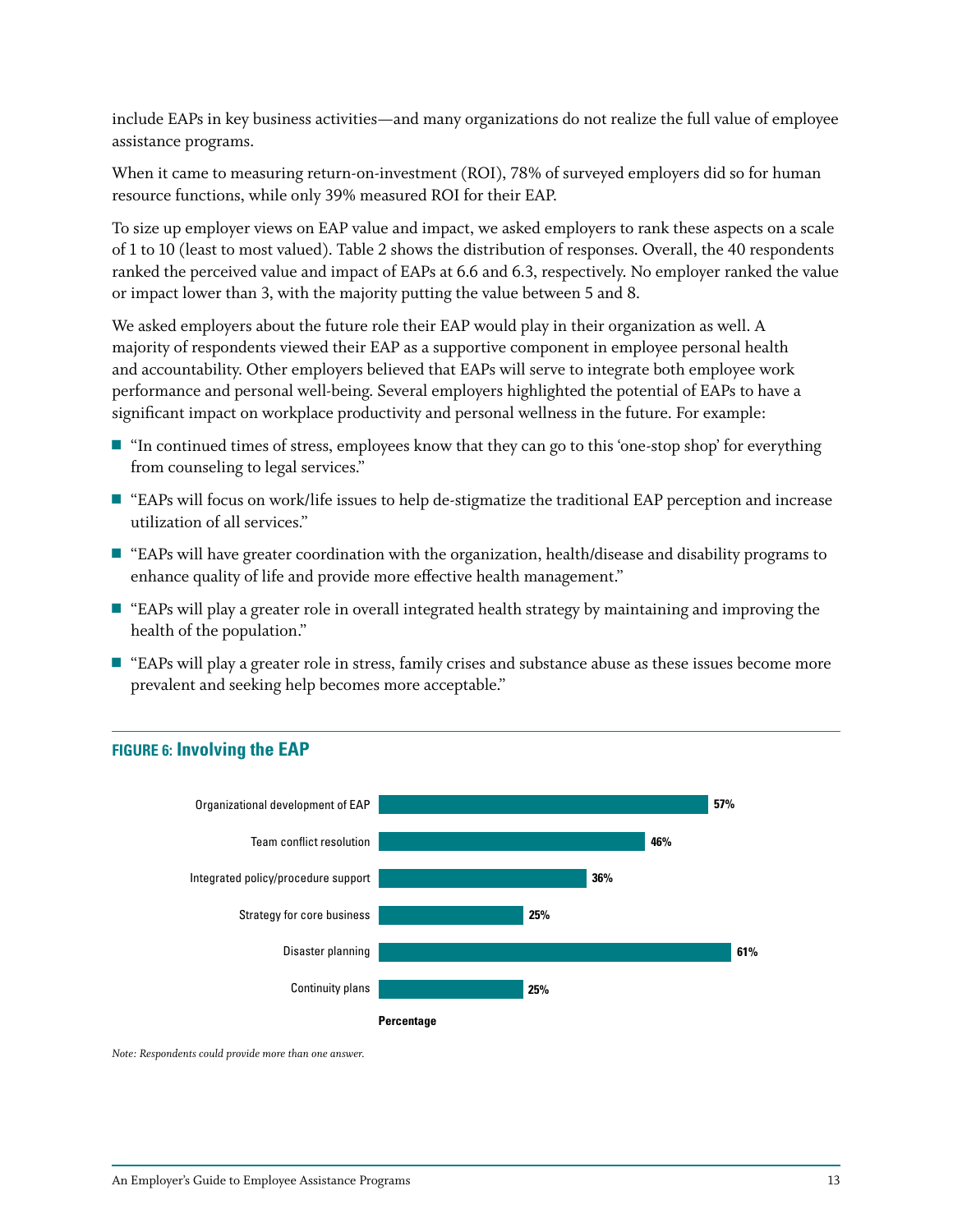The survey also invited employers to describe their future EAPs using the same categories (healthcare benefit, workplace performance program and employee counseling service) used in describing their current programs. However, respondents could pick only one category in this question. As seen in Figure 7, the majority of employers (58%) indicated that "employee counseling service" best described the role of their future EAPs.

#### **Summary of Survey Results**

Among employers surveyed, results suggest an understanding of the value of employee assistance programs and unique approaches to integrating EAPs into the organization's overall health and welfare strategy. Despite recognition of the value of EAPs, little agreement exists on precisely what an EAP is—or who should provide sponsored services. Also of note: Employers are not subjecting their EAPs to the same rigorous evaluation or cost-impact assessment as they do other related programs. These gaps and inconsistencies leave room for standardization and quality improvement.

#### **Figure 7: Future EAP Roles**



*\*Reported descriptions for none: integrate work/life and emotional well-being using all of the above (3 respondents), ROI needed prior to consider as a healthcare benefit (1 respondent).*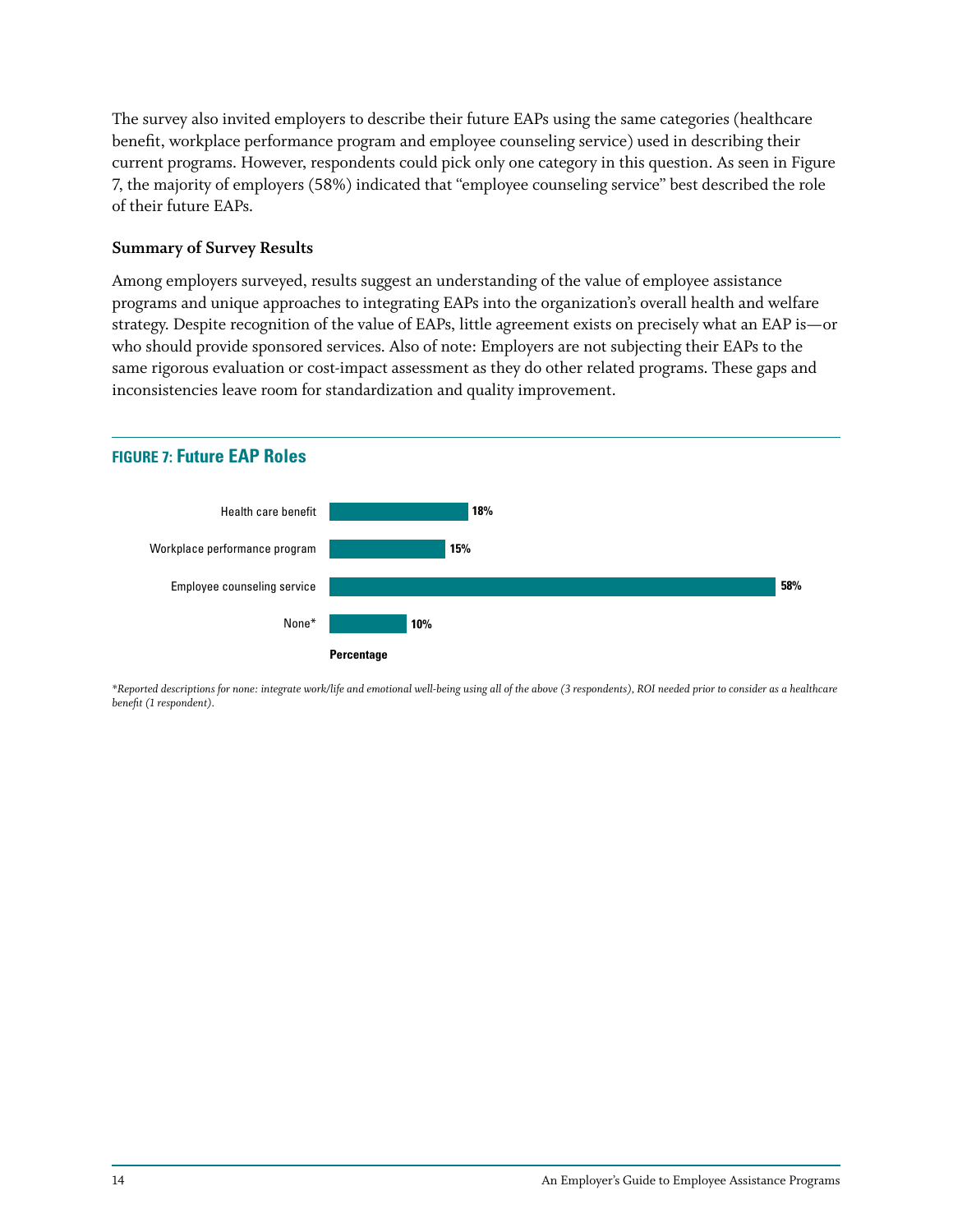# **Current Challenges, Future Opportunities: Recommendations for Action**

After examining the current models of employee assistance programs (EAPs) and results from the National Business Group on Health's survey, the EAP Workgroup discovered several obstacles to purchasing and/or providing optimal employee assistance services. These challenges present opportunities for improvement in the future—opportunities to improve the structure, coordination and integration of employee assistance programs. To help employers address these challenges, the EAP Workgroup set out to:

- 1. Standardize the definition of EAP and provide guidance on a recognized set of primary services.
- 2. Develop a set of standardized measures that can be used to manage effectively and demonstrate the positive impact of EAP services on employee health and productivity.

Below is a description of the challenges, opportunities and specific recommendations the EAP Workgroup identified. Designed to help employers as they review the purpose, structure, coordination and integration of their Employee Assistance Program, the recommendations will help ensure that future EAPs realize their full potential to improve employee health and productivity. The EAP Workgroup does not include a position on the value of an internally staffed, externally contracted or hybrid model. Rather, its recommendations address the *strategic* role of an EAP and offer employers a minimum set of criteria necessary for sponsoring an EAP.

### **Challenge: Defining Employee Assistance**

*Changes in market forces and professional dynamics have blurred the definition of employee assistance programs.* 

**Opportunity:** The EAP Workgroup was concerned by the lack of a standard, industry-wide definition for EAP. The workgroup established the EAP Definition Subcommittee to focus specifically on developing a definition and an outline of program services. The subcommittee identified three concepts necessary to align EAP activities with a human resources organization.

- EAPs provide strategic analysis, guidance and consultation throughout the organization to enhance performance, culture and business success.
- EAP professionals are human behavior/psychological experts who are trained in and apply the principles of human behavior to direct interactions with management and employees.
- $\blacksquare$  The goal(s) of an EAP are established to optimize an organization's human capital potential.

Combining these three concepts, the EAP Definition Subcommittee developed and vetted the following definition:

*Employee Assistance Programs provide strategic analysis, recommendations, and consultation throughout an organization to enhance its performance, culture, and business success. These enhancements are accomplished by professionally trained behavioral and/or psychological experts who apply the principles of human behavior with management, employees, and their families, as well as workplace situations to optimize the organization's human capital.*

This definition was used on the employer survey described in the previous section. Generally, employers agreed that this definition was an accurate reflection of how their EAP functions. However, some employers noted that the definition was more of a goal for the future, rather than a current reality.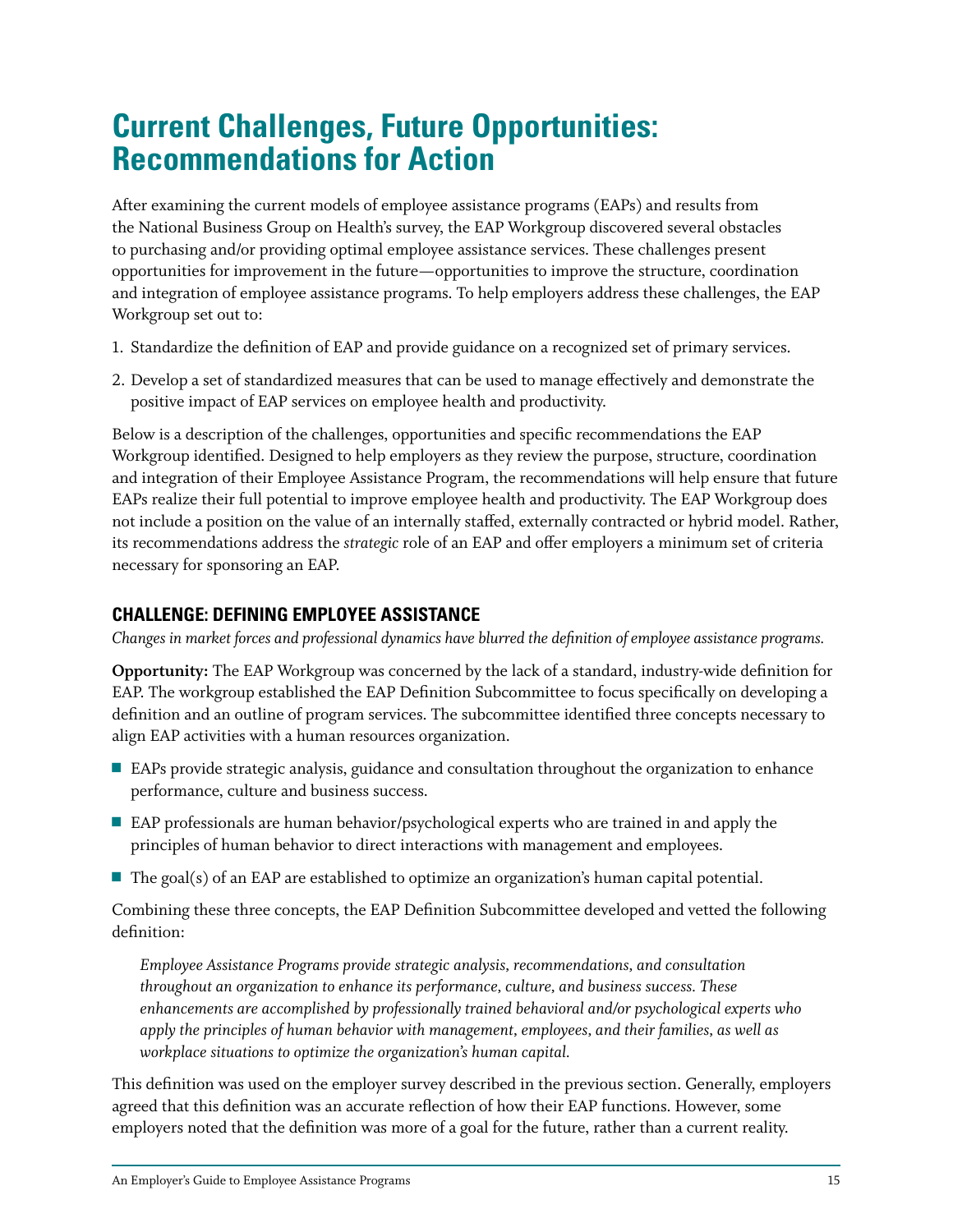**Recommendation:** Employers should expect their EAPs, EAP professionals and affiliated organizations to operate with a common purpose. This purpose should be to optimize employee health and productivity and organizational performance by:

- 1. Helping employees resolve personal issues that negatively affect job performance and/or health and productivity.
- 2. Helping dependents resolve personal issues that affect health and functionality, especially as these issues negatively affect employed parents or spouses.
- 3. Discussing with managers and supervisors the effect employee personal issues have on job performance.
- 4. Consulting with organizational leaders to identify and resolve risk factors that negatively affect a safe work environment.

### **Challenge: Setting Professional Standards for Employee Assistance Program Practitioners**

*A lack of standardization exists in the type and training of professionals selected to lead and support EAPs. Minimum professional credentials and program standards are not required to provide employee assistance services. The EAP field has experienced mixed success with a practitioner credential and a program accreditation process.* 

**Recommendation:** Employers should require their EAPs to adopt clear professional standards. The EAP Workgroup recommends that EAP staff maintain the following qualifications:

- A minimum of a master's degree in human services from an accredited institution.
- An active specialty credential, such as the Certified Employee Assistance Professional.
- An active clinical license that reflects competency in activities such as individual assessment, shortterm problem resolution, crisis intervention, threat of violence and related EAP tasks.
- $\blacksquare$  Appropriate credentials and/or sufficient experience for persons who perform organizational assessment and consultation services.

# **Challenge: Setting the Scope of Employee Assistance Programs**

*The scope of services employee assistance programs offer is currently being influenced by market pressures rather than a systematic method for identifying and validating key attributes of an effective program. Similarly, a lack of standardization exists in the type and training of professionals selected to lead and support EAPs.*

**Background:** Historically, EAP services focused on the role of alcohol use and abuse on job performance. Over time, this emphasis was broadened to include other personal issues that affect job performance. In the 1980s, Roman & Blum identified a set of guiding principles or "core technologies" for outlining the structural components that represent the contributions EAPs brought to the workplace.<sup>5</sup> Based on these core technologies, the Employee Assistance Professionals Association (EAPA) developed a set of professional principles, ethics and specialized knowledge that defined the characteristics of an EAP. (For additional information, please see Appendix 3.)

**Opportunity:** Over the past 25 years, market forces have dramatically changed the manner in which many EAPs function, and the scope of services offered through EAPs has continued to expand. Despite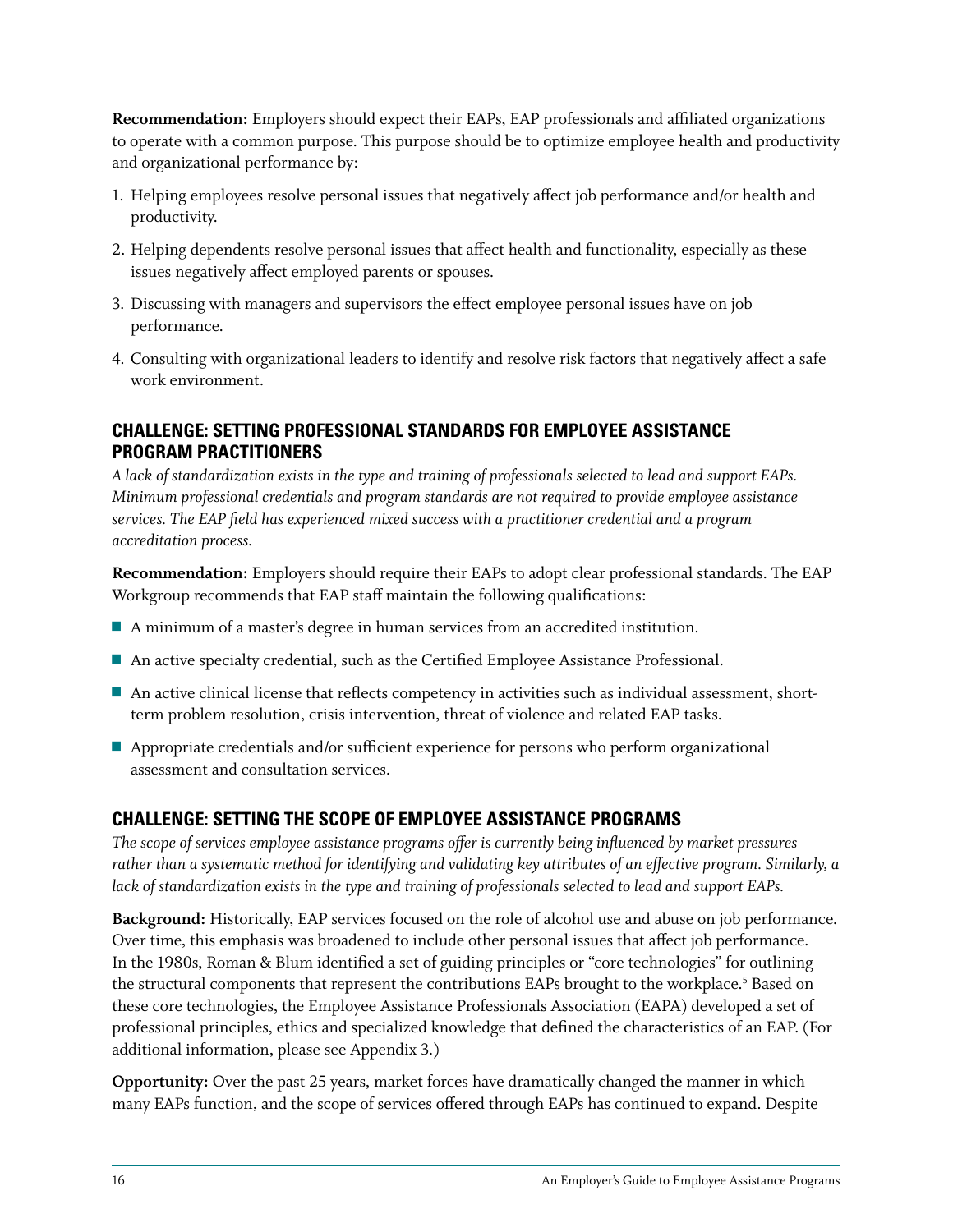rapid changes, the field has not yet developed a validated set of standards to address the changing needs of the workforce. Furthermore, few definitive resources are available detailing how to implement the existing guiding principles. Therefore, employers and other EAP sponsors have taken the liberty of developing their own models. Confusion surrounding the scope of EAPs is a hindrance in terms of standardization, measurement, evaluation and, most importantly, quality improvement.

The confusion surrounding the scope of services is compounded by the lack of minimum professional credentials and program standards required to provide these services. The EAP field has experienced mixed success with a practitioner credential and a program accreditation process.

Contemporary EAPs are represented by multiple approaches, activities and covered services delivered by persons trained with multiple academic and non-academic backgrounds. These programs frequently support the original core services along with an array of additional services that directly or indirectly affect job performance. An updated set of core services would allow for the value of EAPs to be more readily assessed and for common metrics to be used for quality improvement.

# **Challenge: Defining Strategic Operational Tasks**

*The strategic and operational tasks of employee assistance programs are currently being influenced by market pressures rather than a systematic method.* 

**Recommendation:** To maximize value, employers should direct their EAPs to use the following strategic and operational tasks based on EAPA core technologies. Specifically, EAPs should:

- 1. Provide consultation with, training of, and assistance to the leadership of an organization (managers, supervisors and union stewards) seeking to manage troubled employees, enhance the work environment or improve job performance; and offer outreach/education to employees/dependents about the availability of EAP offerings. These offerings include these stand-alone or collaborative resources:
	- Organizational assessment methods.
	- $\blacksquare$  Management consultation methods.
	- Productivity enhancement methods, including employee engagement tools that focus on resilience and psychological ergonomic tools that address the effects of organizational strains.
- 2. Provide confidential and timely problem identification/assessment services to employees with personal concerns that may affect job performance, present behavioral risks or promote a healthy and safe workplace. Focus areas include:
	- $\blacksquare$  Crisis response incident debriefing.
	- $\blacksquare$  Psychological fitness for duty.
	- $\blacksquare$  Threat of violence.
	- $\blacksquare$  Substance use and abuse.
- 3. Use constructive confrontation, motivation and short-term interventions with employee clients to address problems that affect job performance.
- 4. Facilitate the referral of employee clients for diagnosis, treatment and assistance, in addition to case monitoring management and follow-up services.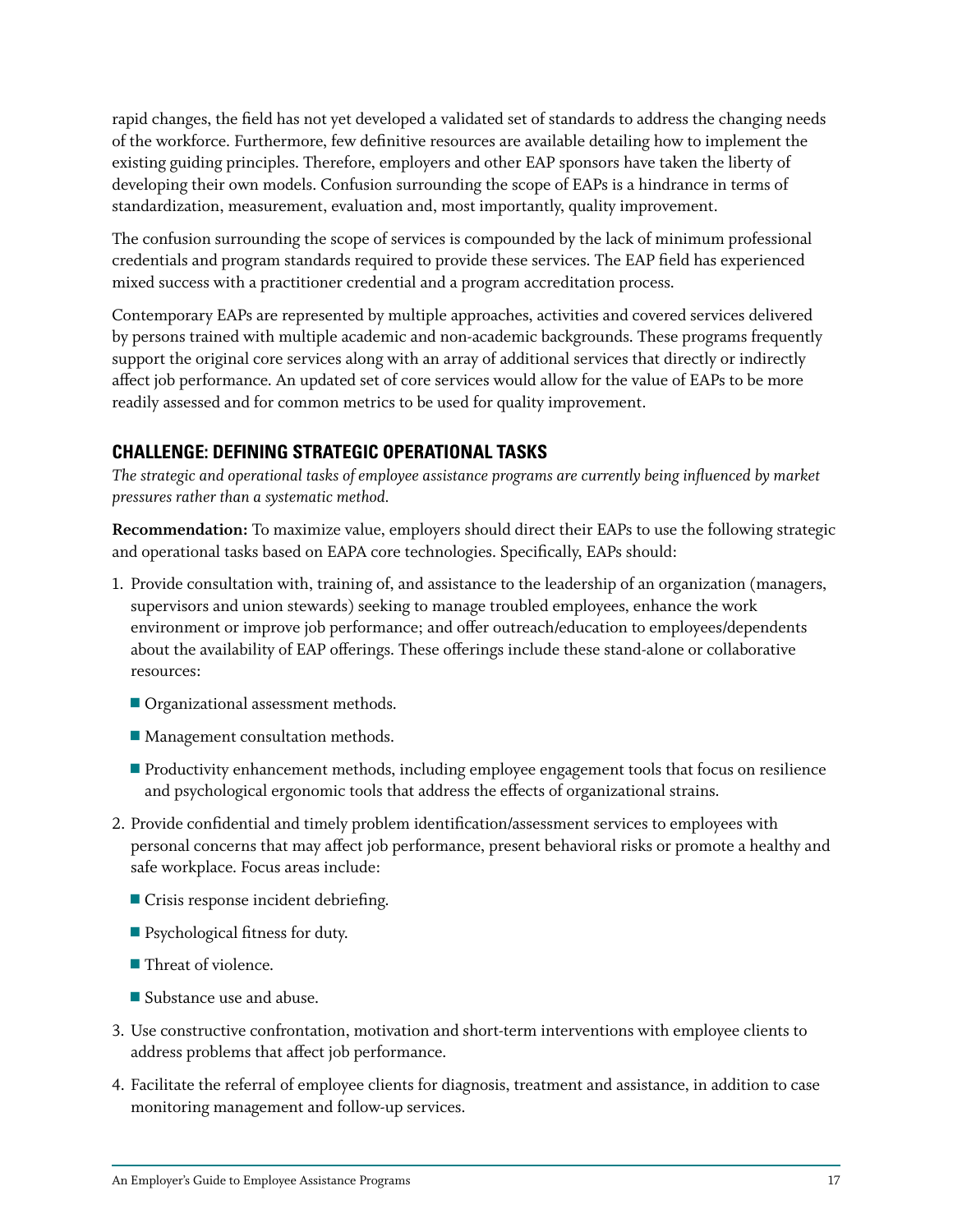- 5. Provide assistance to organizations to support employee health benefit plan design and administration activities covering medical/behavioral problems, including but not limited to alcoholism, drug abuse and mental/emotional disorders.
- 6. Provide assistance to organizations in the management and audit of the employer's vendor relationships, including but not limited to managing contracts; building service networks; and working with managed healthcare organizations, insurers and other third-party payers.
- 7. Identify and assess the effects of employee assistance services on the organization and individual job performance.

# **Challenge: Limiting the Duplication of Services**

*Employers may not sufficiently differentiate EAP services from employee health plan benefits and other human resource programs.* 

**Opportunity:** Without a clear definition of the boundaries and functional responsibilities of an EAP, services may be duplicated in other employee programs, including the organization's health and welfare plan, work/life benefits, and health promotion benefits. This type of overlap may be cost-ineffective for employers as well as confusing to employees.

**Recommendation:** Some employers understand EAPs as an employee health plan benefit, while others use EAPs as an employee relations management tool. Employers are encouraged to make this differentiation based upon where—within their organizational structure—EAP services will be most effective. Employers are also encouraged to clearly define their EAP scope of services. EAPs can provide an array of services, and employers need to work closely with EAP practitioners to design programs that align with the organization's business goals. If this type of development is not possible, employers should be selective when choosing third-party EAP services. In addition to periodic individual meetings, annual group vendor meetings can facilitate coordination; reduce overlap or duplicate services; and promote full integration with the activities performed by disability, employee relations, health promotion, health and welfare benefit planning and administration, medical and related occupational-health services, organizational development, risk management/safety and security, work/life, and workers' compensation.

In all circumstances, EAPs should be structured as an independent human resource function in relation to employee health benefit plans and related human resource functions. An EAP should coordinate with relevant human resource functions, and its primary activities should include:

- 1. Supporting management in addressing unacceptable productivity levels and absenteeism rates that result from employee psychosocial problems.
- 2. Participating in periodic organizational assessments to evaluate the effects of work organization on employee health status, productivity and job satisfaction.
- 3. Coordinating and integrating with key activities performed by the following organizational functions:
	- $\blacksquare$  Disability.
	- **Employee relations.**
	- **Health promotion.**
	- Health and welfare benefit planning and administration.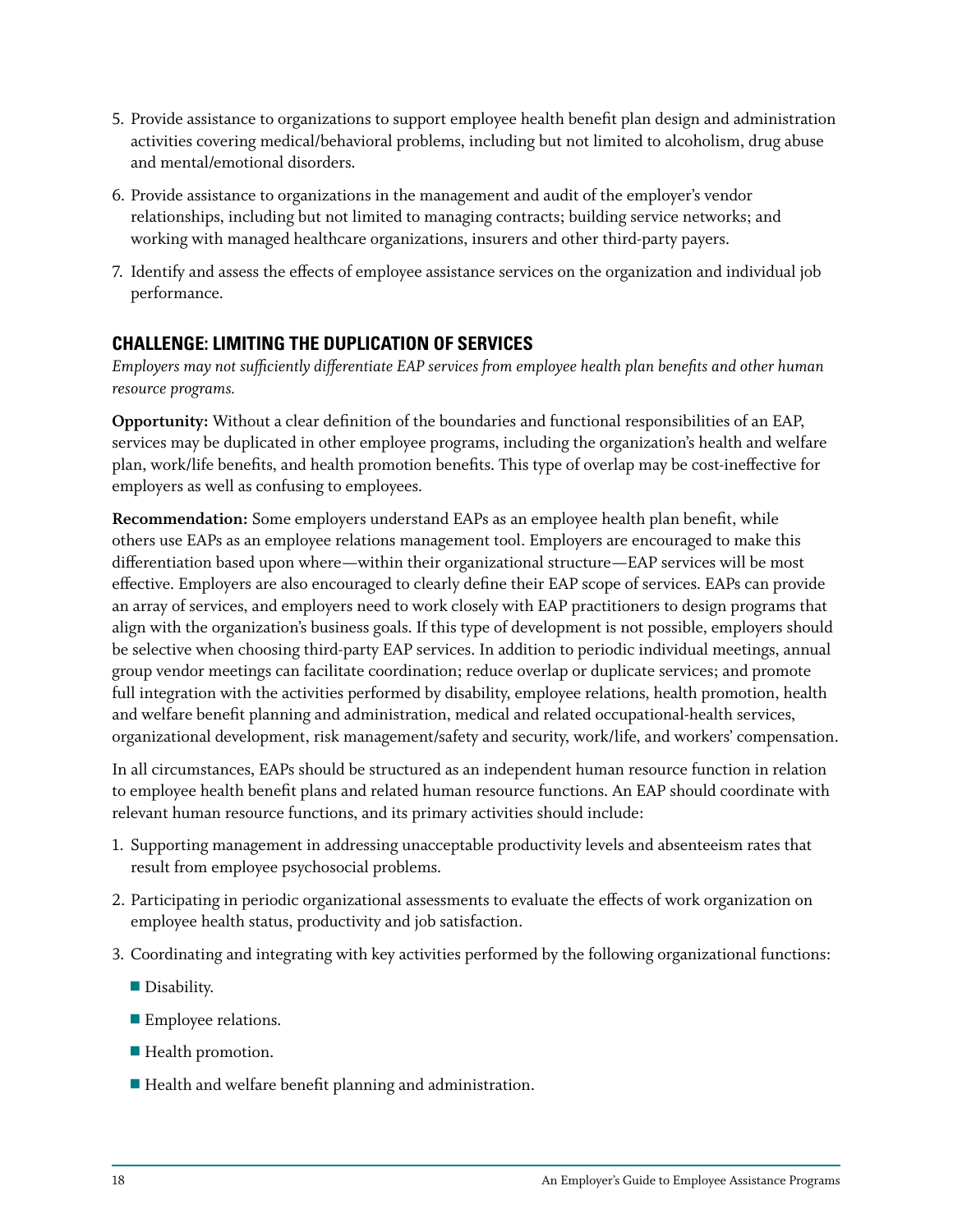- $\blacksquare$  Medical and related occupational-health services.
- Organizational development.
- Risk management.
- $\blacksquare$  Safety.
- $\blacksquare$  Security.
- $\blacksquare$  Work/life.
- **U** Workers' compensation.

### **Challenge: Creating Valid Methods for Quantifying the Direct Effect of Employee Assistance Programs on Organizational Performance**

*Employers may not require EAPs to provide proof of valid methods for quantifying the direct effect of employee assistance programs on organizational performance.*

**Recommendation:** Employers should require their EAPs to use advanced technology platforms that enable operational efficiencies and clearly define documented business processes and valid methods for quantifying the direct effect of EAP activities on organizational performance. In addition, employers should require the following from their EAP:

- 1. Activities and accompanying processes should incorporate the current version of the core technologies as published by the Employee Assistance Professionals Association (described in Appendix 3).
- 2. Activities should use standardized tools and validated techniques to support designated tasks. These tasks include individual and organizational assessment, short-term problem resolution (recognizing the American Psychiatric Association's *Diagnostic and Statistical Manual of Mental Disorders* (2000) and other conditions that may be a focus of clinical attention, specifically "V" codes), referral, follow-up and facilitating return to work. 6
- 3. Evaluation processes should be based on valid, peer-reviewed methods; performance targets should be aligned with the employer's overall performance objectives.
- 4. Policies that clearly define how employee personal information will be used, stored and protected should be developed and maintained.

### **Challenge: Identifying Research and Evidence to Support Services**

*The employee assistance field has not developed sufficient peer-reviewed research to assess the validity or practical value of current EAP models.*

**Background:** Disability, employee relations, health promotion, health and welfare benefit planning and administration, medical and related occupational-health services, organizational development, risk management, safety, security, work/life and workers' compensation all use concrete and quantitative measures of program impact. EAPs, on the other hand, are generally supported by qualitative studies, summarizing indirect measures of program impact. The EAP field has published only a few studies that provide quantitative results linking the impact of employee assistance programs to organizational performance. 7-9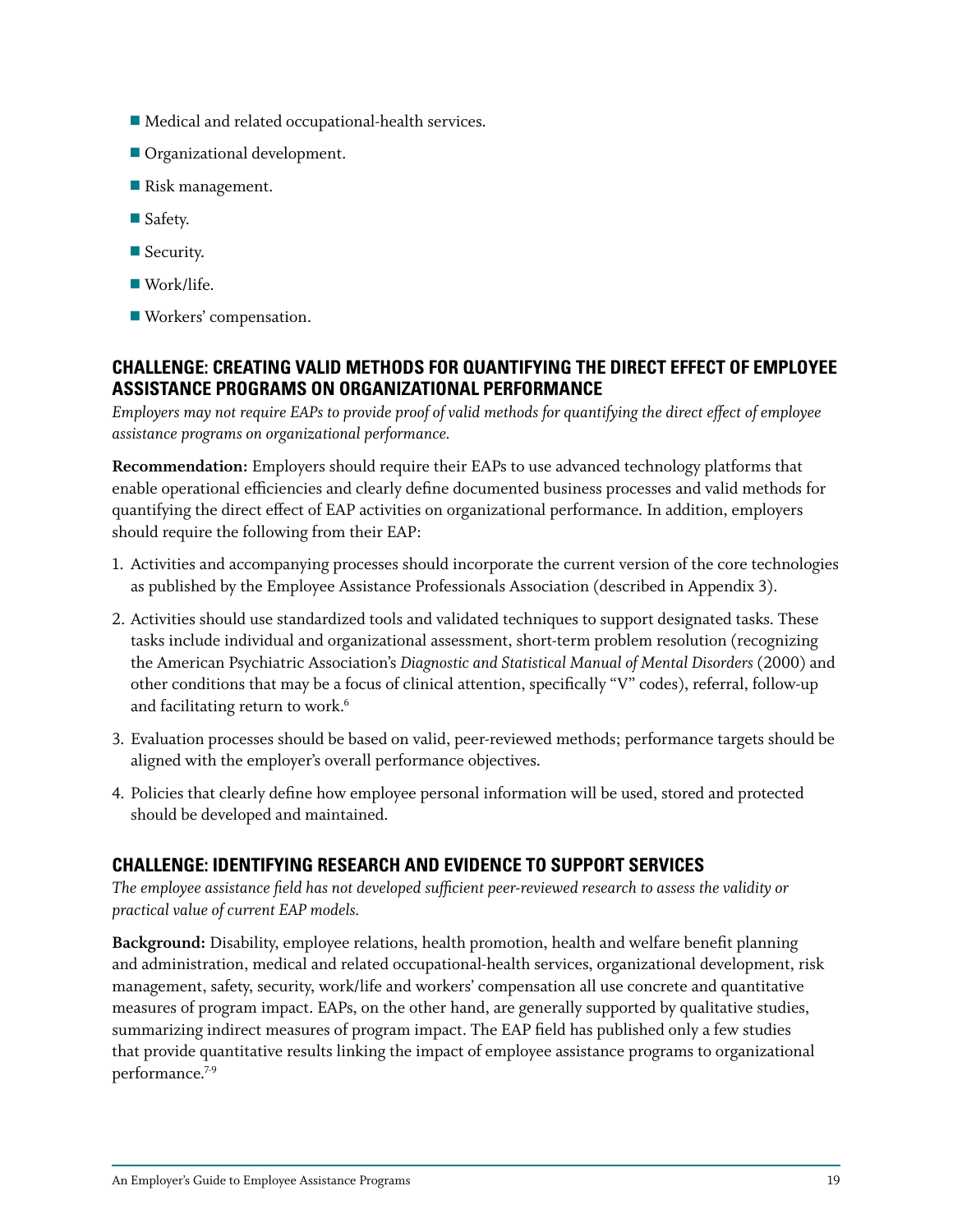**Opportunity:** More direct and quantitative measures would enhance the likelihood of employers recognizing EAPs as a strategic resource. Similarly, the EAP field will benefit from an investment in quantitative, peer-reviewed research to validate methods and quantify the direct impact of EAPs. Most importantly, quantitative measures are foundational to the quality improvement initiatives necessary to ensure that future EAPs can successfully address the needs of the changing workforce.

**Recommendation:** Employers are encouraged to insist on receiving direct measures of program impact from EAPs. Employers who use EAPs should also expect EAP professionals and affiliated organizations to have adopted clear industry standards and documented processes and to have established valid methods and metrics for quantifying the effect of EAP activities on organizational performance.

One idea for addressing the lack of available data is to create an industry research infrastructure and agenda that interested stakeholders can use to support rigorous, large-scale research. The following topics are proposed as potential EAP research topics.

Develop:

- $\blacksquare$  A classification system for EAP professionals that includes observable skills.
- $\blacksquare$  Methods for assessing the impact of EAPs on organizational risk management.
- Job performance/attendance documentation criteria for knowledge workers.

#### Define:

 $\blacksquare$  Minimum data elements that support specific EAP activities and tasks.

#### Validate:

- $\blacksquare$  Methodologies for individual and organizational assessment.
- $\blacksquare$  Methodologies for self- and supervisory-referral.
- $\blacksquare$  Constructive confrontation techniques.
- $\blacksquare$  Models for short-term problem resolution.
- $\blacksquare$  Methodologies for critical incident debriefing.
- $\blacksquare$  Methodologies for documenting reductions in job performance and management referral guidelines.
- $\blacksquare$  Return-to-work strategies.
- Case coordination practices between EAP and short-term disability, health plan and work/life programs.
- $\blacksquare$  Formulas linking EAP outcomes to organizational performance.
- $\blacksquare$  Methodologies for organizational culture assessment.
- $\blacksquare$  EAP case record audit methodologies.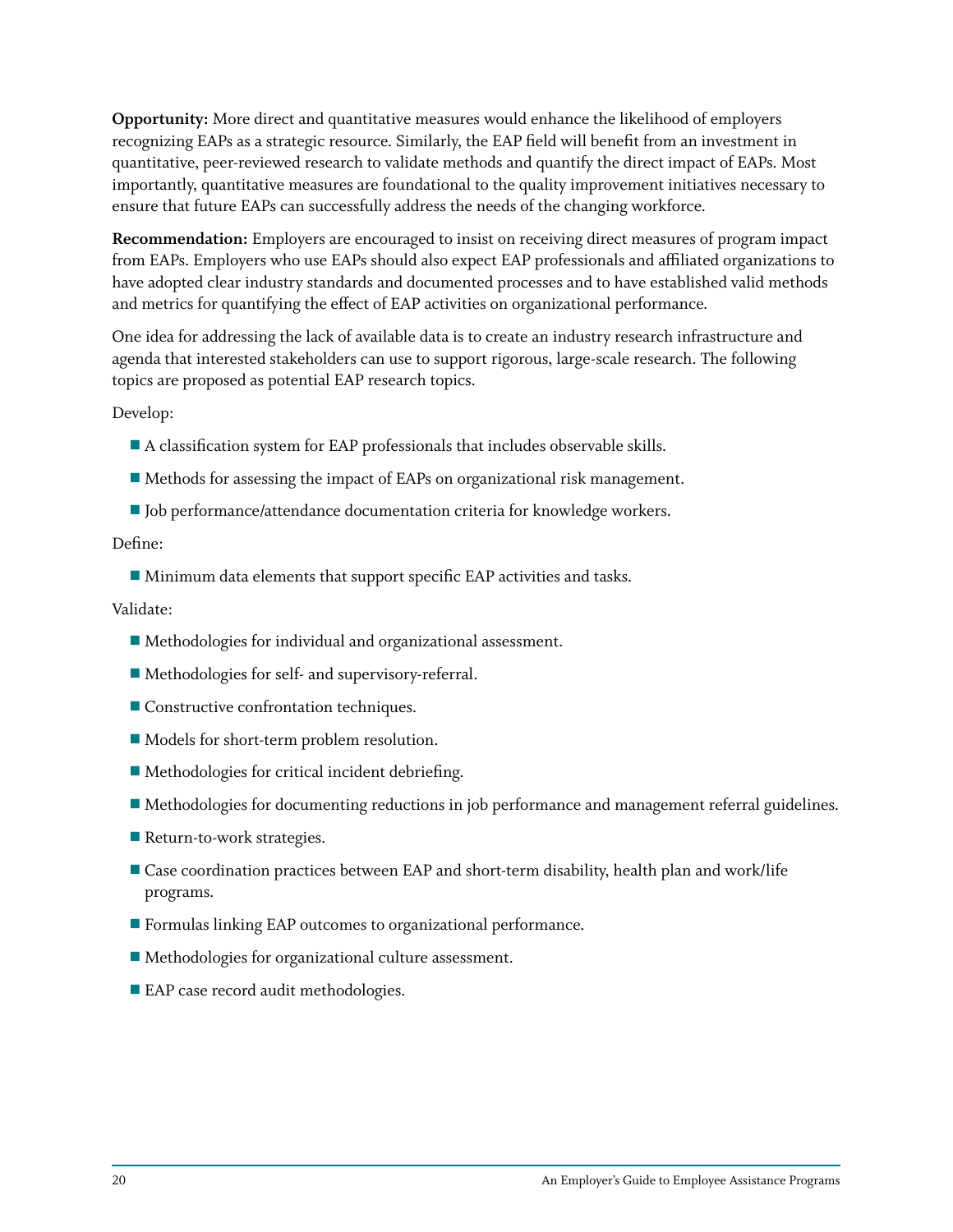### **Challenge: Developing Standardized Evaluation Metrics**

*Employee assistance programs do not consistently use quantitative benchmarks.*

**Opportunity:** Although many employers have developed standard operating procedures for their EAPs, the EAP field has not yet developed uniform industry standards and operating procedures. Without such standards, it is impossible for employers to evaluate their EAPs or track improvements over time.

**Recommendation:** The EAP Metrics Subcommittee identified the following objectives that would be necessary to support standardized measures for EAP services:

- Establish a national, standardized database for analyzing EAP results.
- Demonstrate the financial impact of EAPs on employers' short-term disability (STD), long-term disability (LTD), workers' compensation (WC) and group health plan costs.
- **E** Enable informed benefit design decision-making related to EAP services due to reported EAP results with normative comparisons.
- $\blacksquare$  Communicate the value of EAP services to purchasers.
- $\blacksquare$  Drive continuous quality improvement efforts within EAP design and outcomes.
- $\blacksquare$  Develop analysis and reporting strategies for senior management.

Keeping the focus on only those EAP metrics that clearly demonstrate an effect on workforce health and thereby clearly explain the value of EAP services to the purchaser—the EAP Metrics Subcommittee recommended an initial set of metrics for inclusion in Employer Measures of Productivity, Absence and Quality™ (EMPAQ®).\* Additional metrics, such as a method for determining an EAP's financial return on investment, will be considered at a later date.

#### **1. Utilization**

The first issue addressed by the recommended metrics is the extent to which EAP services are utilized by the employer's workforce. This rate of utilization can be measured in the following manner:

Participation rates among problem groups (case rate utilization):

- $\blacksquare$  Work-related problems.
- Substance use and abuse (alcohol and drug).
- $\blacksquare$  Psychological/emotional problems.
- Family/marital/relationship problems.
- Percent of problem group cases referred by supervisor or manager.
- Percent of problem group cases involving consultation with supervisor or manager.
- Participation rates for support services (non-case rate utilization).

<sup>\*</sup> Employer Measures of Productivity, Absence and Quality™ (EMPAQ®) is set of standardized metrics and benchmarking tools developed by the National Business Group on Health to help employers evaluate the effectiveness of their health and productivity management programs. http://www.empaq.org/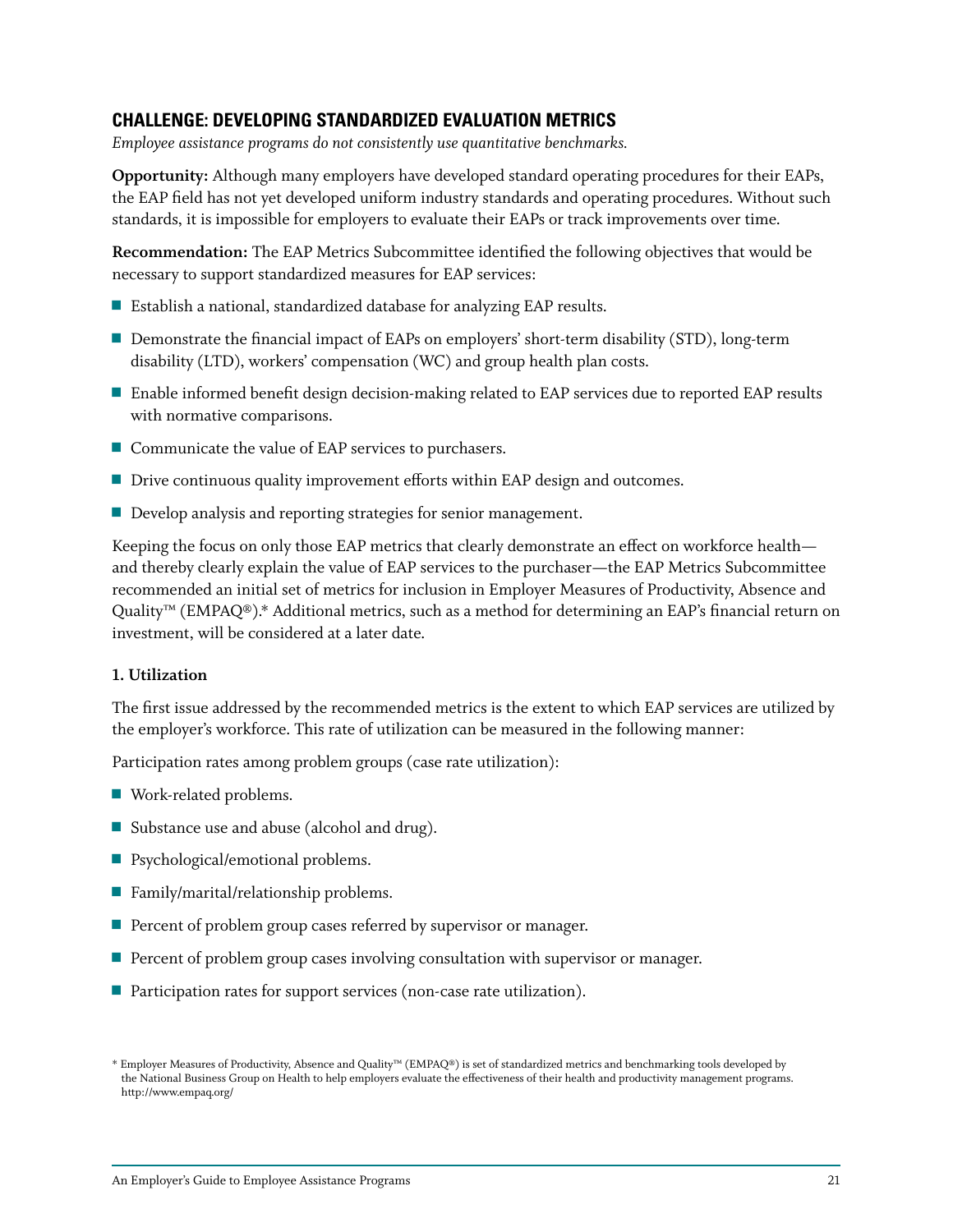#### **2. Impact Assessment**

The second issue addressed by the proposed metrics is whether the EAP services utilized resulted in a positive and measurable impact on the employer's workforce, including measures of operational and financial performance. This impact can be demonstrated using the following metrics:

- $\blacksquare$  Improved work productivity rating (job performance).
- **Improved retention rating (this metric may not be a priority for some employers but will be mission** critical for others).
- $\blacksquare$  Increased workforce capacity associated with work attendance.
- $\blacksquare$  Improved clinical outcomes among all problem categories.

#### **3. Financial Return**

The EAP Metrics Subcommittee also recommends that additional calculations be performed with the EAP data residing within EMPAQ® to:

- Calculate the financial effect of EAP problem group cases successfully resolved on healthcare utilization (as compared with cases that were not successfully resolved).
- Calculate the value of EAP services on rates of return-to-work for workers' compensation and shortterm disability cases.
- Calculate the financial impact of increased productivity and work attendance for all EAP cases with a baseline and follow-up measure.

Operational definitions for these metrics are provided in Appendix 1.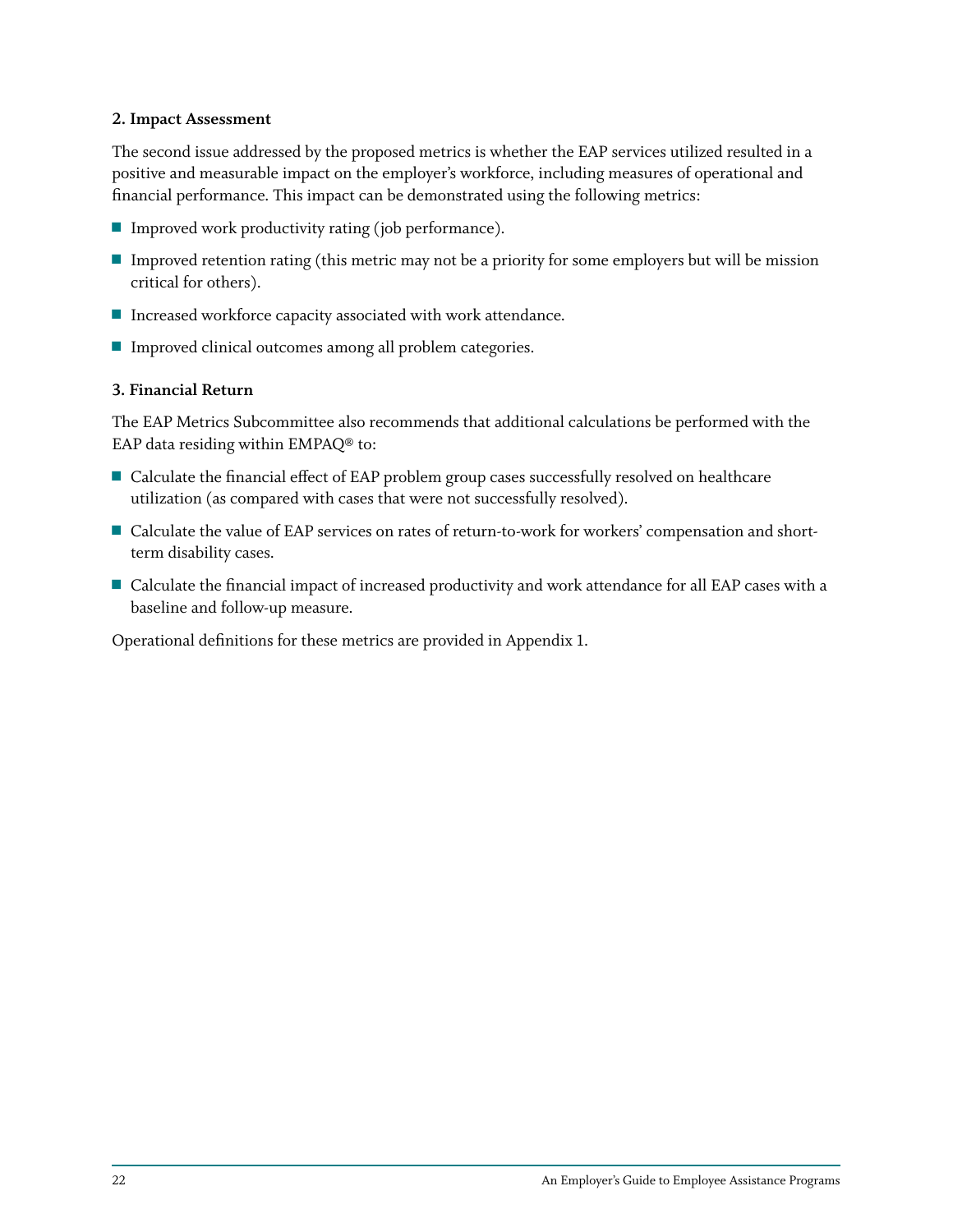# **Summary**

This report provides employers with strategic recommendations to identify key attributes of highperforming employee assistance programs (EAPs) and guidance on how to improve the performance of existing programs.

For more than four decades, EAPs have provided value to employers, employees and families. EAPs provide an array of services that include responding to emergencies, managing business risk, preventing and addressing workplace violence, reducing turnover, increasing morale, improving relationships with customers and managers, and training mangers to deal with complex emotional, cultural and diversity issues. What's more, EAPs can enhance organizational performance and help organizations achieve their business goals.

However, rapidly changing market forces and the evolving needs of today's workforce present the EAP field with structural, measurement and service-delivery challenges. Recent studies suggest that employers who take a proactive approach to managing EAPs succeed in sponsoring programs that provide high-quality and relevant services. Results also show that employers should successfully leverage employee assistance programs by coordinating the roles and responsibilities of their EAPs with other health and productivity programs.

Organizations need to clearly define the scope of covered EAP services, strategically align EAP activities within their human resources organization and leverage EAP performance data.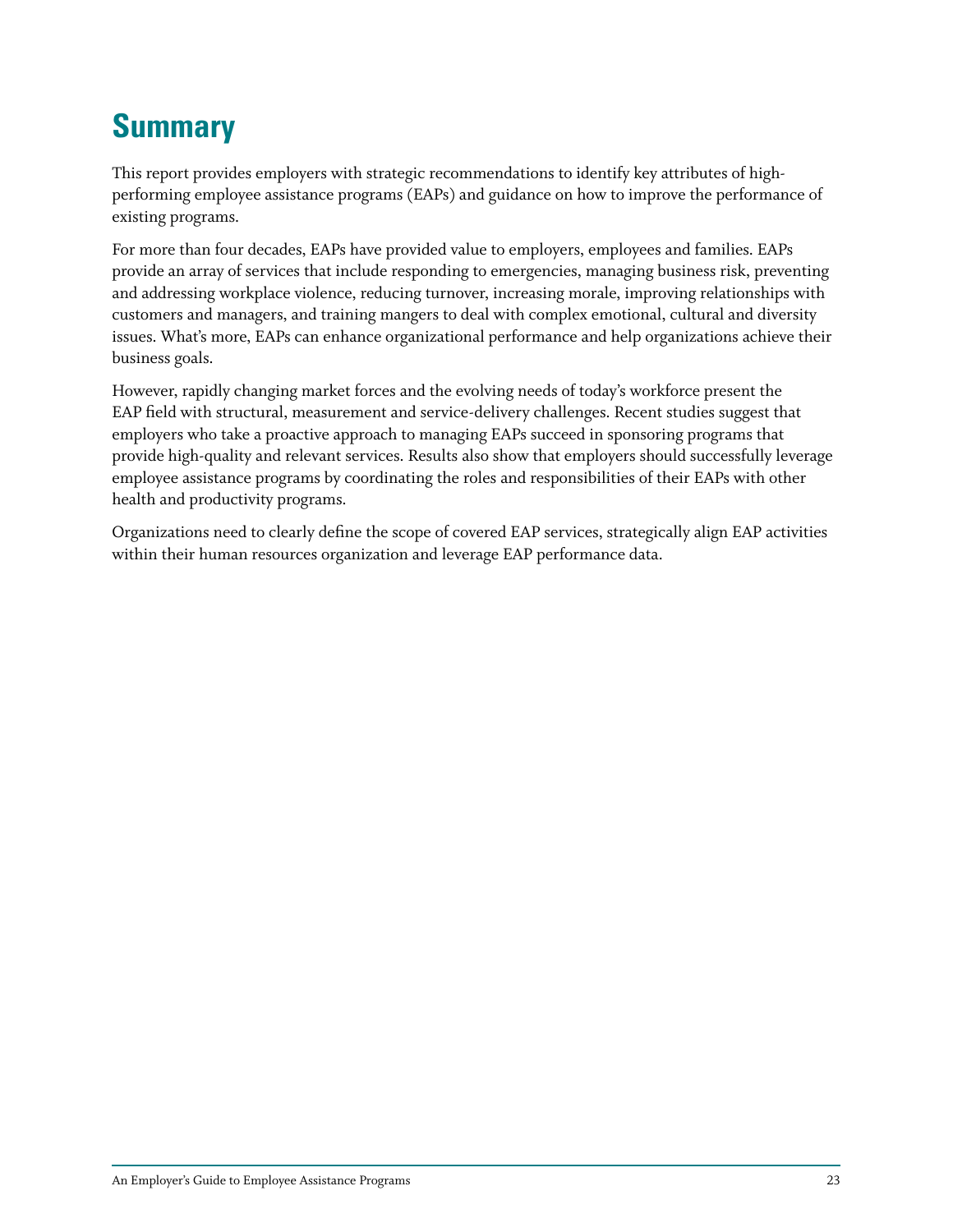# **Appendix 1: Operational Definitions for Metrics**

**1. Participation (Utilization) Rates: components of measuring and reporting case and supportive services utilization**

The first set of operational definitions address the extent Employee Assistance Program (EAP) services are used by the employer's workforce.

**a. Denominator and numerator for calculating participation rates among problem groups (EAP case-rate utilization).**

A critical aspect of demonstrating EAP participation rates involves the participation rate denominator and numerator. For purposes of EMPAQ®\*, the National Business Group on Health recommends the following denominator and numerator:

#### **i. Denominator**

The denominator is the total number of covered employee lives. "Covered employee lives" refers to the total number of employees eligible for EAP services at the beginning of the annual reporting period. The denominator will remain constant throughout the reporting period unless there is significant change in workforce headcount, such as results from an acquisition or layoffs.

One cannot assume that "covered employee lives" is defined as "employees enrolled in the organization's health benefit plan(s)". Eligibility for EAP benefits may be very different than that for health benefits. For example, part-time employees or dependents who may not be eligible for health benefits may be eligible for the EAP.

The EAP Metrics Subcommittee discussed the issue of adding dependents into the denominator, and it was decided this group would not be included for the following reasons:

- **Existing EAP databases have validated that the inclusion or exclusion of dependent lives in the** denominator does not change EAP participation rates in a statistically significant manner.
- Securing an accurate count of dependent lives presents difficulties.
- u Variability in EAP coverage across organizations creates inconsistencies in the ability to report participation rates.

#### **ii. Numerator**

A single EAP case is established when EAP staff performs each of the following tasks with a covered individual. These activities may be performed face-to-face, online or via telephone:

- **U** Collects demographic data.
- **Conducts an initial assessment that results in identifying and documenting a presenting** problem.

<sup>\*</sup> Employer Measures of Productivity, Absence and Quality™ (EMPAQ®) is set of standardized metrics and benchmarking tools developed by the National Business Group on Health to help employers evaluate the effectiveness of their health and productivity management programs. http://www.empaq.org/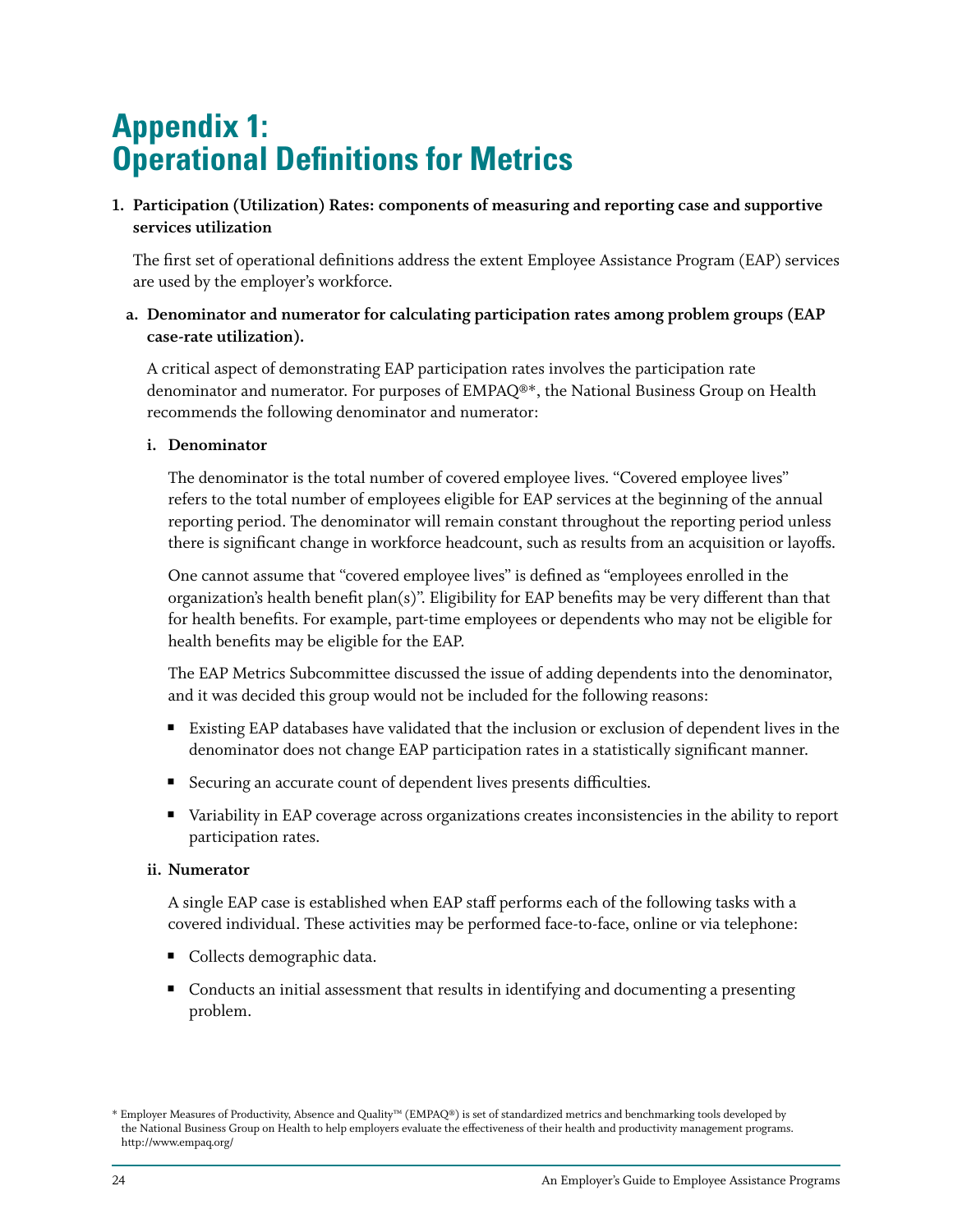- Creates a baseline measure detailing the impact of the presenting problem on job performance.
- $\blacksquare$  Creates a plan of action.
- **Makes recommendations.**
- Identifies a referral type (if relevant).
- Provides a referral and/or short-term problem resolution.
- **Provides follow-up contact with appropriate parties.**

Problem groups resulting in the creation of a case will be consolidated and placed into standardized groupings for EMPAQ® reporting purposes to include:

- Work-related problems.
- Substance use and abuse (alcohol and drugs).
- Psychological/emotional problems.
- Family/marital/relationship problems.

A problem-group case may include multiple issues associated with a single problem, which may result in multiple referrals. This type of case scenario can be reflected in program statistics to recognize the intensity of EAP activity associated with each problem case and to assist in monitoring the staffing resources of an EAP's internal operations. However, multiple problems and multiple referrals must not be counted as multiple cases for the purpose of determining participation rates.

A presenting problem(s) is defined as the initial reason(s) a client gives to the EAP during the initial contact. In that initial contact, the EAP professional should consider identifying a primary presenting issue and note any additional issues raised, which would then be classified as secondary presenting issues. Upon completion of the assessment, the EAP professional will select an "assessed issue/ problem."

While the presenting and/or "assessed issue/problem" may be adopted, the EAP Metrics Subcommittee believes that the "assessed issue/problem" demonstrates a value-added activity on the part of the EAP. In other words, a professional assessment of an issue is performed and appropriate alignment of resources is established, which results in alleviating the impact of the issue on the employee's situation and related level of productivity.

#### **b. Opening and Closing Cases**

The EAP Metrics Subcommittee recommends that existing case files should be closed when the following occurs:

- $\blacksquare$  An active case that has not had any activity within the past 90 days, and/or
- $\blacksquare$  An active case treatment plan timeframe has expired (e.g., in substance use and abuse cases being monitored over a long period of time).

Clients with an existing EAP case file who contact the EAP for additional services and have met the above conditions will be considered as a potential new case.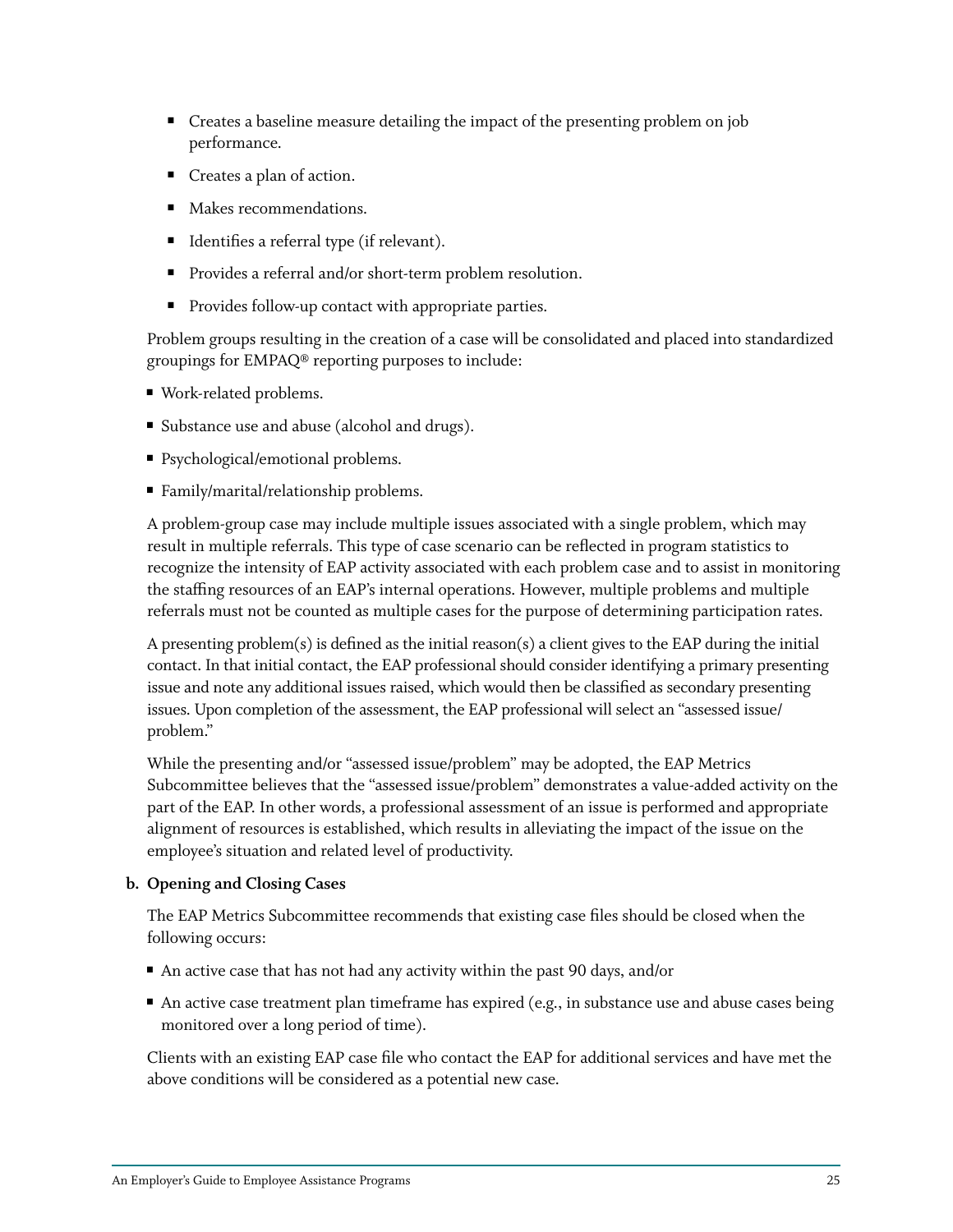#### **c. Problem Group Participation Rate Calculation (case-rate utilization)**

For purposes of standardized reporting, the EAP Metrics Subcommittee recommends that problemgroup participation rates be calculated in the following manner:

(number of cases opened year to date / number of covered employees) x 100 = participation rate among problem groups

Note: An opportunity exists to stratify the number of cases opened into the four problem-group categories of cases, including:

- i. (number of work-related cases opened year to date / number of covered employees)  $x 100 =$ participation rate among problem groups with work-related issues
- ii. (number of substance use and abuse cases opened year to date / number of covered employees) x 100 = participation rate among problem groups with substance use and abuse issues
- iii. (number of psychological or emotional related cases opened year to date / number of covered employees) x 100 = participation rate among problem groups with psychological or emotional issues
- iv. (number of family or marital or relationship cases opened year to date / number of covered employees) x 100 = participation rate among problem groups with family, marital or relationship issues

For purposes of EMPAQ®, the EAP Metrics Subcommittee is not recommending stratification of the database to this extent but recommends that future versions include this level of stratification. This technique could be helpful in studying the statistical relationship between these problem categories and workers' compensation, short-term disability, health plan expenditures, etc.

#### **d. Supportive Services (EAP supportive services utilization) Numerator and Denominator of Calculating Participation Rates**

The second component of utilization is supportive services, which includes information, referrals, work/life related resources and any other service in which the criteria for opening a case is not met. These activities may be performed face-to-face, online or via telephone.

#### **i. Denominator**

The denominator is the total number of covered employee lives. "Covered employee lives" refers to the total number of employees eligible for EAP services at the beginning of the annual reporting period. The denominator will remain constant throughout the reporting period unless there is a significant change in workforce headcount such as results from an acquisition or layoffs.

One cannot assume that "covered employee lives" is defined as "employees enrolled in the organization's health benefit plan(s)." Eligibility for EAP benefits may be very different than that for health benefits. For example, part-time employees or dependents who may not be eligible for health benefits may be eligible for the EAP.

The subcommittee discussed the issue of adding dependents into the denominator, and it was decided this group would not be included for the following reasons: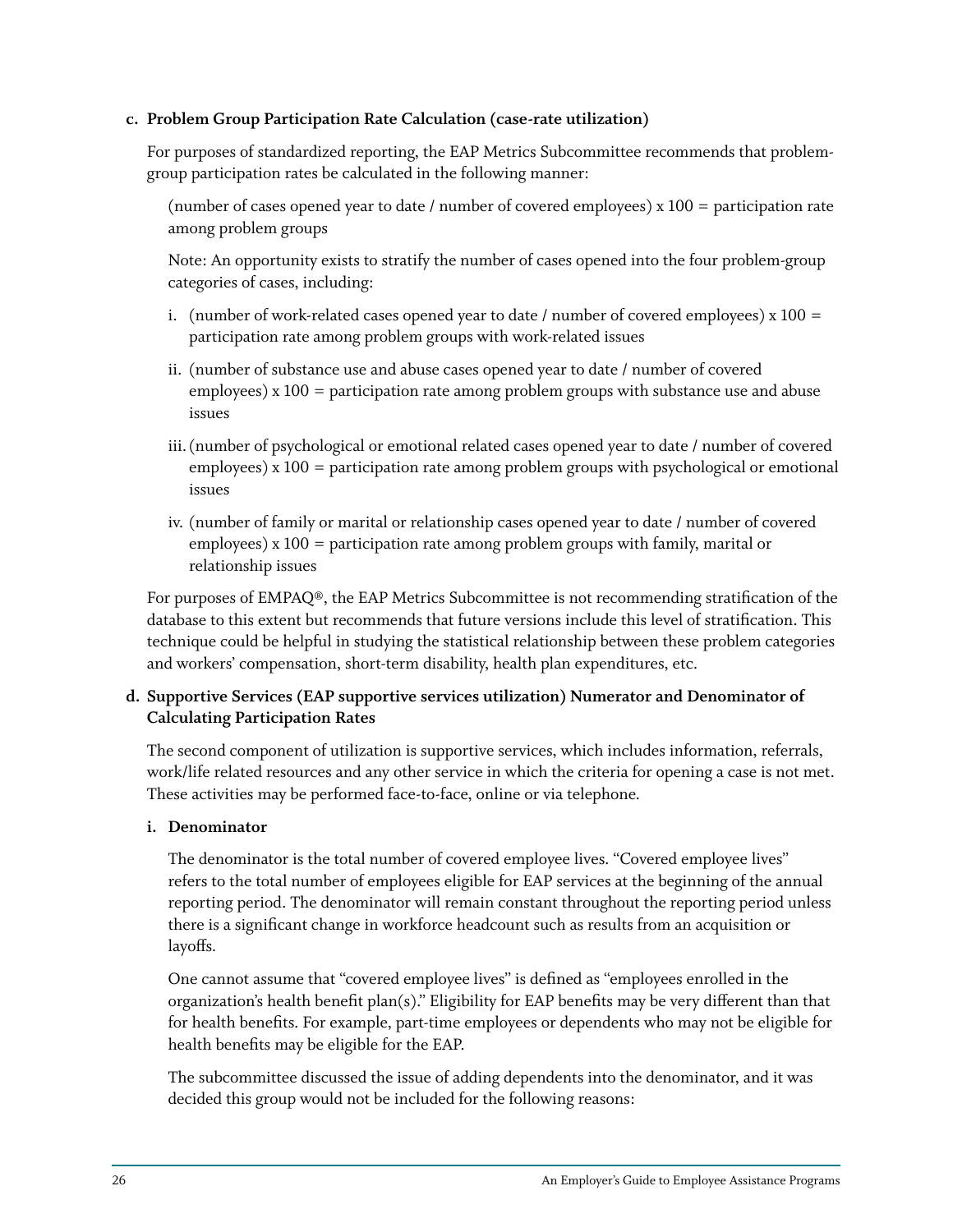- Existing EAP databases have validated that the inclusion or exclusion of dependent lives in the denominator does not change EAP participation rates in a statistically significant manner.
- Securing an accurate count of dependent lives presents difficulties.
- variability in EAP coverage across organizations creates inconsistencies in the ability to report participation rates.

#### **ii. Numerator**

When a request for assistance is made to the EAP and the EAP professional deems that the steps required to establish a case are not appropriate and/or necessary, the reporting of this type of event will be defined as a supportive service.

A supportive service may include multiple resources, reflecting the complexity of support being provided to an individual. The documented need for multiple resources can be reflected in EAP statistics so as to acknowledge the level of EAP activity associated with each request for supportive services.

However, providing multiple resources and referrals in response to a single request for assistance does not constitute multiple interactions and therefore must not be counted as multiple interactions when determining the overall participation rate of supportive services.

#### **e. Supportive Services Participation Rate Calculation (non-case-rate utilization)**

For purposes of standardized reporting, the EAP Metrics Subcommittee recommends supportive services participation rates be calculated in the following manner:

(number of incidents of employees requesting supportive services / number of covered employees) x 100 = participation rate of supportive services

#### **f. Supporting Manager and Supervisor Effectiveness**

In addition to the above categories of problems, the EAP Metrics Subcommittee recommends that the following cases be tracked within EMPAQ® in order to demonstrate EAP support provided to supervisors and managers:

- **Percent of problem-group cases referred by supervisor or manager.**
- **Percent of problem-group cases involving consultation with supervisor or manager.**

#### **i. Reporting Manager and Supervisor Support**

For purposes of EMPAQ®, the EAP Metrics Subcommittee recommends that manager and supervisory referrals among problem-group participation be calculated in the following manner:

- (number of problem cases referred to EAP by supervisor or manager / number of problem cases year to date) x 100 = supervisor or manager referral rate among problem groups
- u (number of problem cases in which a consultation with a supervisor or manager was involved / number of problem cases year to date)  $x 100 =$  supervisory or manager consultation rate among problem groups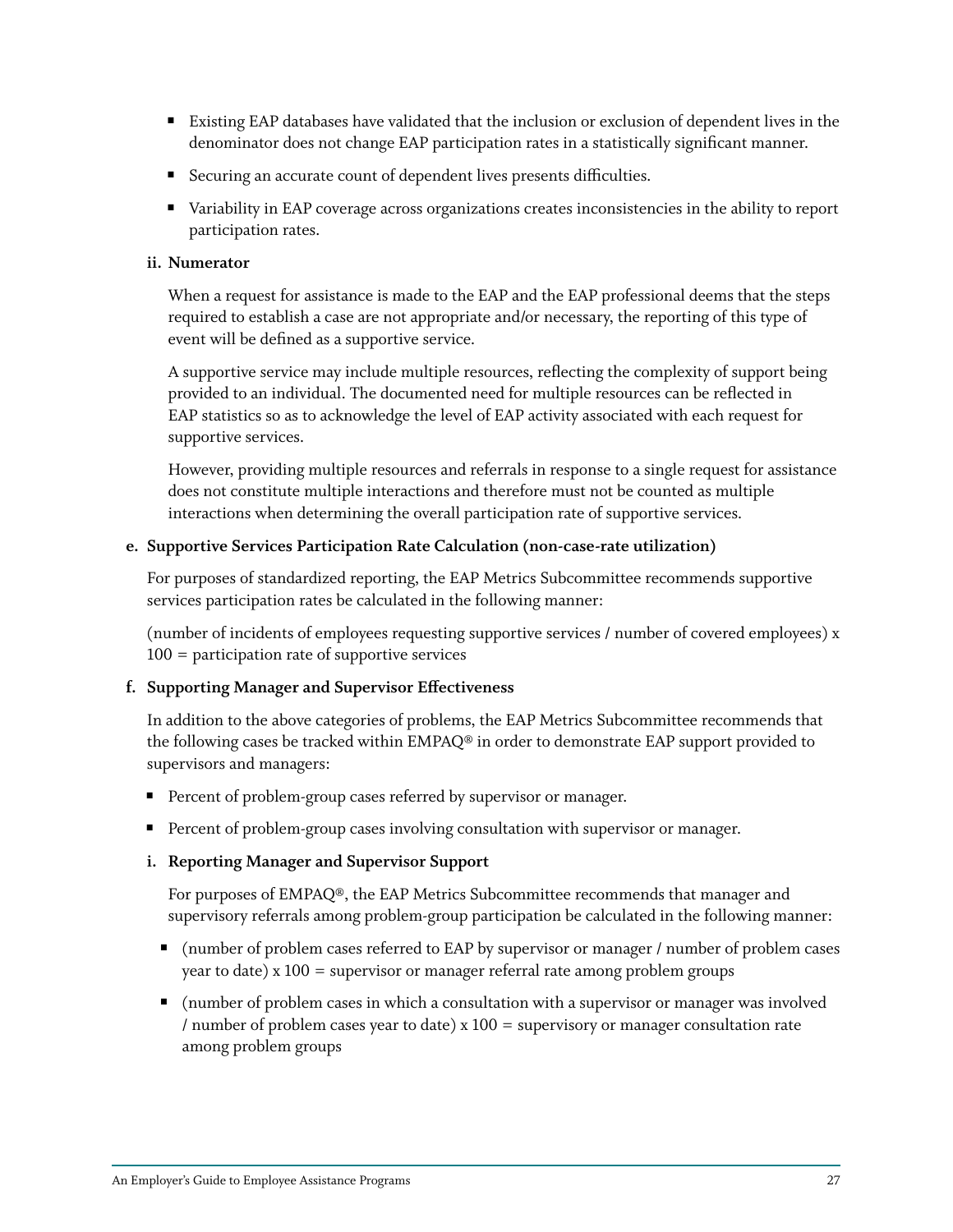#### **2. Measuring EAP Effectiveness in Impacting Workforce Health and Productivity**

The second set of operational definitions address the extent to which the EAP services have a positive affect on the employer's workforce. These measures will require the greatest amount of development thought prior to implementation within EMPAQ®. The following issues are preliminary suggestions on standardized methods for reporting EAP effectiveness.

*The right goal is to improve value, and value can only be measured at the service level.10*

#### **a. Improved Work Productivity Rating (job performance impact)**

Demonstrating the effect on productivity/job performance can take two directions:

- Using self-reported pre- and post-performance measures as a result of receiving EAP services.
- Tracking employer-reported job performance and linking the results with designated EAP data.

Using self-reported pre- and post-measures is currently more practical, but the subcommittee recommends that future effort be expended to determine how to align self-reported measures with employer-generated job-performance data.

A critical element of reporting work productivity will include developing or locating a standardized measure and methods for securing this information. In addition, productivity measures should be readily available and applicable across multiple EAP service-delivery formats.

#### **b. Measuring EAP Effectiveness in Increased Workforce Capacity Due to Improved Work Attendance**

Demonstrating the effect of EAP services on work attendance can take two directions:

- Using self-reported pre- and post-measures of impact on attendance.
- Coordinating and tracking employer reported work attendance and EAP data.

Currently, self-reported pre- and post-measures are more realistic because so many employers do not currently keep attendance data on their workforce. With the exception of short-term disability, Family Medical Leave and workers' compensation, most employers do not track work absences. We believe an opportunity exists for EAPs to strategically align with these services to help employees successfully return to work.

A critical element of reporting improved work attendance will be developing or locating a standardized measure and method of securing this information. In addition, the measurement should be readily available and applicable across multiple EAP service delivery formats.

#### **c. Improved General Clinical Outcome Among Problem Group Cases**

For the problem-group cases, using an "improved general clinical outcome" measure is encouraged for each case. This indicator could be a general indicator of improvement and not specific to a problem type. There are several self-reported measures available in the industry, but none has been validated for a nationalized database. The EAP Workgroup recommends that these measures be examined and one be validated for inclusion in EMPAQ®.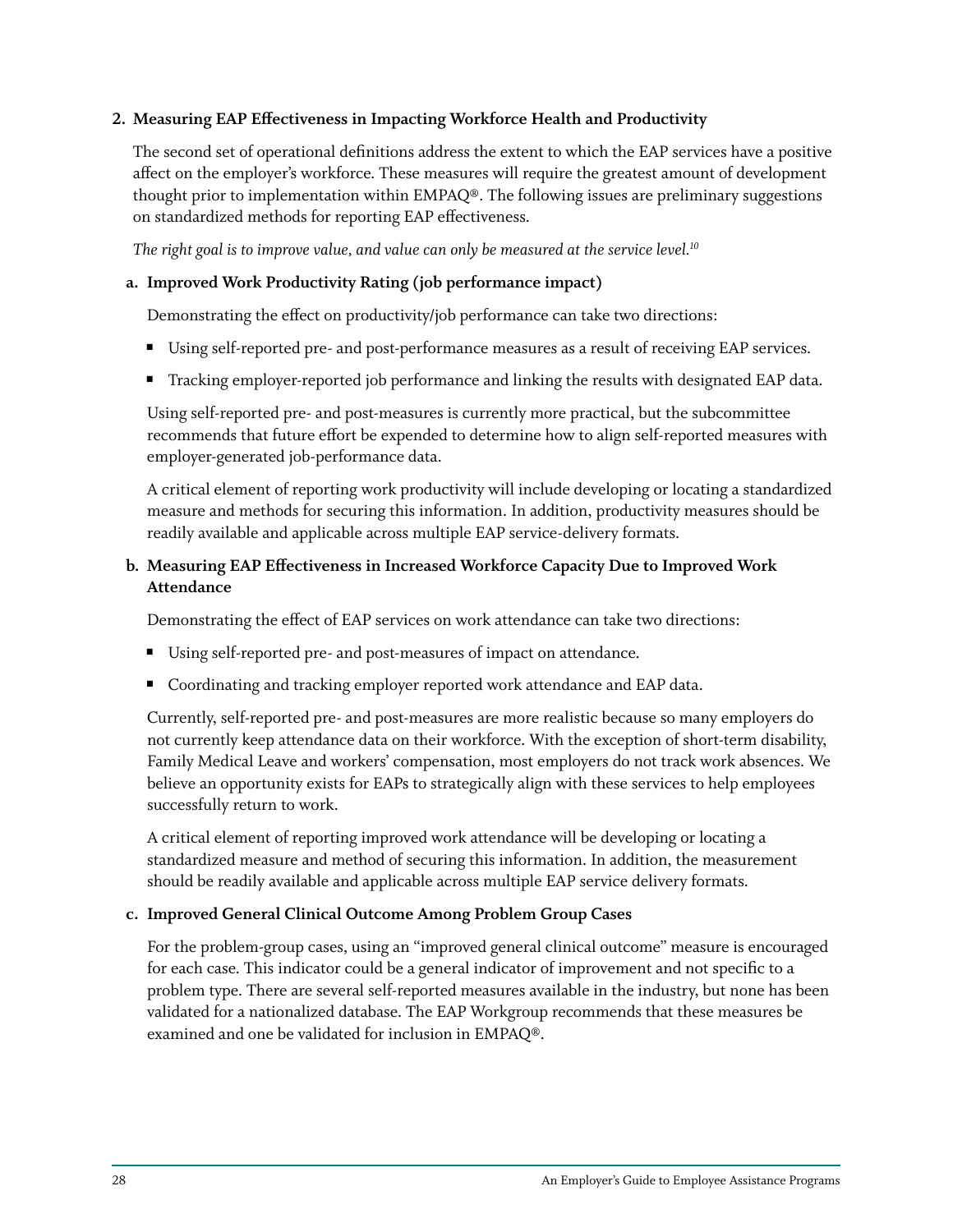#### **d. Improved Retention Rating**

Workforce retention will not be a strategic issue for all employers. The subcommittee recommends that this option be provided as an optional measure within EMPAQ®. This measure will demonstrate the problem-group cases still on payroll as of the end of a reporting year. Employment verification would have to be secured from the employer prior to year-end reporting for all problem cases.

#### **3. Senior Management Analysis and Reporting Strategies**

Reporting and analysis capabilities will be a critical challenge for employers and their EAPs. The EAP must balance the need for assessing operational performance with management's need to assess business impact. Most of the metrics described in this section reference operational performance measures. The EAP will also need to provide input to business impact metrics for both self- and management-referred employees. These metrics will include an array of measures including:

- The number of employees who, after using EAPs services, are employed at year-end.
- The number of employees who, after using EAP services, are performing at a satisfactory level or better.
- The number of employees who, after using EAP services, separated from the company for one of the following reasons: involuntary termination, voluntary termination, deceased, retired, longterm disability.
- The cost/benefit impact of EAP services in relation to other human resource initiatives and employee benefits.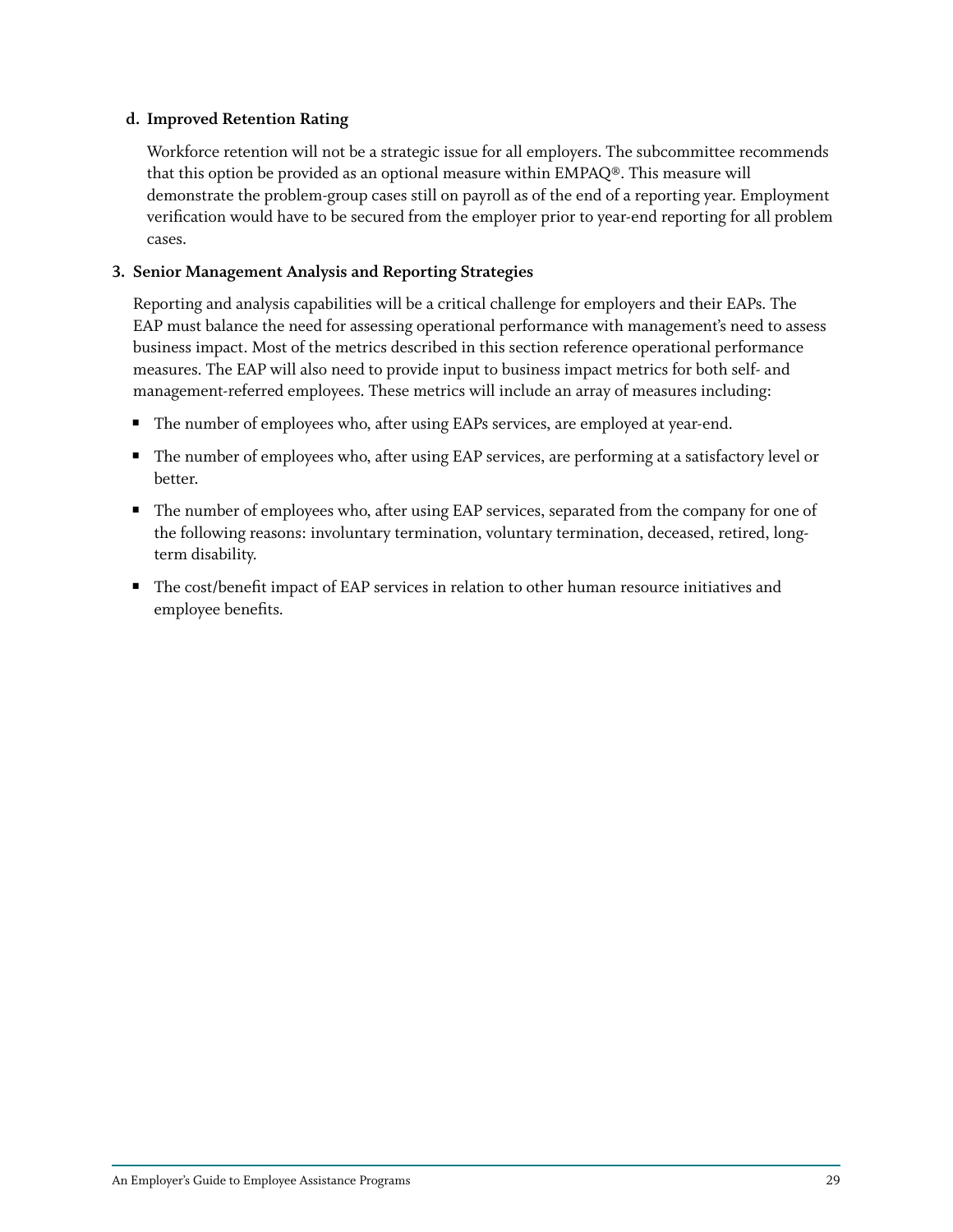# **Appendix 2: Case Studies**

The case studies listed below provide specific examples of how an Employee Assistance Program (EAP) provided value to an organization through managing risk, addressing the needs of employees and managers, reducing turnover or improving morale.

# **CASE STUDY: Company A**

- $\blacksquare$  Multinational company with approximately 60,000 employees.
- Approximate annual sales of \$50 billon.
- Internal/external EAP model.
- Full-time clinical employees and part-time contractors for smaller sites provided by EAP.
- EAP management team fully integrated into the company's management.

After a severe hurricane with flooding of a local production site and surrounding community, senior management of Company A contacted its global EAP manager. During the crisis, an employee trying to report for work on the plant site was caught in a flash flood and died. Tragically, the plant manger found the deceased employee's body.

There was also serious property loss onsite. Due to safety concerns, the plant manager and his direct reports decided to stop operations and close the site. The decision to keep the plant closed cost the company about \$1 million per day in lost sales. After five days, although safety concerns related to the storm had been addressed, the site remained closed, despite employees wanting to return to work.

After initial consultation with senior business leaders at corporate headquarters, the global EAP manager was sent to the site. The global EAP manager met with the plant manager and his direct reports to make an assessment. Problems existed on individual and team levels. The plant manager needed to understand his emotional response to finding the deceased employee. Furthermore, the plant's leadership team was unable to create a firm plan for recall of employees and site startup and also had conflicting priorities about how to support employees while meeting business needs.

The EAP conducted critical-incident debriefing for the leadership team, acted as a process facilitator to work through a decision to restart the site and helped management decide how to best recall and support employees. Additionally, the EAP devised a plan to provide immediate individual psychological support to the employees most severely affected by the hurricane and ongoing critical-incident support for an extended time period.

The global EAP manager acted as an immediate group and individual counselor and leadership team facilitator. Within two days, the plant manager and his team began to recall employees and process the site back to full production. All employees were able to access EAP support as well as other corporate support services. Support continued with a rotating series of internal clinical staff onsite for two-week assignments to provide group debriefing and individual counseling services.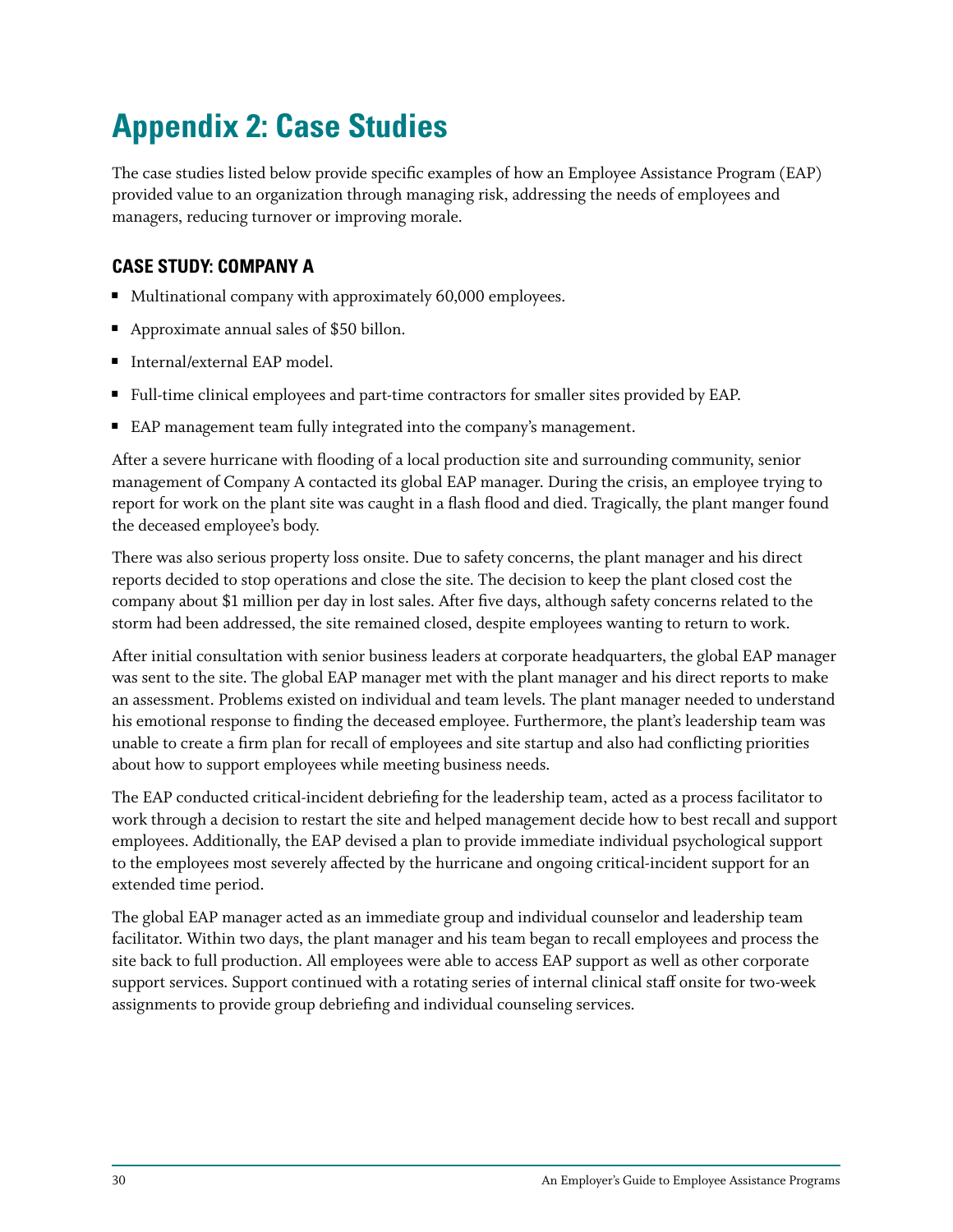### **CASE STUDY: Company B**

- $\blacksquare$  Multinational company with approximately 126,000 global employees.
- 33,000 U.S. retail, production and research industry employees.
- Annual sales of about \$25 billion.

Company B was faced with a nationwide product recall that created a significant amount of negative publicity. As a result, many employees began doubting their long-term employment opportunity with the company, and some began leaving on their own for fear of what the future might hold.

Executive leadership and the EAP collaborated on a creative response to mitigate both consumer and employee reaction to this situation. The EAP was asked to participate in a meeting of corporate executives, legal council and public relations executives within the company.

Many employees experienced anxiety and stress in hearing daily media reports. They also had to deal with concerned, frustrated and angry customers; some employees were even threatened by customers. The EAP provided telephonic coaching and tip sheets to managers and employees for managing angry customers.

The EAP encouraged the leadership team to regularly reach out to employees via multiple channels. The first step included personal visits from mid- and upper-level management in locations of high concern. Constant communication from the company to employees at all locations was also necessary to mitigate negative media attention. However, with more than 1,500 locations, managing the logistics of disseminating information was difficult. The EAP had provided the standard, live-answer services available 24/7 for ongoing work/life and mental health support, but an additional measure was needed.

As a solution, the EAP also provided a toll-free number through the EAP call center where all employees at any time of the day or night could listen to a one- to two-minute recorded update from executive leadership. The recording was a means of balancing out the negative media attention that was bombarding employees. The President and CEO regularly recorded messages that included updates on the progress of the recall, employee encouragement and expressions of support. They also read letters from customers thankful for positive interactions with employees that had made the recall process easier. Messages were changed approximately two to three times a week in the early weeks of the recall and then one to two times per week as the recall became less prominent in the media.

Furthermore, due to the emotionally charged nature of the situation, the phone line offered an option to immediately speak to a licensed counselor. The EAP service providers were equipped with updated information sheets to further assist employees, family members and even concerned customers who had received the phone number from store managers.

The additional toll-free line was active for four months and received some 4,500 telephone calls from across the nation. At the height of the recall, the EAP received between 150 and 200 calls per day. Several retail locations gathered their employees before opening for business, then called and listened to the message so employees could hear a company update before working with customers. As a result, Company B lost fewer employees during the recall than it had originally estimated. Additionally, the company received positive feedback about the regular updates and the opportunity for immediate support from professional counselors. The availability of these services demonstrated to employees and their family members that the company was committed to working through the difficult time and regaining its position in the market.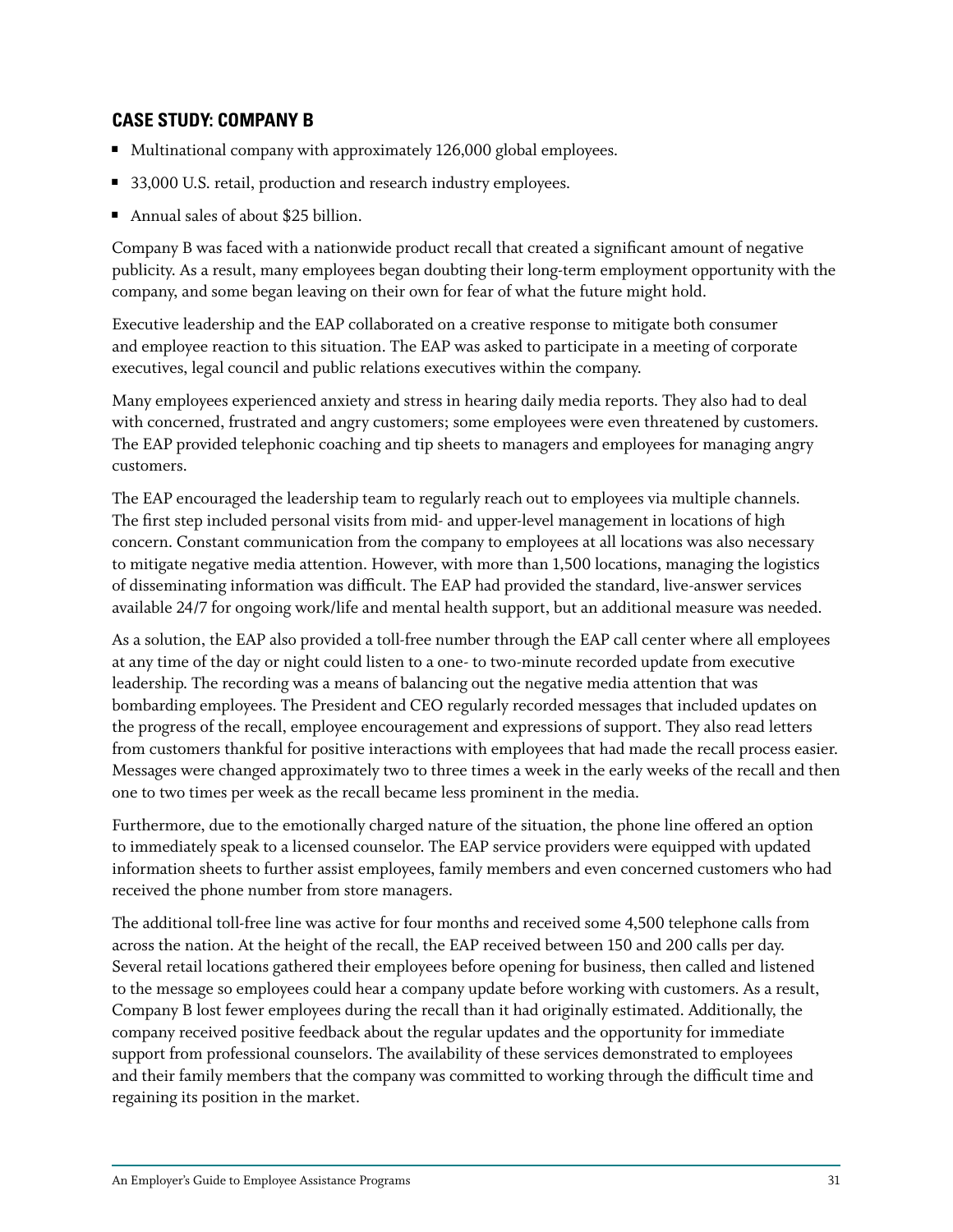### **CASE STUDY: Company C**

- Large financial-services industry firm.
- **Many locations throughout the United States.**

A branch manager contacted the EAP about an employee's inappropriate behavior at an off-site vendor meeting. The employee had been provocative and combative and had been drinking excessively. Additionally, the employee had been on several deployments to both Afghanistan and Iraq in high-level military operations. Though the employee was a high producer for the corporation, the manager thought the behavior might warrant dismissal.

EAPs serve as a strategic consultant to managers and HR on issues that involve the emotional or behavioral health of employees. In this situation, a higher-performing employee engaged in uncharacteristically egregious behavior. The EAP participated in discussions with the Legal Department, HR, Line Management and Employee Relations to assess the situation. The EAP helped weigh the factors of this case to find the best strategy and solution for the employee and the company. The EAP's knowledge of the unique issues confronting veterans returning from Afghanistan and Iraq helped persuade senior management to consider a course of rehabilitation.

Problems identified for this employee included alcohol abuse, moderate depression and some residual post-traumatic stress disorder (PTSD) symptoms. A rigorous treatment regime was created to gauge the employee's commitment to his job and closely monitor the case to ensure all behavioral health issues were thoroughly addressed. The EAP identified a psychologist specializing in veteran's affairs and a family counselor for marital issues. The EAP counselor met weekly with the employee for a three-month period to check on treatment progress.

The EAP counselor served as a consultant to Company C and as a case manager to the employee. This enabled recovery of the employee's health and professional status. The EAP was not a substitute for treatment services but served rather as a broker of psychological and support services, an agent of accountability for the employee and the company's eyes and ears in managing its human capital.

At the end of the treatment period, the employee was sober and engaging with work in increasingly productive ways. Management is delighted with the employee's performance and with the efficacy of the intervention strategy.

# **CASE STUDY: Company D**

Company D acquired a small manufacturing company on the West Coast. While preparing to integrate the company into its operations, management noted considerable discord and turmoil among the employees, as well as anger and suspicion toward management. Company plans were drafted to consolidate the business and shut down the acquired site. Some employees would be offered a transfer to a unit located an hour away. Other employees would be offered a severance package. The population was primarily female immigrants with a minimal command of English.

In light of the language barriers, poor morale, employee discord and suspicion toward new management, the company sought its EAP's assistance in announcing the changes. The EAP activated its criticalincident-stress debriefing experts, who opted to provide services in Cambodian, through translators. The services were well-received by both employees and management, and a much-feared negative employee reaction was averted.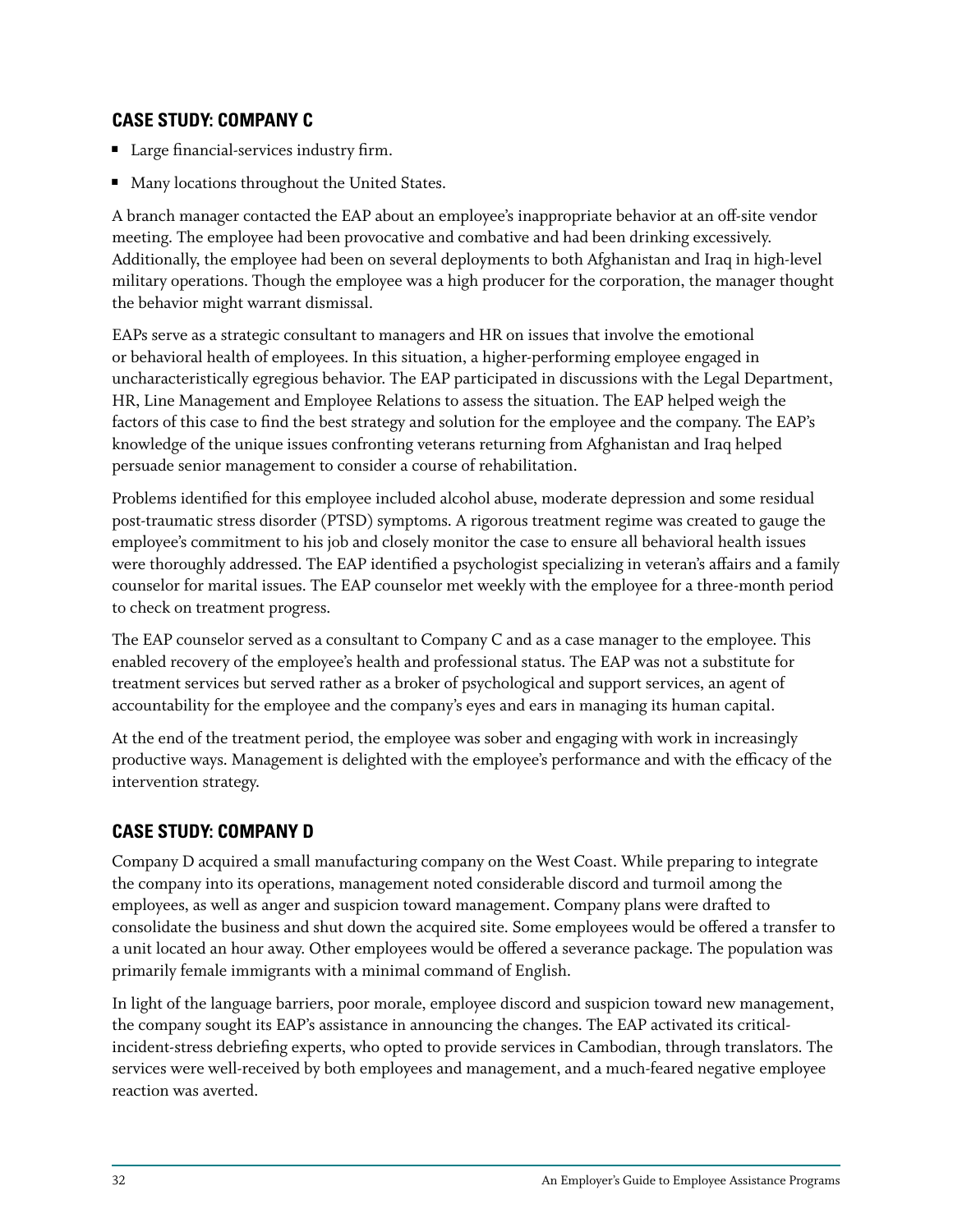### **CASE STUDY: Company E**

- $\blacksquare$  Multinational company with approximately 780,000 global employees.
- Annual sales of about  $$42$  billion.
- EAP fully integrated into the company's disease management program.

In April of 2006, Company E implemented its first-ever national EAP and work/life benefit. Company E integrated its EAP into the company's existing managed mental health and substance abuse benefit and disease management and health advocacy program. The EAP serves two major groups: employees and their family members, and Company E as an organization. The EAP provides employees and their families with quality behavioral health care and work/life support for a variety of issues and daily stresses that impact health and/or productivity. The EAP offers a variety of services, including counseling sessions, work/life resource material and referrals, legal and financial consultations and referrals, as well as a wide selection of material on its website. Company E enhanced its intranet to include EAP and work/ life content. In addition, an EAP toll-free number is available to help employees easily access all services.

The EAP is fully integrated with Company E's disease management program. This unique program focuses on becoming a more informed healthcare consumer while improving overall health and wellness. Through this program, employees are offered personal coaching sessions with a health coach and access to a health risk assessment. The EAP often works in conjunction with personal health coaches to assist employees.

In addition to assisting employees and their families, the EAP also serves as an effective tool and resource for Company E as an organization. A dedicated EAP consultant works directly with the organization and is an important and visible part of the EAP program. The EAP consultant serves as an educational resource for managers to provide support in a variety of onsite situations. The EAP consultant works with managers to arrange onsite health fairs, critical-incident response services and telephonic trainings and seminars. In addition, the EAP consultant provides assistance with supervisory EAP referrals for situations such as employee threats of violence and employee fitness for duty.

Managers have access to an interactive online EAP management tool. This tool educates managers about the function of the EAP program and resources available to directly assist them in their everyday management roles. To provide easy access for managers, Company E posted interactive training for the EAP management tool on the EAP website as well as on the company intranet.

In 2007, more than 40,000 full-time and part-time managers logged on to the website, registered and completed the online EAP management tool training. This number represents 94.7% of all managers and supervisors. In addition, managers have the ability to communicate with EAP consultants via the Internet. The EAP consultant sets up an individual website for a manager to access customized EAP resources recently created by the EAP consultant. This site also allows for confidential exchange of e-mail communications between the manager and the EAP consultant.

Company E's employees, families and management realize the value of these easily accessible, confidential, educational and interactive resources and tools. In 2007, there was a 46% increase in the number of requests made to the EAP consultant.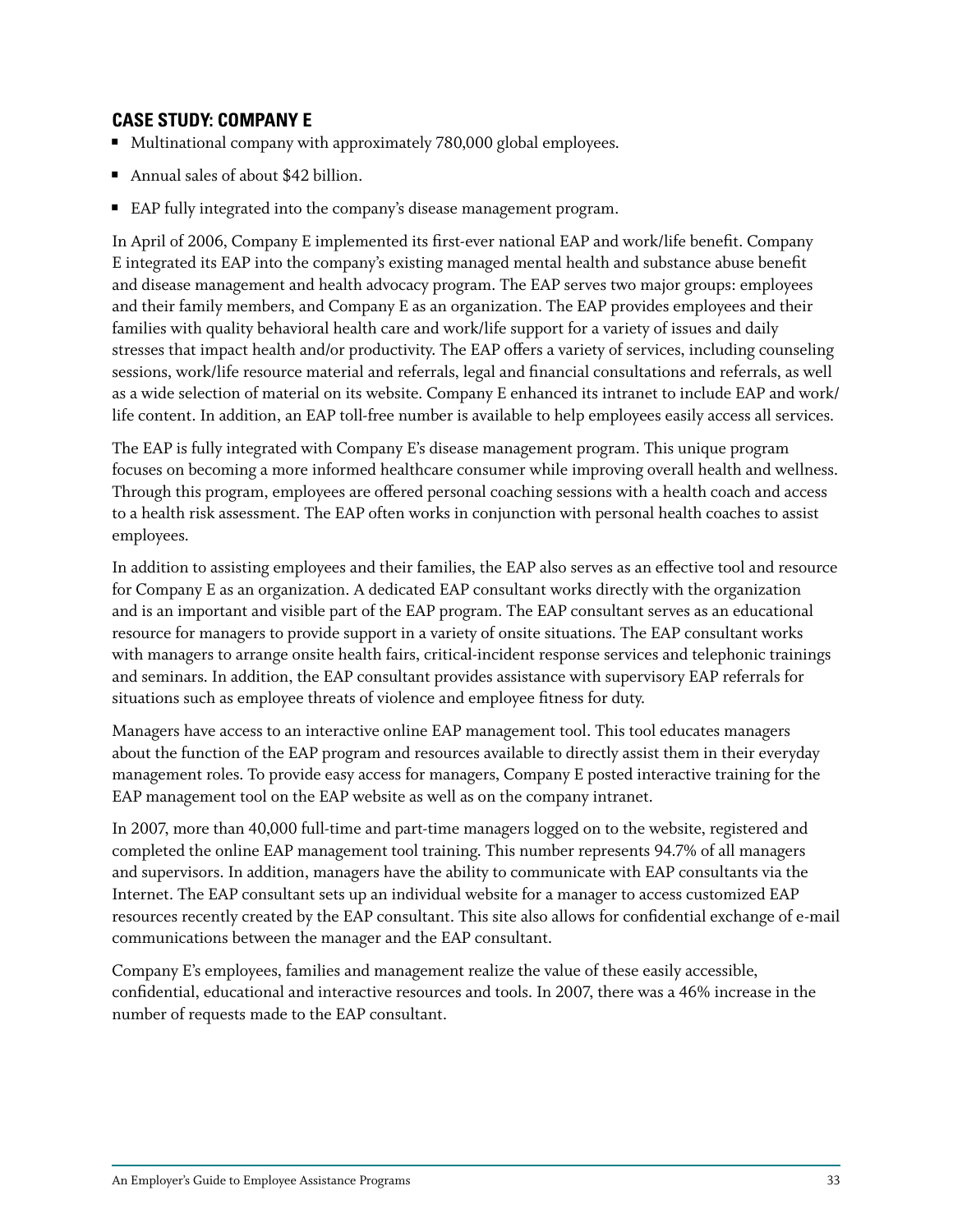# **Appendix 3: Employee Assistance Professionals Association (EAPA) Core Technologies**

- 1. Consultation with, training of, and assistance to work organization leadership (managers, supervisors, and union stewards) seeking to manage the troubled employee, enhance the work environment, and improve employee job performance; and outreach/education of employees/ dependents about availability of Employee Assistance (EA) services;
- 2. Confidential and timely problem identification/assessment services for employee clients with personal concerns that may affect job performance;
- 3. Use of constructive confrontation, motivation, and short-term intervention with employee clients to address problems that affect job performance;
- 4. Referral of employee clients for diagnosis, treatment, and assistance, plus case monitoring and followup services; organizations, and insurers;
- 5. Assistance to work organizations in managing provider contracts, and in forming and auditing relations with service providers, managed care organizations, insurers, and other third party payers;
- 6. Assistance to work organizations to support employee health benefits covering medical/behavioral problems, including but not limited to: alcoholism, drug abuse, and mental/emotional disorders; and
- 7. Identification of the effects of EA services on the work organization and individual job performance.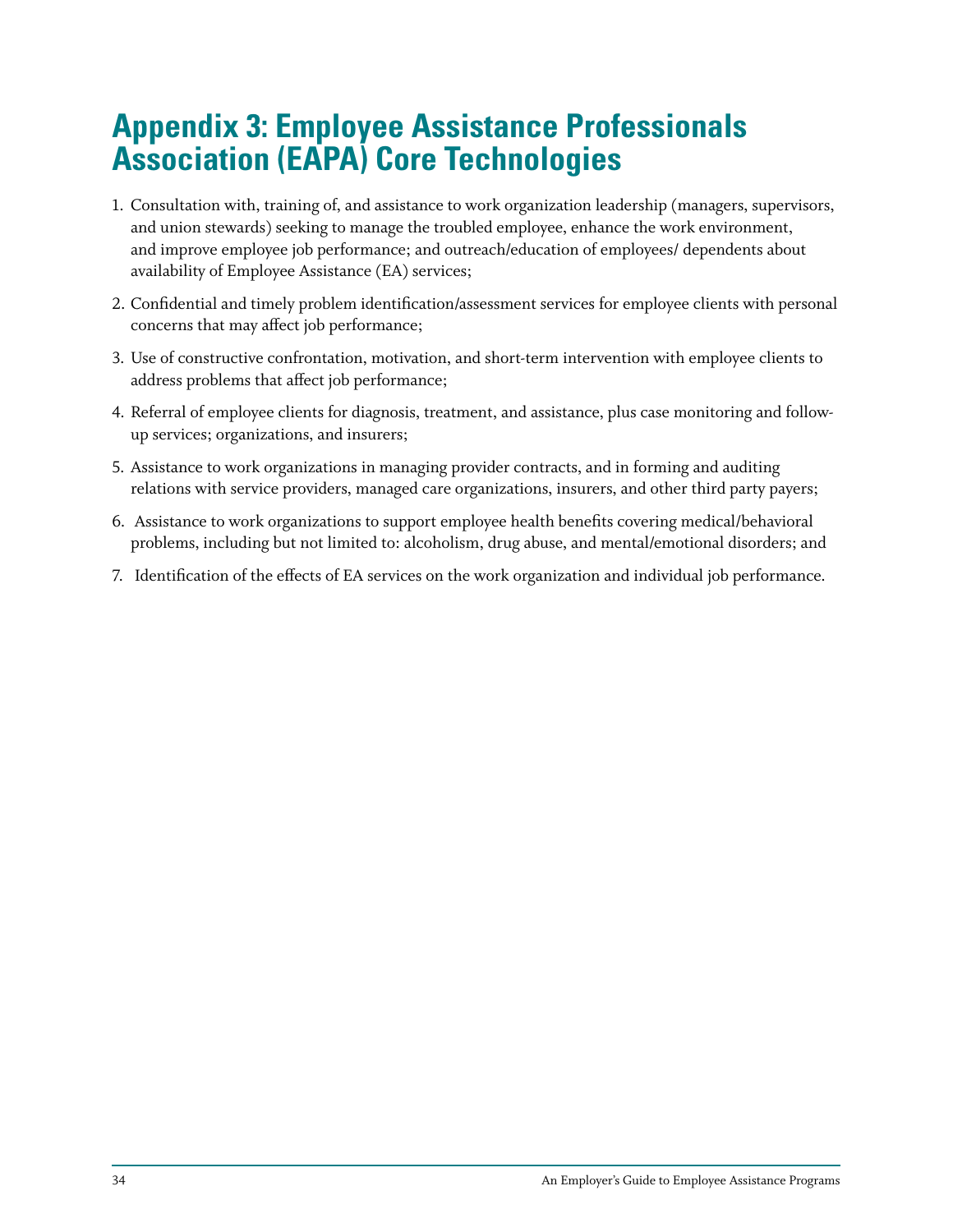# **Appendix 4: References and Additional Resources**

#### **References**

- 1. Mercer M. *Survey of health, productivity, and absence management programs 2007*. New York: Marsh & McLennan Companies; 2008.
- 2. Watson Wyatt. *2007/2008 Staying @ work report, building an effective health & productivity framework*. Washington, DC: Watson Wyatt Worldwide; 2007.
- 3. Attridge M. Personal and work outcomes of employee assistance services. Paper presented at: American Psychological Association Annual Conference, 2001; San Francisco, CA.
- 4. Attridge M. Employee assistance program outcomes similar for counselor (phone and in-person) and legal/finance consultation clients. Paper presented at: American Psychological Society Annual Conference; June 2002; New Orleans, LA.
- 5. Roman PM, Blum TC. The core technology of employee assistance programs. *The ALMACAN*. 1985;15(3):8-1.
- 6. American Psychiatric Association. *Diagnostic and statistical manual of mental disorders*. 4th ed. Washington, DC: American Psychiatric Association; 2000. p. 736-742.
- 7. Collins KM. Cost/benefit analysis shows EAP's value to employer. *EAP Association Exchange*. 1998;28(12):16-20.
- 8. Every DK, Leong DM. Exploring EAP cost-effectiveness: Profile of a nuclear power plant internal EAP. *Employee Assistance Quarterly*. 1994;10(1):1-12.
- 9. Smith DC, Mahoney JJ. *McDonnell Douglas Corporation: Employee assistance program financial offset study, 1985-1988*. Washington, DC: Alexander Consulting Group; 1989.
- 10. Porter ME, Teisburg EO. Redefining competition in health care. *Harvard Business Review*. June 2004.

#### **Additional Resources**

This list of selected resources was created in January 2008 and reflects articles published in peer-reviewed journals between the years 1998 and 2008. Databases used to identify these references include: Psychinfo, Business Source Complete, Econlit, PsychArticles and Sociological Collection. Additional resources were identified through personal conversations and correspondence with the following individuals:

Mark Attridge, PhD Thomas Amaral, PhD Rick Csiernik, PhD, RSW Kirk Harlow, DrPH Richard Paul, MSW, CEAP David Sharar, PhD Diane Stephenson, PhD, CEAP

The National Business Group on Health appreciates the time and effort these individuals made in support of this report.

- Amaral TM. Benchmarks and performance measures for employee assistance programs. In: Oher IJ, ed. *The employee assistance handbook*. Hoboken, NJ: John Wiley & Sons Inc; 1999: 161-178.
- American Psychiatric Association. *Diagnostic and statistical manual of mental disorders*. 4th ed. Washington, DC: American Psychiatric Association; 2000. p. 736-742.
- Attridge M. The business case for the integration of employee assistance, work-life and wellness services: A literature review. *Journal of Workplace Behavioral Health*. 2005;20(1):31-55.

Beidel BE. A case for a common language in Employee Assistance Programs. *Employee Assistance Quarterly*. 2004;19(3):59-73.

Beidel BE. Chapter 15: An Integrated EAP—Defining One's Place in the Organization: A Perspective from the Internal EAP Side of the Fence. *Journal of Workplace Behavioral Health*. 2005;20:281-306.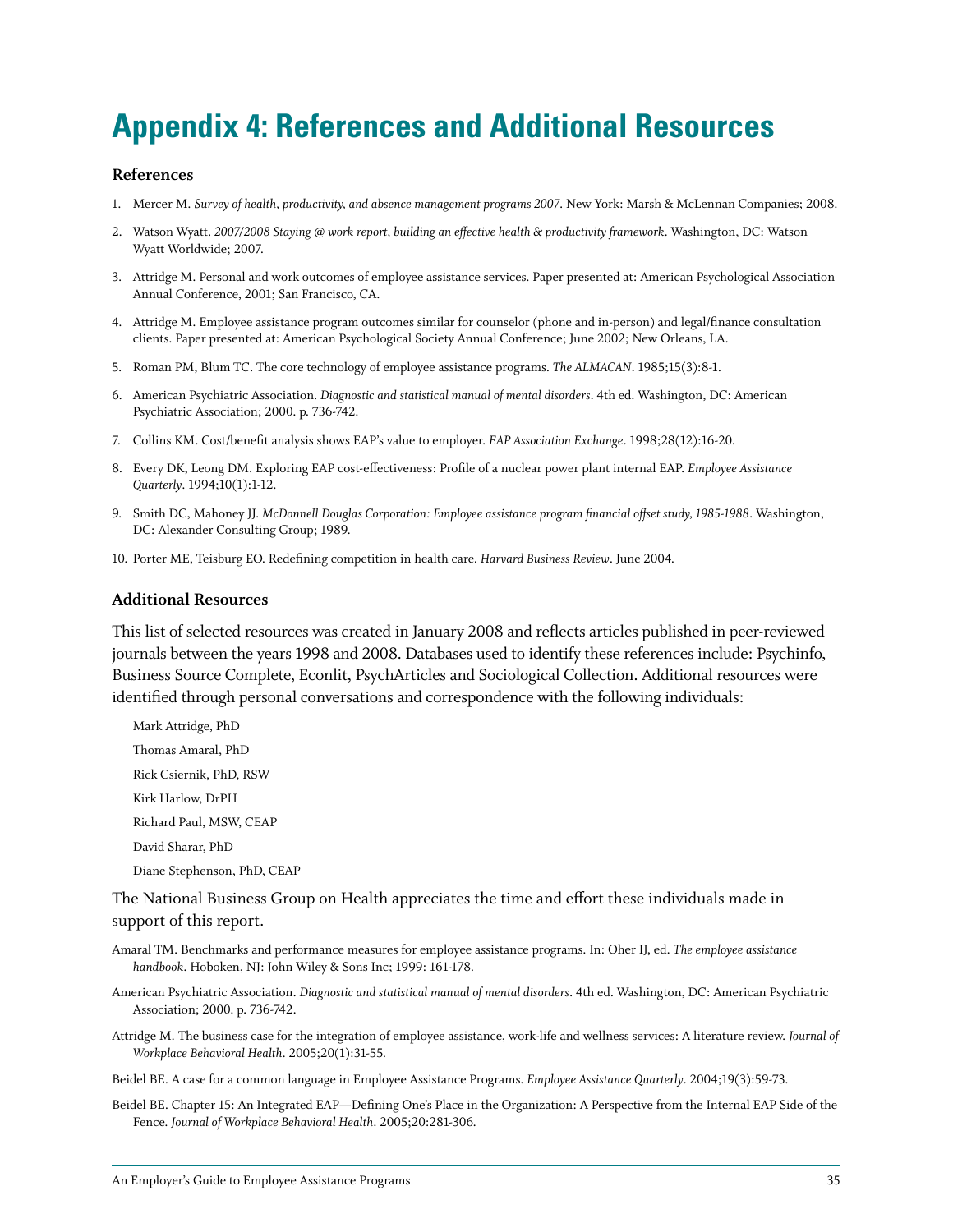- Bidgood R, Boudewyn A, Fasbinder B. Chapter 12: Wells Fargo's employee assistance consulting model: How to be an invited guest at every table. *Journal of Workplace Behavioral Health*. 2005;20:219-242.
- Birkland SP, Birkland AS. Integrating employee assistance services with organization development and health risk management: The State Government of Minnesota. *Journal of Workplace Behavioral Health*. 2005;20(3-4):325-350.
- Bruce AB, Attridge M, Herlihy P, et al. The integration of employee assistance, work/life, and wellness services. *Journal of Occupational Rehabilitation*. 2005;16(4):731.
- Collins KM. Cost/benefit analysis shows EAP's value to employer. *EAP Association Exchange*. 1998;28(12):16-20.
- Cooper CL, Dewe P, O'Driscoll M, et al. *Handbook of occupational health psychology*. Washington, DC: American Psychological Association; 2003.
- Courtois P, Dooley R, Kennish R, et al. Employee assistance and work-life: Lessons learned and future opportunities. *Employee Assistance Quarterly*. 2004;19(3):75-97.
- Courtois P, Hajek M, Kennish R, et al. Performance measures in the employee assistance program. *Employee Assistance Quarterly*. 2004;19(3):45-58.
- Csiernik R. Employee assistance program utilization: Developing a comprehensive scorecard. *Employee Assistance Quarterly*. 2003;18(3):45-60.
- Csiernik R. Ideas on best practices for employee assistance program policies. *Employee Assistance Quarterly*. 2003;18(3):15-32.
- Csiernik R. A review of EAP evaluation in the 1990s. *Employee Assistance Quarterly*. 2004;19:21-37.
- Csiernik R. What we are doing in the employee assistance program: Meeting the challenge of the integrated model of practice. *Journal of Workplace Behavioral Health*. 2005;21:11-22.
- Cunningham G. *Effective employee assistance programs: A guide for EAP counselors and managers*. Thousand Oaks,CA: Sage Publications, Inc; 1994.
- Daniels A, Teems L, Carroll C. Transforming employee assistance programs by crossing the quality chasm. *International Journal of Mental Health*. 2005;34(1):37-54.
- Daniels A, Teems L, Carroll C, et al. Crossing the quality chasm: Opportunities for the employee assistance program field. *Employee Assistance Quarterly*. 2004;19(3):27-43.
- Dersch CA, Shumway ST, Harris SM, et al. A new comprehensive measure of EAP satisfaction: A factor analysis. *Employee Assistance Quarterly*. 2002;17(3):55-60.
- Dickens RS, Oher JM. The alignment of EAP and business unit goals. *The employee assistance handbook*. Hoboken, NJ: John Wiley & Sons Inc; 1999:421-438.
- Dickman F, Emener WG, Hutchison WS, Jr., et al. Ingredients of an effective employee assistance program. *Employee assistance programs: Wellness/enhancement programming*. 3rd ed. Springfield, IL: Charles C. Thomas Publisher; 2003:47-56.
- Emener WG, Hutchison WS, Jr., Richard MA. *Employee assistance programs: Wellness/enhancement programming*. 3rd ed. Springfield, IL: Charles C. Thomas Publisher; 2003.
- Finch, RA, Phillips K. Center for Prevention and Health Services. *An Employer's Guide to Behavioral Health Services: A Roadmap and Recommendations for Evaluating, Designing, and Implementing Behavioral Health Services*. Washington, DC: National Business Group on Health; 2005.
- French MT, Dunlap LJ, Zarkin GA, et al. The costs of an enhanced employee assistance program (EAP) intervention. *Evaluation and Program Planning*. 1998;21(2):227-236.
- French MT, Zarkin GA, Bray JW, et al. Cost of employee assistance programs: Comparison of national estimates from 1993 and 1995. *Journal of Behavioral Health Services & Research*. 1999;26(1):95-103.
- Gornick ME, Blair BR. Employee assistance, work-life effectiveness, and health and productivity: A conceptual framework for integration. *Journal of Workplace Behavioral Health*. 2005;20:1-29.
- Greenwood KL, DeWeese P, Inscoe PS. Demonstrating the value of EAP services: A focus on clinical outcomes. *Journal of Workplace Behavioral Health*. 2005;21(1):1-10.
- Haaz EJ, Maynard J, Petrica SC, et al. Employee assistance program accreditation: History and outlook. *Employee Assistance Quarterly*. 2003;19:1-26.
- Haines VY, Petit A, Lefrancois S. Explaining client satisfaction with an employee assistance program. *Employee Assistance Quarterly*. 1999;14(4):65-78.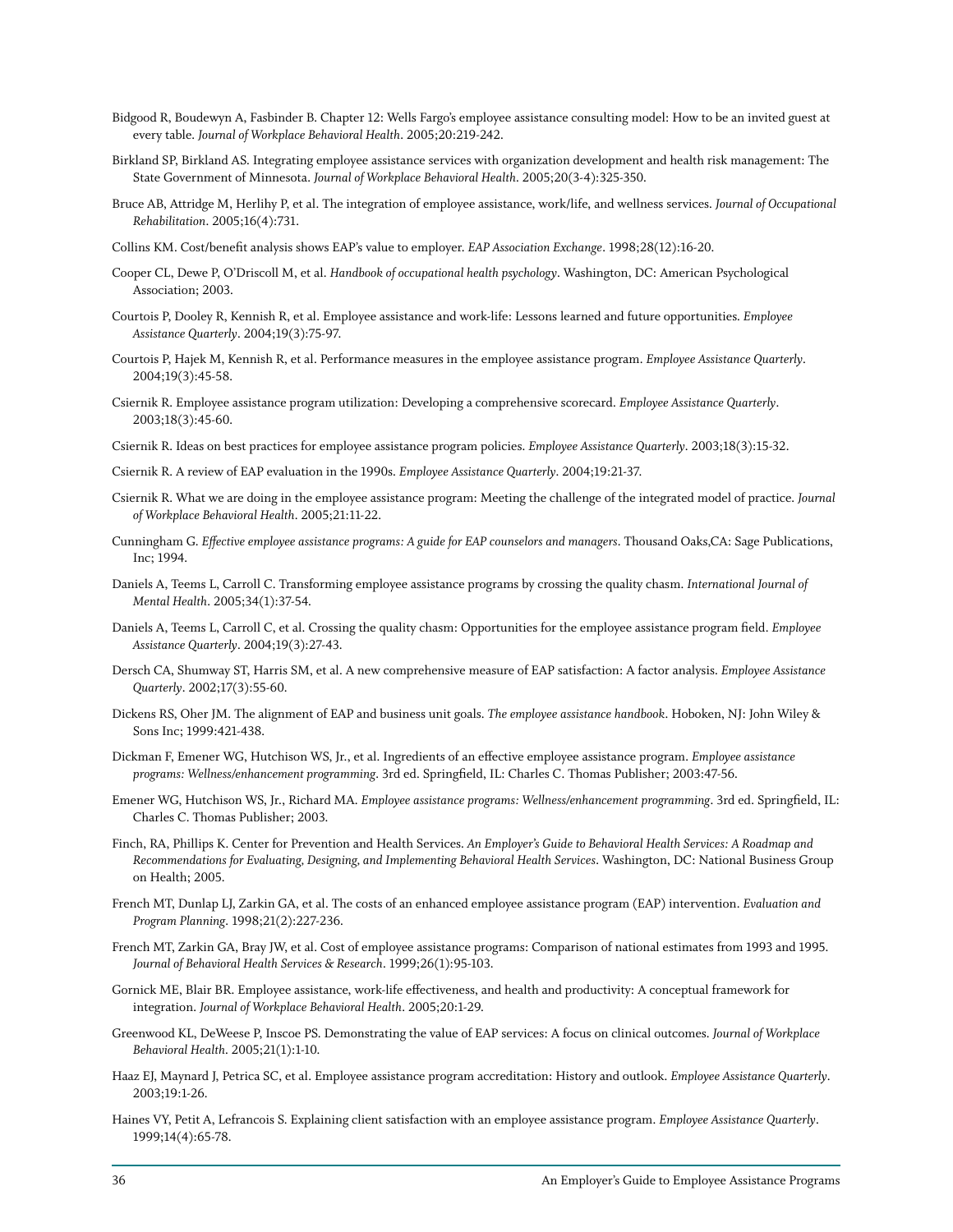- Harlow KC. The effectiveness of a problem resolution and brief counseling EAP intervention. *Journal of Workplace Behavioral Health*. 2007;22(1):1-12.
- Harlow KC. Employee attitudes toward an internal employee assistance program. *Journal of Employment Counseling*. 1998;35(3):141- 150.
- Harris SM, Adams M, Hill L, et al. Beyond customer satisfaction: A randomized EAP outcome study. *Employee Assistance Quarterly*. 2002;17(4):53-61.
- Hartley L, Jorgensen DG. The future of credentialing and accreditation in Employee Assistance Programs. *Employee Assistance Quarterly*. 2003;19(1):87-92.
- Heck PW, Oher JM. The evolving role of EAPs in managed behavioral healthcare: A case study of DuPont. *The employee assistance handbook*. Hoboken, NJ, US: John Wiley & Sons Inc; 1999:291-304.
- Herlihy PA. Employee assistance and work/family programs: Friends or foes? *Employee Assistance Quarterly*. 2000;16(1):33-52.
- Herlihy PA. Perspectives on the future of integration. *Journal of Workplace Behavioral Health*. 2005;20:407-417.
- Herlihy PA, Attridge M. Research on the integration of employee assistance, work-life and wellness services: Past, present and future. *Journal of Workplace Behavioral Health*. Vol 20; 2005:67-93.
- Jeffery V. The key role of EAPs after a crisis. *Risk Management*. 2006;53(5):48-48.
- Johnson D, Tomsic M. Documenting the value of an EAP to administrators in higher education: A survey of customer satisfaction by supervisors and managers. *Employee Assistance Research Supplement*. 1999;3(1):2-5.
- Joseph EH. Employee assistance programs. 3rd ed. *Journal of Applied Rehabilitation Counseling*. 2004;35(1):43.
- Karuntzos GT, Dunlap LJ, Zarkin GA, et al. Designing an employee assistance program (EAP) intervention for women and minorities: Lessons from the Rockford EAP study. *Employee Assistance Quarterly*. 1998;14(1):49-67.
- Langlieb AM. The emerging role of workplace preparedness for disaster and terrorism. *International Journal of Emergency Mental Health*. 2006;8(2):81-82.
- Lawrence JA, Boxer P, Tarakeshwar N. Determining demand for EAP services. *Employee Assistance Quarterly*. 2002;18(1):1-15.
- Lesch NK. Motorola drives strategic initiatives through collaboration and interdependence. *Journal of Workplace Behavioral Health*. 2005;20:203-218.
- Longwell-Grice RM, Sandhu DS. Evaluating employee assistance programs. In: *Counseling employees: A multifaceted approach*. Alexandria, VA: American Counseling Association; 2002:351-363.
- Macdonald S, Wells S, Lothian S, et al. Absenteeism and other workplace indicators of employee assistance program clients and matched controls. *Employee Assistance Quarterly*. 2000;15(3):41-57.
- Maiden RP. Certification, licensure, and accreditation in employee assistance programs. *Employee Assistance Quarterly*. 2003;19(1):1.
- Maiden RP. Rapid response to workplace disasters is an EAP essential. *Journal of Workplace Behavioral Health*. 2006;21(3/4):xli-xliv.
- Manderscheid RW, Masi D, Watkins G, et al. The Employee Assistance Industry Alliance: Context, history and initial vision. *Employee Assistance Quarterly*. 2004;19:1-10.
- Masi DA. Employee assistance programs in the new millennium. *International Journal of Emergency Mental Health*. 2005;7(3):157-168.
- Masi DA, Jacobson JM. Outcome measurements of an integrated employee assistance and work-life program. *Research on Social Work Practice*. 2003;13(4):451-467.
- Masi DA, Jacobson JM, Cooper AR. Quantifying quality: Findings from clinical reviews. *Employee Assistance Quarterly*. 2000;15(4):1-18.
- Merrick EL, Horgan CM, Garnick DW, et al. The EAP/behavioral health carve-out connection. *Employee Assistance Quarterly*. 2003;18(3):1.
- Oher JM. *The employee assistance handbook*. Hoboken, NJ: John Wiley & Sons Inc; 1999.
- Oher JM. Survey research to measure EAP customer satisfaction: A quality improvement tool. In: *The employee assistance handbook*. Hoboken, NJ: John Wiley & Sons Inc; 1999:117-138.
- Osilla KC, Zellmer SP, Larimer ME, et al. A brief intervention for at-risk drinking in an employee assistance program. *Journal Of Studies On Alcohol And Drugs*. 2008;69(1):14-20.
- Pacinella S. Developing standards for accreditation. *Employee Assistance Quarterly*. 2003;19(1):27-44.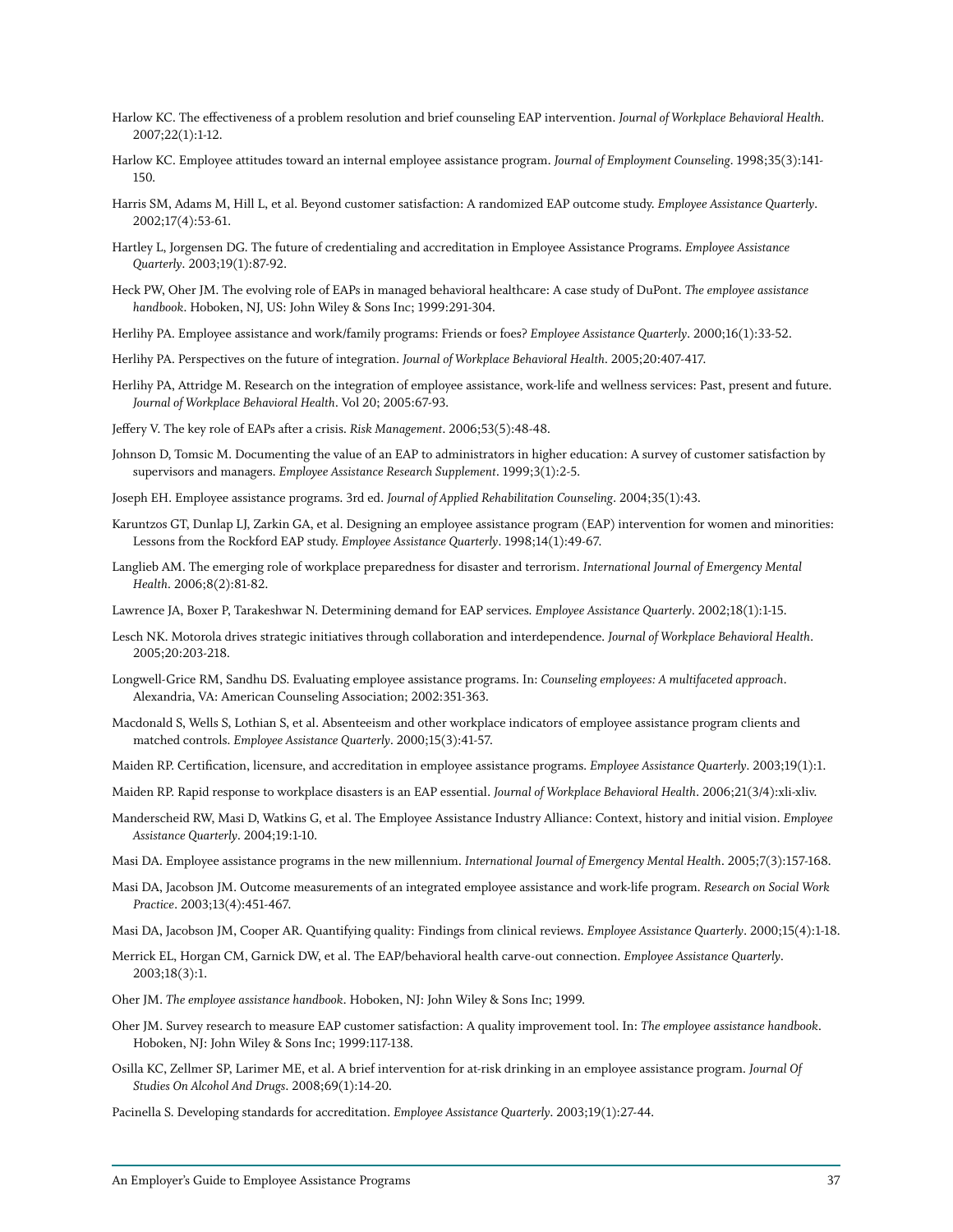- Paul R. Employee assistance programs: Ensuring their continued value and viability. *Journal of Workplace Behavioral Health*. 2006;22(1):123-123.
- Plaggemars D. EAPs and critical incident stress debriefing: A look ahead. *Employee Assistance Quarterly*. 2000;16(1):77-95.
- Preece M, Cayley PM, Scheuchl U, et al. The relevance of an employee assistance program to the treatment of workplace depression. *Journal of Workplace Behavioral Health*. 2005;21(1):67-77.
- Roberts C. Developing a fitness employee assistance program. *Business and Health*. 2001;19(9):22-24.
- Roman PM. A commentary on the integration of EAPs: Some cautionary notes from past and present. *Journal of Workplace Behavioral Health*. 2005;20(3):395-406.
- Roman PM, Blum TC. The core technology of employee assistance programs. *The ALMACAN*. 1985;15(3):8-1.
- Roman PM, Blum TC. The workplace and alcohol problem prevention. *Alcohol Research & Health*. 2002;26(1):49-57.
- Roman PM, Blum TC, Ammerman RT, et al. Prevention in the workplace. *Prevention and societal impact of drug and alcohol abuse*. Mahwah, NJ: Lawrence Erlbaum Associates Publishers; 1999:307-325.
- Roman PM, Blum TC, Galanter M, et al. Employee assistance programs and other workplace interventions. *The American Psychiatric Publishing textbook of substance abuse treatment*. 3rd ed. Washington, DC: American Psychiatric Publishing, Inc; 2004:459-473.
- Roman PM, Blum TC, Golembiewski RT. Work-family role conflict and employer responsibility: An organizational analysis of workplace responses to a social problem. *Handbook of organizational behavior*. 2nd ed. New York, NY, US: Marcel Dekker; 2001:415-444.
- Sciegaj M, Garnick DW, Horgan CM, et al. Employee assistance programs among Fortune 500 firms. *Employee Assistance Quarterly*. 2001;16(3):25-35.
- Sharar DA, Hertenstein E. Perspectives on the integration of employee assistance and work-life programs: A survey of key informants in the EAP field. *Journal of Workplace Behavioral Health*. 2004;20(1):95-104.
- Shumway ST, Wampler RS, Arredondo R. A need for marriage and family services: A survey of employee assistance program client problems and needs. *Employee Assistance Quarterly*. 2003;19(2):61-71.
- Shumway ST, Wampler RS, Dersch C, et al. A place for marriage and family services in employee assistance programs (EAPs): a survey of EAP client problems and needs. *Journal of marital and family therapy*. 2004;30(1):71-79.
- Smith GB, Rooney T, Oher JM. EAP intervention with workers' compensation and disability management. *The employee assistance handbook*. Hoboken, NJ: John Wiley & Sons Inc; 1999:337-359.
- Stephenson D, Bingaman D, Plaza C, et al. Implementation and evaluation of a formal telephone counseling protocol in an employee assistance program. *Employee Assistance Quarterly*. 2003;19(2):19-33.
- Stephenson D, Delowery M. Integration of occupational health services in the federal sector. *Journal of Workplace Behavioral Health*. 2005;20:307-323.
- Stephenson D, Schneider DU. Case studies of federal occupational health's EAP responses to natural disasters. *Journal of Workplace Behavioral Health*. 2006;21(3):35-58.
- Thomas DU. Employee assistance programs. 3rd ed. *Journal of Rehabilitation*. 2004;70(4):52.
- Tourigian R. What is the role of the employee assistance program in case management? *AAOHN Journal*. 2003;51(1):8-9.
- Tyler MP, Rogers JR. A federal perspective on EAPs and emergency preparedness. *International Journal of Emergency Mental Health*. 2005;7(3):179-186.
- Weiss RM. Effects of program characteristics on EAP utilization. *Employee Assistance Quarterly*. 2003;18(3):61.
- Willbanks KD. The role of supervisory referral in employee assistance programs. *Employee Assistance Quarterly*. 1999;15(2):13-28.
- Zarkin GA, Bray JW, Karuntzos GT, Demiralp B. The effect of an enhanced employee assistance program (EAP) intervention on EAP utilization. *Journal of Studies on Alcohol*. 2001;62(3):351-358.
- Zarkin GA, Bray JW, Qi J. The effect of employee assistance programs use on healthcare utilization. *Health Services Research*. 2000;35(1 Pt 1):77-100.

Suggested Citation: Rothermel S, Slavit W, Finch RA, et al. Center for Prevention and Health Services. *An Employer's Guide to Employee Assistance Programs: Recommendations for Strategically Defining, Integrating and Measuring Employee Assistance Programs*. Washington, DC: National Business Group on Health; December 2008.